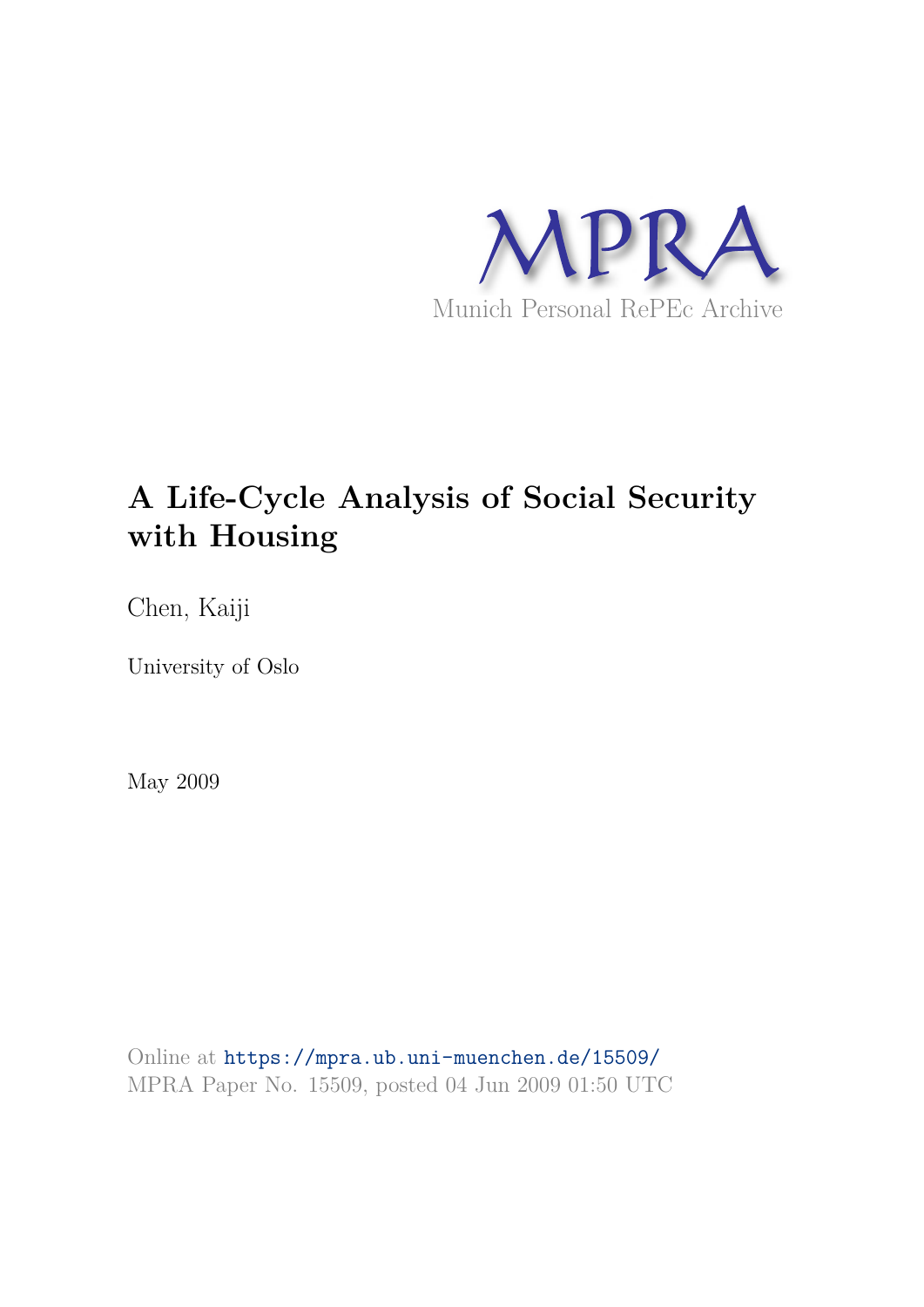# A Life-Cycle Analysis of Social Security with Housing

Kaiji Chen<sup>†</sup> University of Oslo

This version: May, 2009

#### Abstract

This paper incorporates two features of housing in a life-cycle analysis of social security: housing as a durable good and housing market frictions. We find that with housing as a durable good unfunded social security substantially crowds out housing consumption throughout the life cycle. By contrast, aggregate non-durable consumption is higher when social security is present, although it is postponed until late in life. Moreover, in the presence of housing market frictions, social security lowers the aggregate home ownership rate and reduces the average size of owner-occupied housing. The effects of social security on housing position, furthermore, exhibit substantial heterogeneity across households of different income levels.

#### JEL Classification: E21, E62, H55

Keywords: Durable Goods, Housing Market Frictions, Housing Tenure Choice; Social Security

 $^*$ I am grateful to Ayşe İmrohoroğlu, Caroline Betts, Selo İmrohoroğlu and Vincenzo Quadrini for numerous suggestions and continuous encouragement. I would also like to thank Patrick Kehoe, Timothy Kehoe, Ellen McGrattan, Fabrizio Perri and seminar participants at the Federal Reserve Bank of Minneapolis for helpful comments and suggestions. A previous version of the paper was entitled "The Welfare Implications of Social" Security for Homeowners."

<sup>&</sup>lt;sup>†</sup>Department of Economics, University of Oslo, Box 1095, Blindern, 0371 Oslo, Norway. Phone: (+47) 22855495. Email: kaijic@econ.uio.no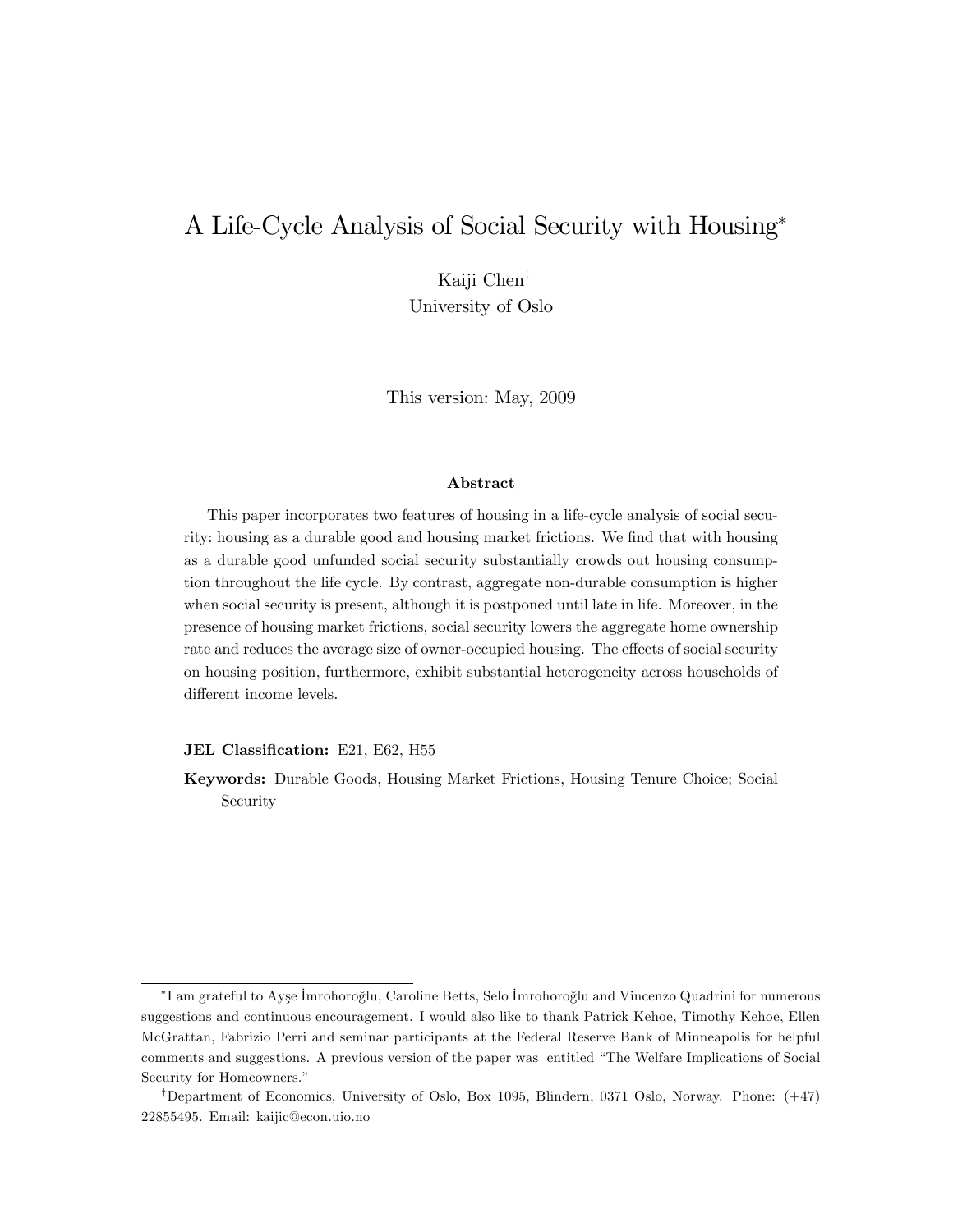# 1 Introduction

For most U.S. households, both housing and social security play key roles in their consumption and saving behavior over the life cycle. The durable feature of housing distinguishes housing services from non-durables by linking the cost of housing services to financial asset returns. Housing, moreover, constitutes the largest share in most homeowners' total assets and closely interacts with households' liabilities.<sup>1</sup> Social security, by contrast, discourages household savings and redistributes resources from one's working years to retirement. The distinctive features of housing and social security reopen the question of how social security, as mandatory savings for future retirement, crowds out private assets and, particularly, owner-occupied housing.

This paper incorporates housing and housing tenure decision into a life-cycle analysis of social security. Our analysis shows that unfunded social security substantially reduces housing consumption, both at the aggregate level and over the life cycle. Conversely, aggregate non-durable consumption is higher when social security is present, although it is postponed until late in life.<sup>2</sup> Social security, moreover, lowers the aggregate home-ownership rate and reduces the average size of owner-occupied housing. The effects of social security on housing position, furthermore, exhibit substantial heterogeneity across households of different income levels.

Our economy is a general equilibrium life-cycle model with heterogeneous agents that are subject to both idiosyncratic labor-income risks and uncertain lifetimes. Two features of housing are incorporated: First, housing services are explicitly valued by households, and housing is a durable good. Under a no-arbitrage condition between housing and financial assets, this feature builds a positive link between the cost of housing services in terms of nondurables and the interest rate. As a result, housing consumption is essentially a "current" consumption good relative to non-durables.

Second, housing markets are frictional. In particular, our model incorporates three types of housing market frictions that leads to a nontrivial housing tenure decision. The first market friction is rental-market friction, captured by the assumption that rental housing depreciates at a faster rate than owner-occupied housing.<sup>3</sup> The presence of rental-market frictions drives a wedge between the housing rental price and the user cost of housing.

 $1\text{According to Bucks, Kennickell and Moore (2006), on average, primary residence accounts for 32.3 percent.}$ of total household assets, and home-secured debt accounts for 75:2 percent of total liabilities in the 2004 Survey of Consumer Finance. Moreover, the proportion of families with home-secured debt amounted to 47:9 percent in 2004.

<sup>&</sup>lt;sup>2</sup>Non-durable consumption in this paper corresponds to expenditures on non-durable goods, market services, service áows from consumer durables, and government consumption.

<sup>3</sup>This assumption also captures in a very reduced form the (non-modeled) preferential tax treatments of owning a housing versus renting.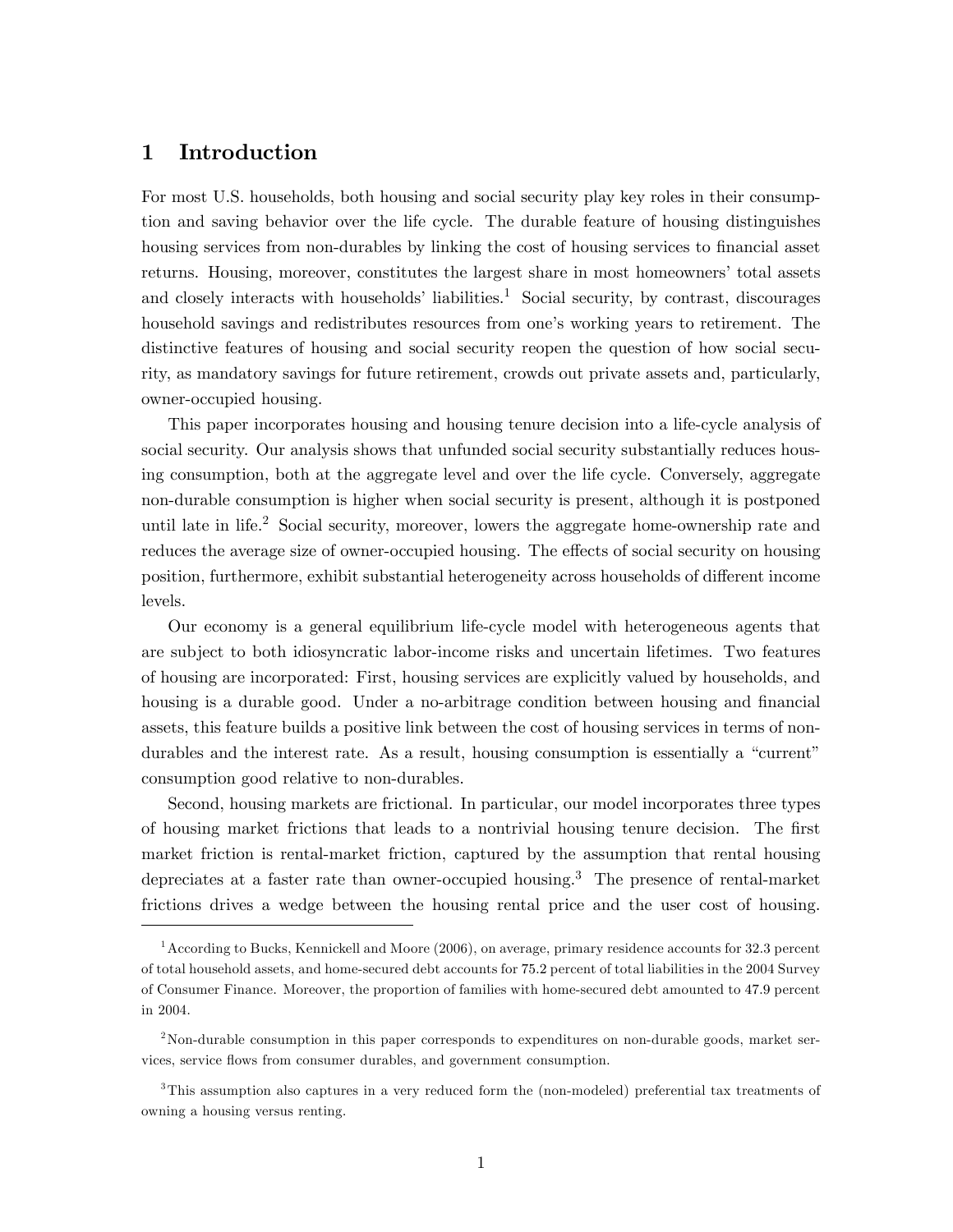Accordingly, home ownership is a desirable choice for housing consumption. The second market friction is down-payment constraint. Under this friction, housing tenure choice is contingent on households' disposable income. This, in turn, constrains home ownership, especially for those with binding borrowing constraints. The third market friction is housing transaction cost. With housing transaction costs, households prefer to own a house in which the expected tenure is sufficiently long. This friction, again, tends to reduce home-ownership rates, given the hump shape of housing consumption over the life cycle.

We calibrate the economy to the U.S. data. Our calibrated economy can well capture housing tenure choices of U.S. households along several dimensions, such as home-ownership rates over the life cycle and the share of owner-occupied housing in households' net worth. This renders our model a useful benchmark to explore the impacts of social security reforms on consumption, housing tenure choice and portfolio allocation.

We then study the steady-state impact of elimination of social security.<sup>4</sup> Our major findings can be summarized as follows:

 The impacts of eliminating social security on the two types of consumption are drastically different. Specifically, this reform increases aggregate housing consumption by 47 percent, while reducing aggregate non-durable consumption by two percent. Housing consumption is crowded out by social security throughout most of the life cycle and, especially, during working years. On the other hand, the presence of social security merely postpones non-durable consumption until late in life. Accordingly, the proportional increase in housing stock is about 13-percent higher than physical capital (36.2 percent versus 23.2 percent) at the aggregate level when social security is eliminated.

The above result originates from the feature of housing as a durable good.<sup>5</sup> In our model, the presence of social security pushes up the price of housing services in terms of non-durable good since it discourages savings in financial assets and, thus, raises the interest rate. As a consequence, households tend to substitute non-durable consumption for housing consumption throughout the life cycle. Eliminating social security, conversely, reduces the price of housing consumption, which shows up as both a lower rental price and a lower cost of debt financing or opportunity cost of home equity for homeowners. Accordingly, a lower price of "current" consumption leads not only to a substitution of current consumption for future consumption, but also to a substitution of housing consumption for non-durable consumption throughout the life cycle. We show that in a partial equilibrium context, all

<sup>&</sup>lt;sup>4</sup>A detailed exploration of the transitional path of eliminating social security in our settings is desirable. However, due to the computational burden it involves, we leave this interesting issue for future research.

<sup>&</sup>lt;sup>5</sup>As a result, this result holds even in an environment without housing market frictions, as we show in Section 2.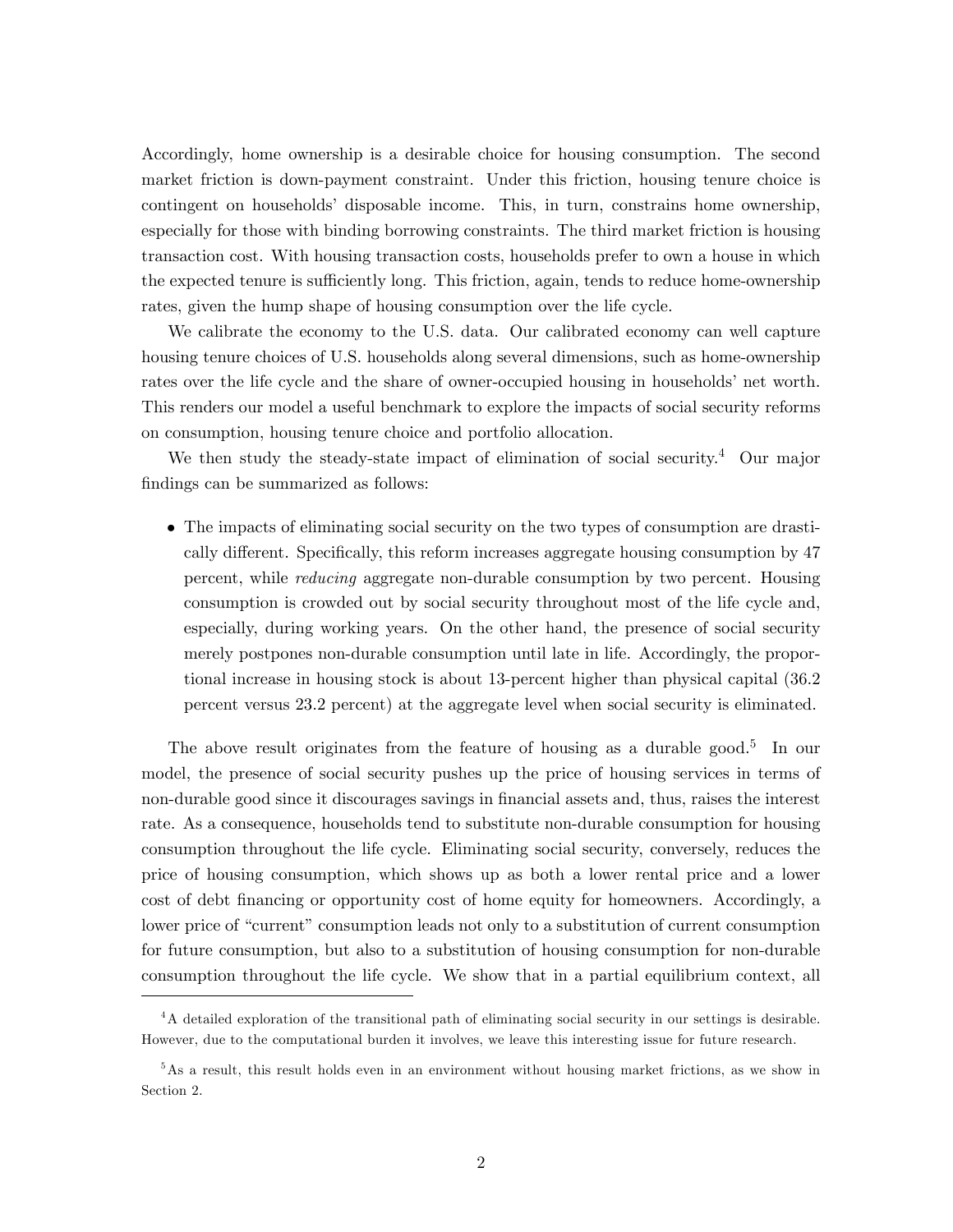these asymmetric impacts of social security on different types of consumption and capital are missing.

- Eliminating social security increases housing position at the aggregate level. In particular, this policy reform raises the average home-ownership rate by five percent, mostly around middle age. The average size of owner-occupied housing, moreover, is boosted by 33.0 percent.
- In terms of households' portfolio allocation, the proportional increase in owner-occupied housing is significantly larger than that of financial assets when social security is eliminated. Most of the increase in owner-occupied housing, moreover, happens during middle age. By contrast, the crowding-out effect of social security on financial assets is mostly around retirement age.
- The effects of social security on housing position exhibit substantial heterogeneity across households of different income levels. When social security is abolished, homeownership rates rise among poor households and fall among the rich. On the other hand, the average size of housing increases among the rich, while shrinking for the poor.

Two key channels in our model underlie the above effects of social security on housing position. First, the payroll taxation of social security reduces householdsí disposable income. Given the presence of down-payment constraints, this forces many households to be renters, despite the fact that services of owner-occupied housing are cheaper. Accordingly, eliminating payroll taxation encourages home ownership, due to a relaxation of borrowing constraints. On the other hand, this channel pushes down the average size of owner-occupied housing, as new homeowners in the regime without social security tend to purchase smaller housing than those who would choose to be homeowners in both regimes. The second channel is through the effects of social security on the price of housing consumption. In the presence of rental-market frictions, this implies a large crowding-out of social security on owner-occupied housing. This is because, for homeowners, lower housing consumption is linked to smaller owner-occupied housing. Accordingly, eliminating social security raises the desired size of owner-occupied housing, especially at ages when the home-ownership rate is high. A desired larger house, however, encourages households to postpone home purchase under both housing transaction costs and down-payment constraints, so that they may accumulate enough Önancial assets to meet the down-payment requirement. Therefore, when housing market frictions are present, the second channel pushes down home-ownership rates.

The effects of social security on housing position for households of different income levels depend on which of the above two channels dominates for each individual. For poor households, the first channel dominates because elimination of the payroll tax has a larger impact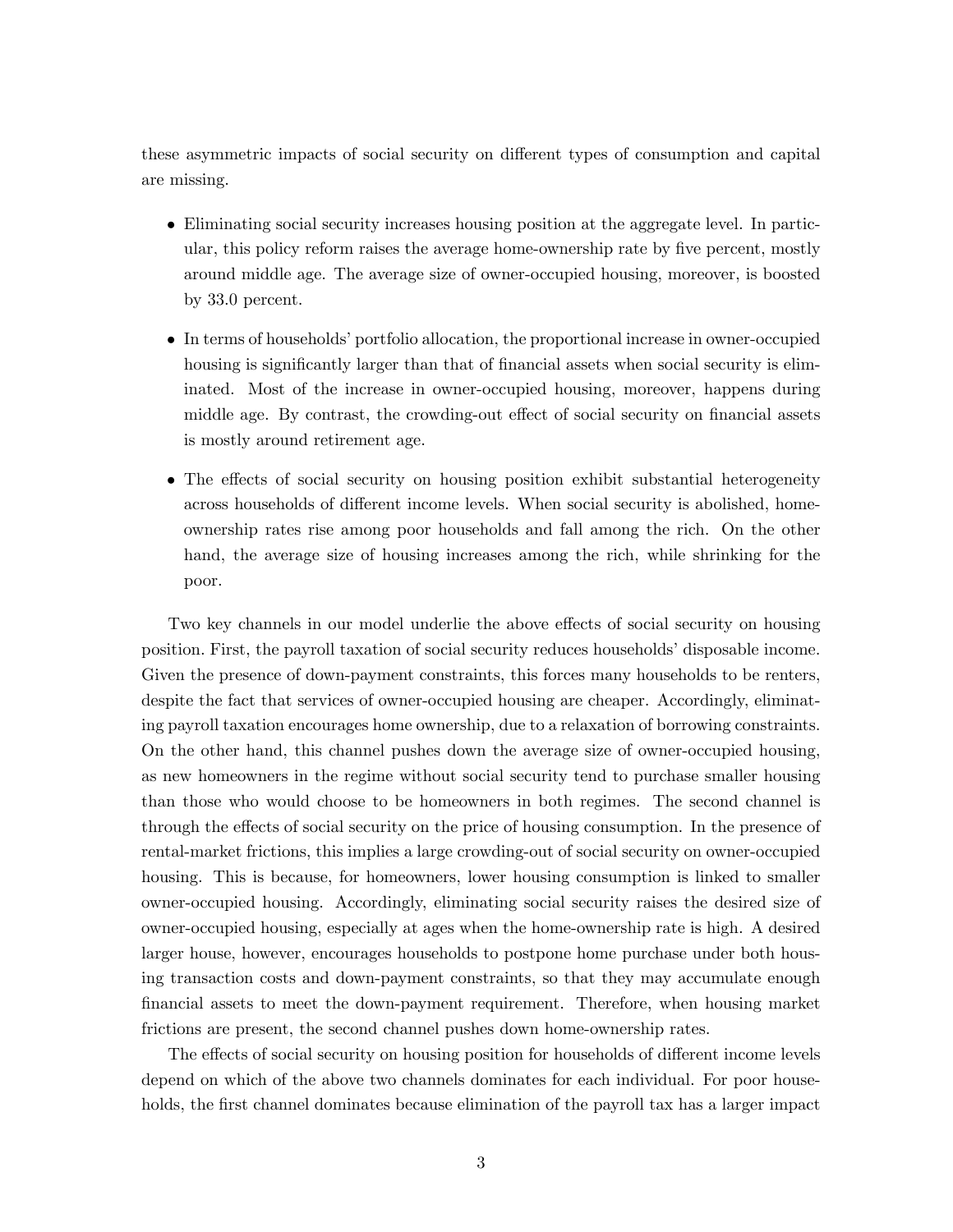on their disposable income. As a result, home-ownership rates increase significantly among the poor, with new homeowners buying smaller housing than those who would be homeowners in both regimes. For the rich, the second channel dominates, as they are less subject to borrowing constraints. Hence, home-ownership rates drop among the rich, while the average size of owner-occupied housing increases significantly when social security is abolished.

The mechanisms described in this paper for social security to affect housing consumption and housing tenure choice are consistent with the following empirical findings. Using household survey data, Ruprah and Marcano (2007) study the experience of Chilean housing affordability following Chile's privatization of social security system in  $1981<sup>6</sup>$  They find that, in 1990, 84 percent of households were unable to afford a house of market conditions, while by 2003, this statistics had fallen to 61 percent. Two thirds of this improvement in affordability, moreover, was due to the reduction in mortgage interest rates for a given change in the price of a house. Furthermore, their results indicate that the deepening of mortgage markets is driven mainly by an increase in savings by private pension funds.<sup>7</sup> Concerning housing tenure choice, Castles (1998) explores the relationship between rates of home ownership and various indices of public welfare in 20 OECD countries. His results show a significant cross-country negative correlation between the home-ownership rate and the size of public pension expenditures. Similarly, with panel regression, Conley and Gifford (2006) find that countries with a higher total social security benefit expenditures as a percentage of GDP have lower home-ownership rates.

This paper builds upon the literature on the life-cycle portfolio choice with housing. For example, Fernández-Villaverde and Krueger (2005) develop a model of durable consumption with collateral borrowing to explore the life-cycle patterns of consumption and saving. In their model, however, housing rental markets are shut down by assumption.<sup>8</sup> Our modeling strategy is close in spirit to Yao and Zhang (2005) and Li and Yao (2007). As in this paper, both papers incorporate housing tenure choice and the three types of housing market frictions. Their focus, nevertheless, is the life-cycle effects of housing-price risks on housing position and portfolio allocation.<sup>9</sup>

Moreover, our findings add to the extensive discussion on the desirability of social secu-

<sup>&</sup>lt;sup>6</sup>In 1981, a new pension system was introduced in Chile to replace the pay-as-you-go system. The new system is based on personal capitalized accounts that are administered by private institutions.

<sup>7</sup>Their regression results indicate that an increase in the pension-fund balance of one percent of GDP results in an increase of 0.25 percent in mortgage debt-to-GDP ratio.

 $8$ Yang (2008) extends the framework of Fernández-Villaverde and Krueger (2005) to allow for housing tenure choice under frictionless rental markets.

<sup>9</sup>Other papers in this literature include Cocco (2005), Flavin and Yamashita (2002), Sinai and Souleles (2005), Ortalo-MagnÈ and Rady (2006) and Chambers, Garriga and Schlagenhauf (2007).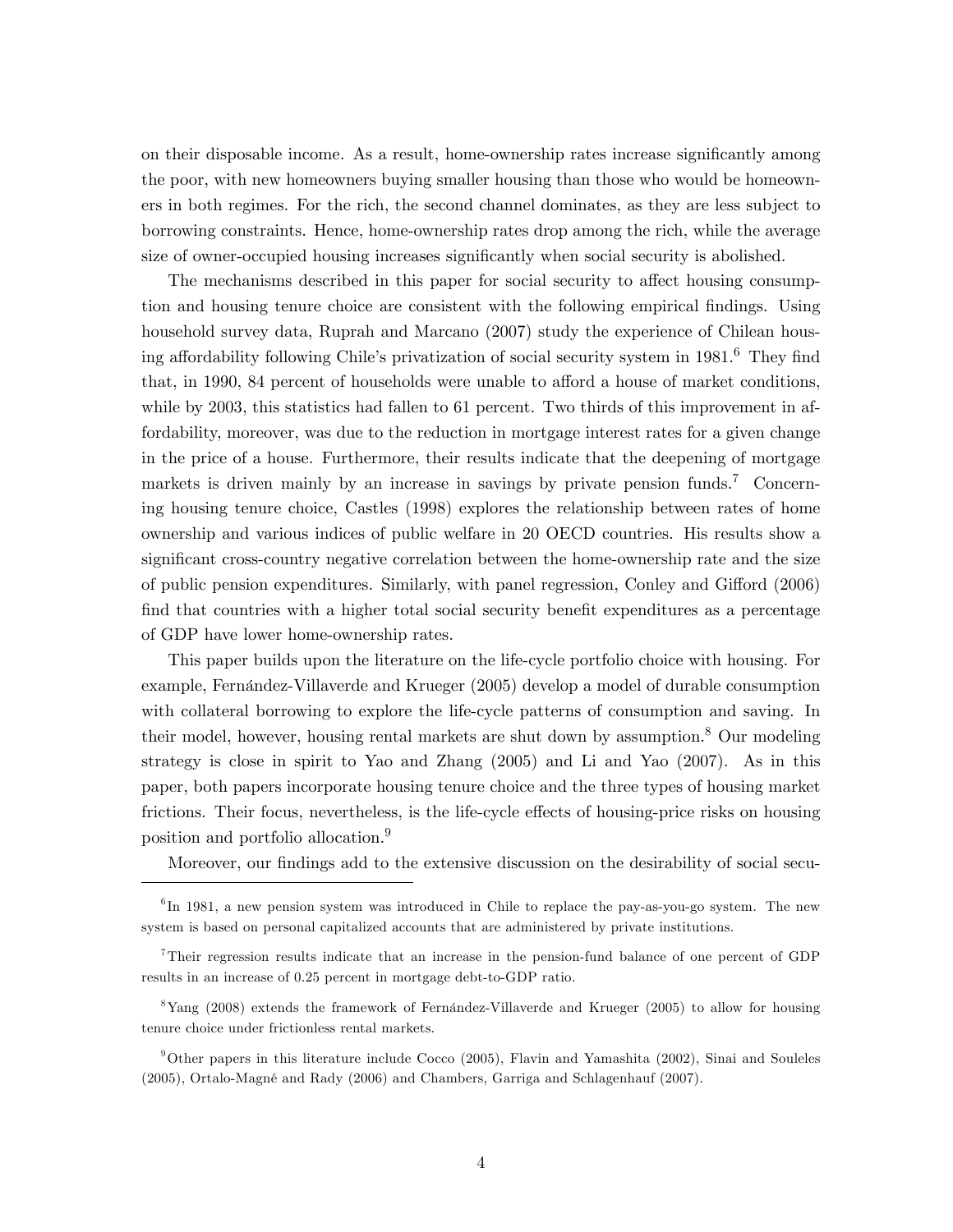rity.<sup>10</sup> This literature typically treats housing consumption and other consumption as perfect substitutes, rather than treating housing as a durable good.<sup>11</sup> Moreover, studies in this literature have abstracted from housing tenure choice, an important margin over households' life cycle. One contribution of our paper is to highlight the feature of housing consumption as "current" consumption relative to non-durables, under which unfunded social security inevitably substitutes nondurable consumption for housing consumption throughout the life cycle.

Our study also contributes to the emerging literature on the role of housing for a variety of macroeconomic issues. For example, DÌaz and Luengo-Prado (2008) and Gruber and Martin (2003) explore the role of housing for wealth distribution in the U.S. Among the businesscycle studies, Davis and Heathcote (2005) explain both the volatility of residential investment and the co-movement of residential investment with other macro variables observed in the data. Kiyotaki, Michaelides and Nikolov  $(2007)$  and Ríos-Rull and Sánchez-Marcos  $(2008)$ , moreover, study the dynamics of housing prices in response to various shocks. Nonetheless, few studies have been conducted to explore the implications of housing and housing tenure decision for various fiscal policies.<sup>12</sup> To our knowledge, this paper is the first to explore social security in a model with housing and housing tenure choice.

The paper is organized as follows. In Section 2, we construct an economy with rental housing, calibrate it to the U.S. economy and explore the effects of eliminating social security on consumption allocations. Section 3 performs a similar exercise in a economy with housing market frictions, which we use to explore the implications of eliminating social security for housing tenure decision and portfolio allocation. Section 4 concludes. The Appendix contains a definition of competitive equilibrium, the details of calibration, the computational details, and a welfare comparison.

# 2 An Economy with Rental Housing

In this section, we construct a model to explore the role of housing as a durable good. To this end, the economy abstracts from housing tenure choices and is referred to as "the benchmark economyî. A full-blown model with both housing as a durable good and housing tenure choice will be provided in the following section.

 $10$  Contributors to this literature include, among others, Feldstein (1985), Auerbach and Kotlikoff (1987), Hubbard and Judd (1987), Imrohoroğlu, İmrohoroğlu and Joines (1995), Huggett and Ventura (1999), Conesa and Krueger (1999), Storesletten, Telmer and Yaron (1999), Krueger and Kubler (2003) and Pries (2007).

 $11$ One main motivation for Hubbard and Judd (1987) to explore the interaction of payroll tax and borrowing restrictions is the observed collateral requirements. In their model, however, housing is not explicitly modeled.

 $12$  See Gervais (2002) on the roles of the preferential tax treatment of housing capital and Jeske and Krueger (2004) on the role of implicit guarantee for Government Sponsored Enterprises.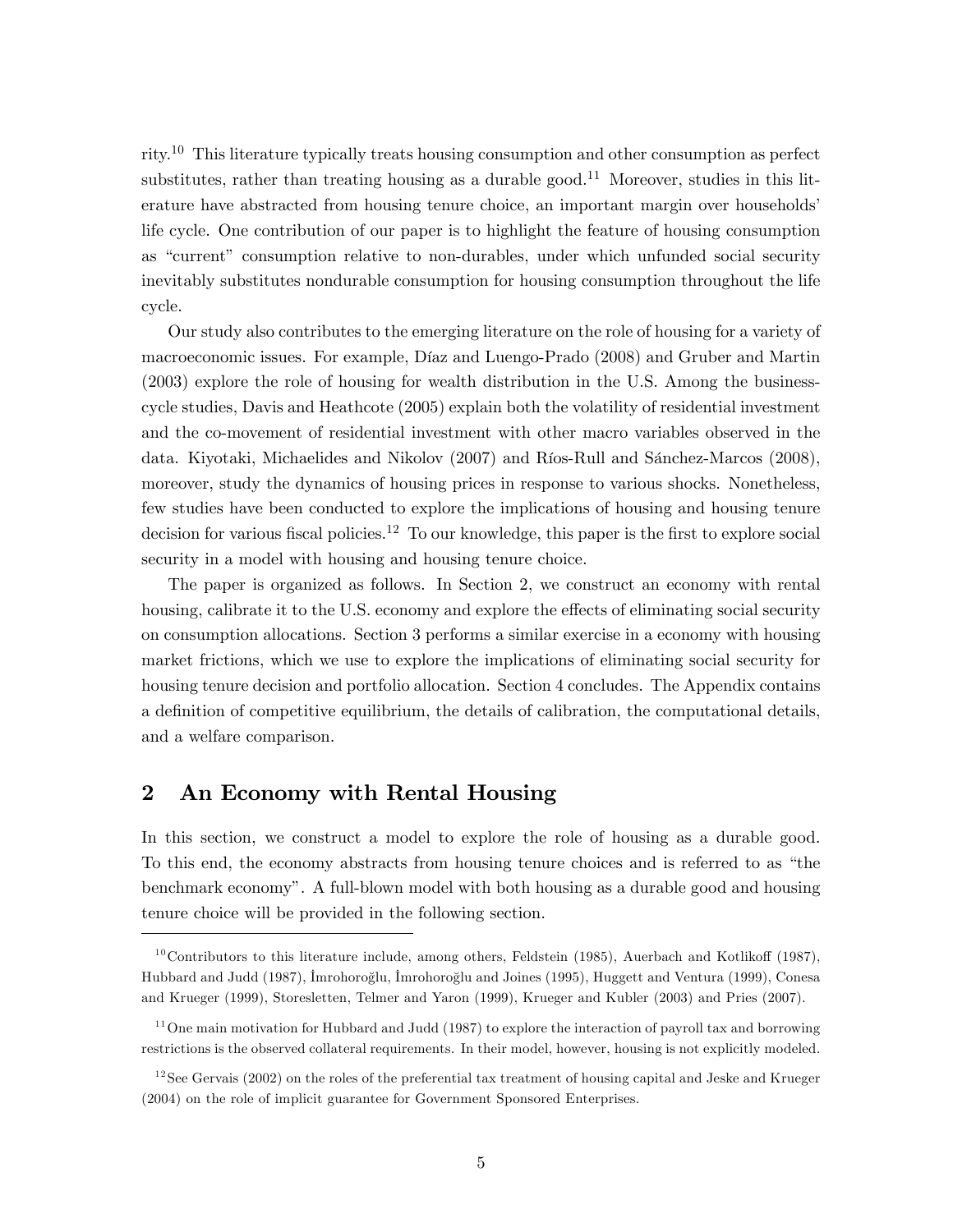We consider a discrete-time dynamic general equilibrium life-cycle economy with both idiosyncratic income and lifetime uncertainty. Compared to a standard life-cycle economy, the model departs in two dimensions: Housing services are explicitly valued by households, and housing is a durable good. Rent is the only option to obtain housing services. Behind the abstraction of housing tenure choice are the following two implicit assumptions: First, rental markets are frictionless; second, all households are shut down from borrowing. Under these two assumptions, all households would prefer renting.

The setup of this economy serves two purposes: First, we would like to compare the effects of social security in this simple economy with those in a standard one-asset economy (sketched at the end of this section) to highlight the roles of housing as a durable good. Second, effects of social security in this economy serve as a benchmark to be compared later with their counterparts in a more realistic economy, with both housing as a durable good and housing market frictions.

#### 2.1 The Model

#### 2.1.1 Demographics

Assume that the demographic structure is stationary. In each period, the economy is inhabited by a continuum of ex ante identical individuals, with a constant population growth rate n. Each individual can live for a maximum of J periods, working only for the first  $jr - 1$ periods; the retirement age jr is exogenous. For each  $j = 1, ..., J - 1$ , denote  $\psi_j \in (0, 1)$  as the probability of surviving onto age  $j+1$  conditional on living at age j. Clearly,  $\psi_0 = 1$  and  $\psi_J = 0$ . The probability of surviving through age s is then  $\Pi_{j=1}^s \psi_j$ . Denote  $\{\mu_j\}_{j=1}^J$  as the fraction of individuals of age  $j$  in the whole population. Clearly, the fraction of newborns is

 $\mu_1 =$  $\sqrt{ }$  $\left(1 + \right)$  $\sum$  $j=1$  $(1+n)^{-j} \Pi_{i=1}^j \psi_i$ 1 A  $^{-1}$ and the fraction of individuals for age  $j = 2, ..., J - 1$ 

can be computed recursively by  $\mu_{j+1} = (1+n)^{-1} \psi_j \mu_j$ .

Private annuity markets are assumed to be missing. In addition, accidental bequests are collected by the government and distributed uniformly as lump-sum transfers to all agents alive next period, after production takes place.

#### 2.1.2 Production Technologies

Aggregate output of non-durable goods, denoted as Y; is produced using physical capital and labor input according to the production function  $Y = ZF(K, N)$ . K is the quantity of aggregate physical capital;  $N$  is aggregate efficient labor input.  $Z$  is the level of total factor productivity (TFP), which grows at a constant rate g. We assume that  $F$  is strictly increasing in both arguments and strictly concave. Furthermore,  $F$  satisfies the Inada conditions and is homogeneous of degree one. Without loss of generality, we assume that, in this economy,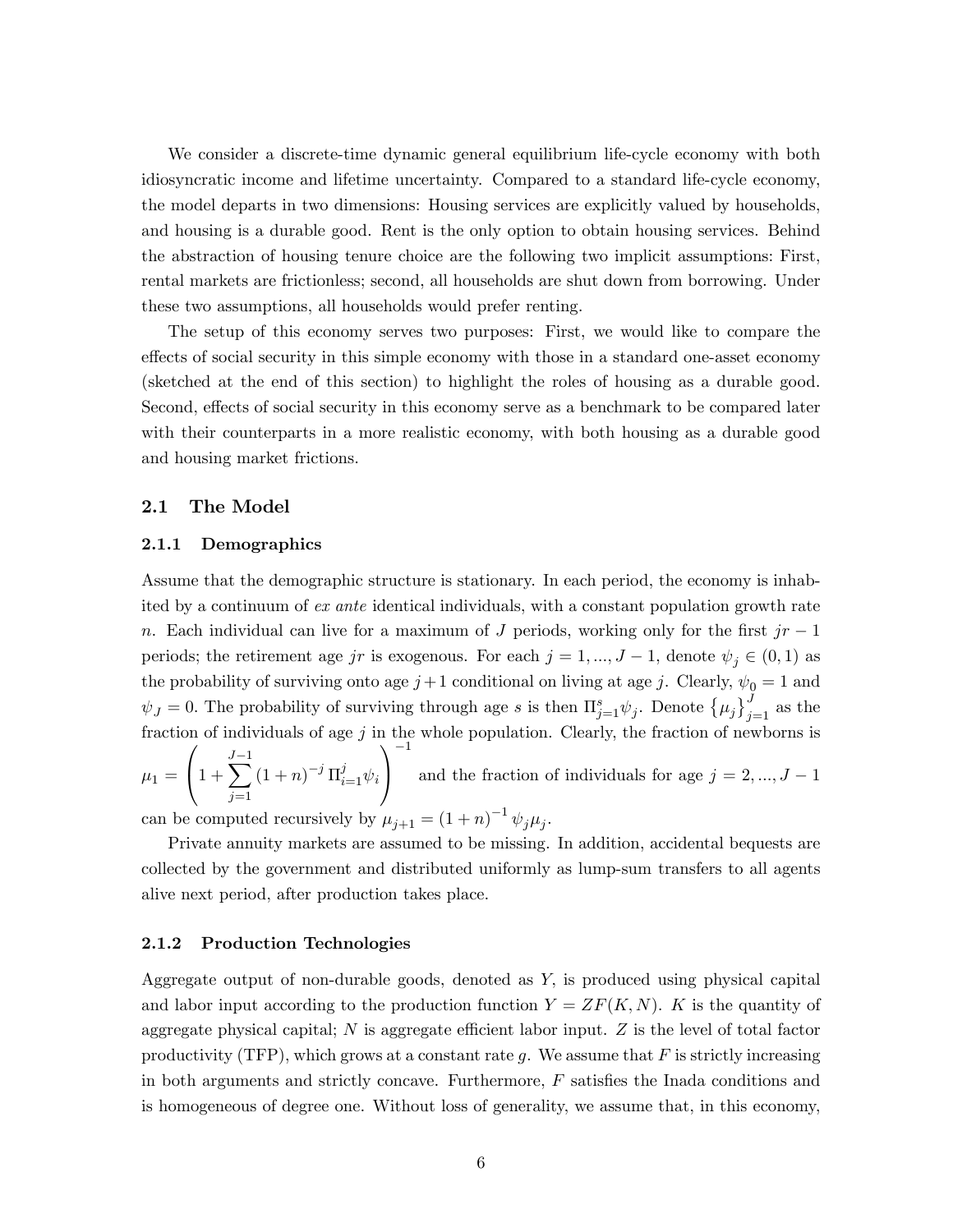there is a representative firm that hires labor and physical capital from households to produce non-durable goods in each period. The output can be either consumed or invested in physical capital or housing on a one-to-one basis. We normalize the price of non-durable goods to one. Denote  $X_k$  as aggregate investment in physical capital, which by assumption, depreciates at a rate  $\delta^k$ . The law of motion for physical capital can be written as

$$
K' = \left(1 - \delta^k\right)K + X_k
$$

where the superscript *prime* in this paper refers to end-of-period variables.

Housing stock depreciates at the beginning of each period at a rate  $\delta^h$ .

#### 2.1.3 Preferences and Endowments

Households enter into the economy with no assets and are endowed with one unit of time in each period. Individuals of different ages differ in their labor productivity. Denote  $\{\epsilon_j\}_{j=1}^J$  as the deterministic age profile of average labor productivity. In addition, workers of the same age face idiosyncratic shocks to their labor productivity. The stochastic process of labor productivity is assumed to be identical across individual workers and follows a finite-state Markov process  $\pi(\eta' \mid \eta)$  with the state space  $\eta \in \mathbf{E} = \{\eta_1, ..., \eta_N\}$ . Assume that  $\pi$  has a unique stationary distribution, denoted by  $\Pi$ .

Households derive utility from both non-durable goods and housing service flows. Leisure is not valued, and in each period labor supply is inelastic. The lifetime utility function can then be written as

$$
E\left\{ \sum_{j=1}^{J}\beta^{j}\Pi_{j=1}^{s}\psi_{j}u\left( c_{j},h_{j}\right) \right\}
$$

where  $\beta$  is the utility discount factor. c and h are non-durable and housing consumption, respectively. The period utility function  $u$  is assumed to be strictly increasing in both arguments, strictly concave and obeys the Inada conditions. Without loss of generality, we assume that one unit of housing capital generates one unit of housing service flow, regardless of whether it is owned or rented.

#### 2.1.4 Social Security System

The social security system in the initial steady state is a Pay-As-You-Go ("PAYG" henceforth) system. In each period, the government levies a payroll tax on current workers and distributes the tax revenue uniformly across the current retirees. In the interest of computational tractability, we assume that the level of social security benefits received by a retiree is independent of her history of social security contributions. A more realistic assumption is that the level of social security benefits is a concave function of the accumulated contribution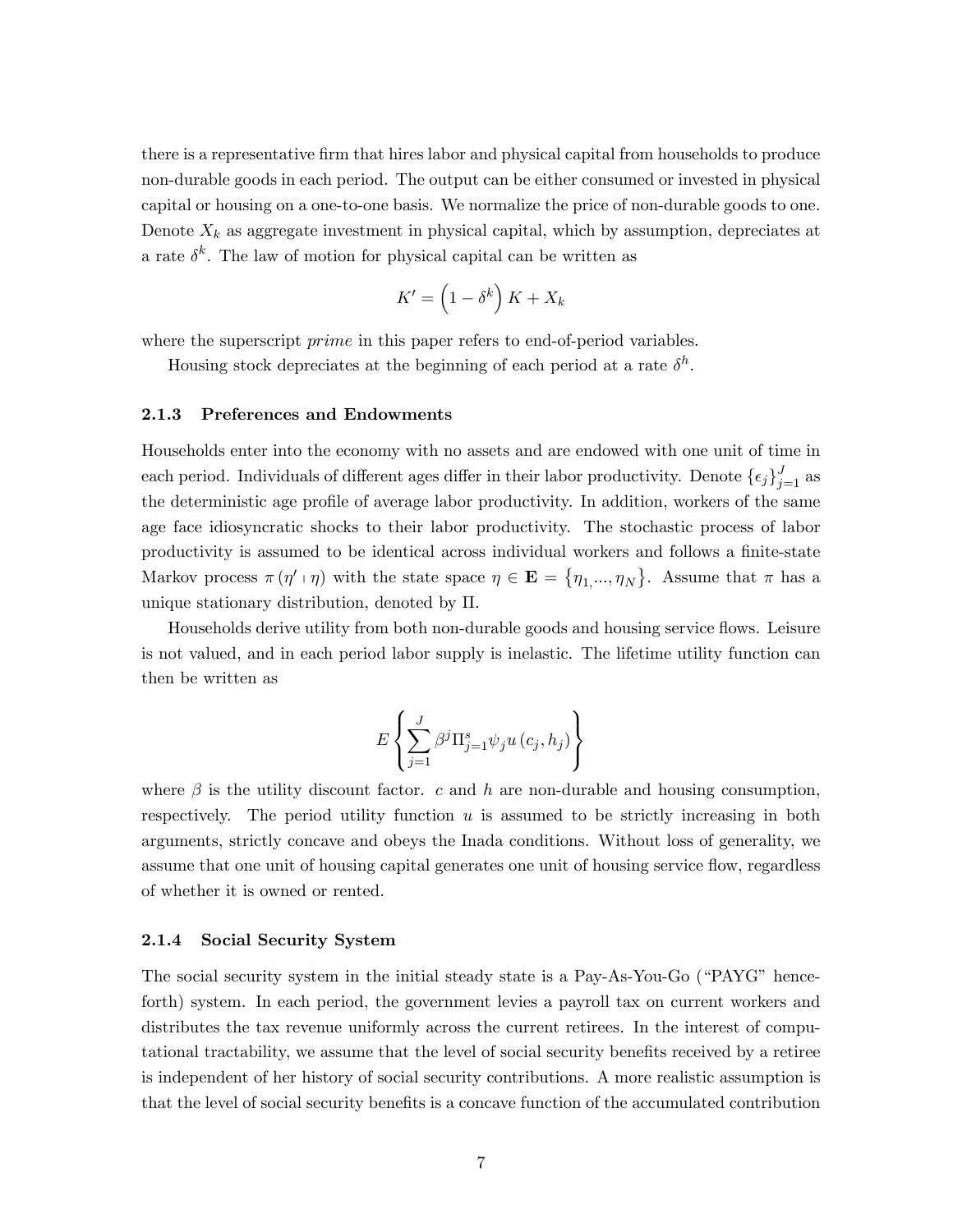over the working years (see Storesletten et al., 1999). However, under this assumption, the state variable will increase by one dimension, which will tremendously raise the computational costs. Our specification of the unfunded social security system implies an upper bound for the degree of intra-generational redistribution inherent in it.<sup>13</sup>

#### 2.1.5 Market Arrangements

Households can save in one risk-free financial asset  $a$ . To highlight the roles of housing, we assume that no borrowing is allowed. This assumption is typically made in the social security literature for standard life-cycle economies and will also be followed for the oneasset economy constructed later in this section. We assume that in each period there exist two-period-lived financial intermediaries that pool individual households' deposit of financial assets. A financial intermediary can use deposit for two purposes: to purchase housing for renting out to individual renters at the end of the current period, and to purchase physical capital to supply to the representative Örm in the next period. In the next period, after production of non-durable goods takes place, financial intermediaries sell off stocks of both housing and physical capital and pay back the principal and interest to households. The market for financial intermediaries is competitive.

#### 2.1.6 Timing and Information

In each period, the events proceed as follows. At the beginning of each period, the idiosyncratic component of labor productivity is realized. Then, the housing tenure choice is made. Next, agents supply labor to the representative firm, which also rents physical capital for non-durable-good production. Agents then receive factor payments and transfers from the government and decide how much to consume and save in financial assets. Meanwhile, the good market opens. Next, the housing-rental market opens. Renters pay rent to the Önancial intermediary in return for rental housing services. Finally, uncertainty about early death is revealed. All information is publicly observed. The idiosyncratic labor productivity becomes common knowledge once realized.

#### 2.1.7 The household's recursive problem

In a stationary equilibrium, the interest rate is constant at  $r$  and the wage rate  $w$  grows at a rate g. The household's state variables are given by  $(a, \eta, j)$ , which denote the beginning-ofperiod Önancial asset, the stochastic component of labor productivity, and age, respectively.

 $13A$  larger intra-generational redistribution discourages poor households from saving in financial assets, which tends to drive up the Gini coefficient for wealth. However, as we discuss below, our results regarding the effects of social security on different types of consumption are robust to our specification of benefit formula.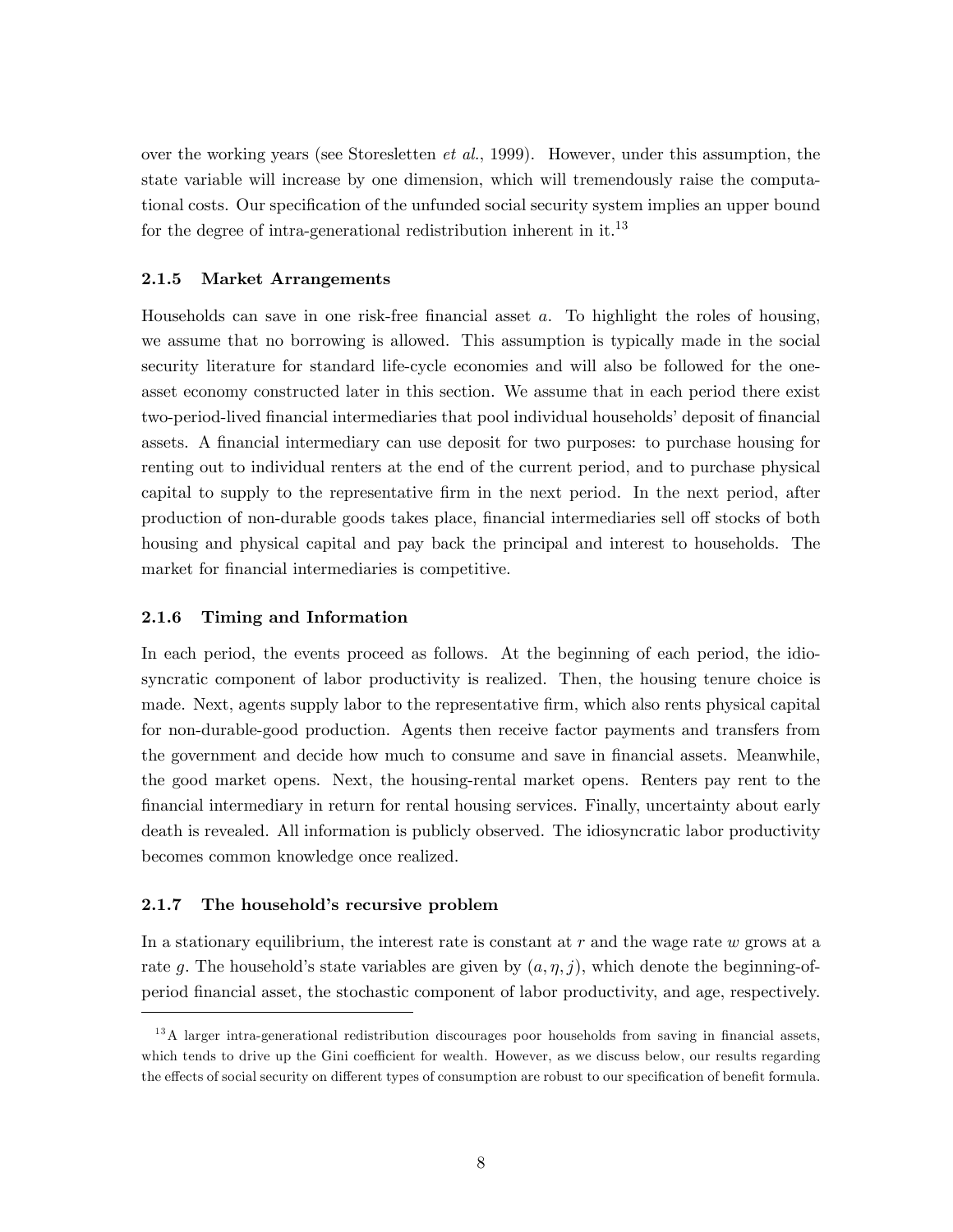The problem for the household can be written as

$$
V(a, \eta, j) = \max_{c, a', s} \left\{ u(c, d) + \beta \psi_j \sum_{\eta'} \pi(\eta' \mid \eta) V(a', \eta', j + 1) \right\}
$$
  
s.t.  

$$
c + pd + a' = (1 + r)a + w(1 - \tau) \epsilon_j \eta + I(j)b + T_r
$$
  

$$
c, a' \geq 0
$$
 (1)

where d is service flows generated by rental housing, and  $T_r$  is the lump-sum transfer from the government. b is social security benefit per retiree.  $I(j)$  is an indicator function such that

$$
I(j) = \begin{cases} 0 & \text{if } 1 \leq j \leq jr - 1 \\ 1 & \text{if } jr \leq j \leq J \end{cases}
$$

#### 2.1.8 The Financial Intermediary's Problem

In each period, a financial intermediary takes in deposit  $A'$ . He then uses the fund to buy capital  $K'$  and rental housing. Since the rental payment is made at the end of each period, the cost of purchasing H' units of housing is  $H'(1-p)$ . In the next period, the financial intermediary collects the return on capital  $K'(1 + r')$  and the net-of-depreciation rental housing  $H'(1 - \delta^h)$  and pays back the deposit with interest  $A'(1 + r')$ .<sup>14</sup>

The budget constraint for a financial intermediary is

$$
A' \ge H' \left(1 - p\right) + K' \tag{2}
$$

where  $A'$  is the net deposit of financial assets by households, and  $H'$  is the aggregate stock of end-of-period housing for rental purposes.

The profit-maximizing problem for a financial intermediary is

$$
\max_{A',H^{r'},K'} \Pi = H'\left(1 - \delta^{h}\right) - A'\left(1 + r'\right) + K'\left(1 + r'\right) \tag{3}
$$

subject to  $(2)$ .

Since the financial market is competitive, each financial intermediary earns zero profit in equilibrium. Plugging  $(2)$  into  $(3)$  and using the zero-profit condition, we get the equilibrium rental price for housing.

$$
p = \frac{r' + \delta^h}{1 + r'}\tag{4}
$$

Equation  $(4)$  shows that an increase in the return to financial assets will push up the price of housing consumption. Such a positive linkage between the price of housing and

 $14$  Alternatively, we may assume that rental housing accumulated today delivers housing services tomorrow. This implies a rental price for housing  $p = r' + \delta^h$ . Our results are robust to different timing specifications.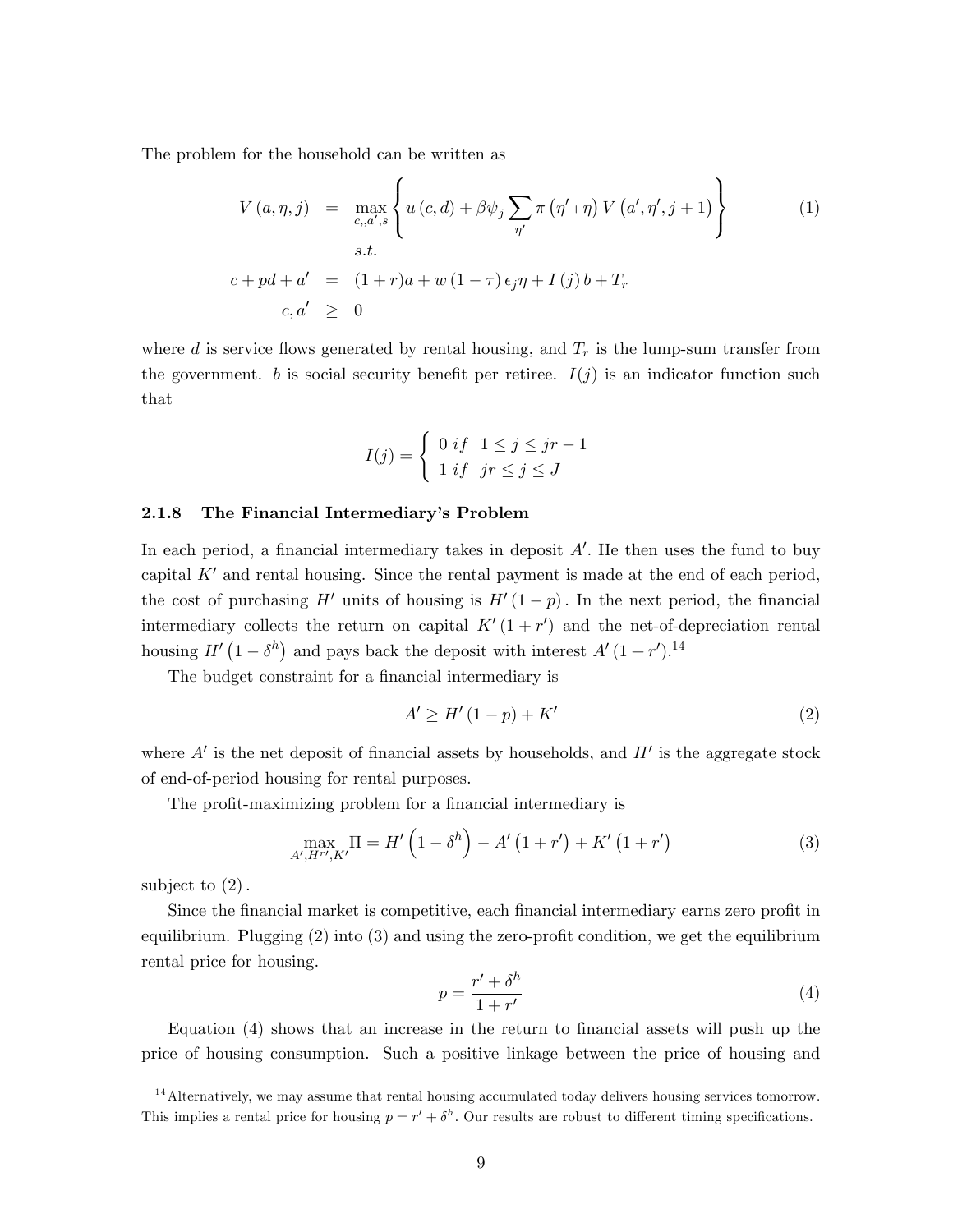interest rates makes housing services essentially a "current" consumption good relative to non-durables. Clearly, what is behind this positive linkage is the feature of housing as a durable good.

#### 2.1.9 One-Asset Economy

To better understand the role of housing as a durable good, we construct a standard life-cycle economy close to that in Conesa and Krueger  $(2002).^{15}$ 

In this economy, all households consume a single non-durable good, and save in one risk-free liquid asset. There is a single production sector that rents capital and labor from households to produce the single consumption good. Moreover, we assume that the borrowing market is closed. We call this economy a "one-asset economy." Alternatively, this economy could be interpreted as one in which housing services perfectly substitute for other types of consumption, and housing is part of the stock of productive capital.

#### 2.2 Calibration and Computation

In this section, we first describe our calibration procedure. We then discuss our solution methods for the stationary equilibrium. After that, we explore how the benchmark model performs in matching the relevant U.S. data.

#### 2.2.1 Demographics

One period in our model corresponds to one year of calendar time. The maximum number of periods that an agent is alive  $J = 66$  and households retire at period  $jr = 46$ . This maps into an economy in which individuals enter the labor force at age 20 and retire at age 65, with the maximum age 85. The survival probabilities  $\{\psi_i\}_{i=1}^{66}$  are taken from Bell and Miller (2005). Finally, the population growth rate  $n$  is set to be 0.01, a number in line with the U.S. long-run average.

#### 2.2.2 Technology

We need to construct measures of output, capital, the stock of housing and their investment counterparts  $(Y, K, H, X_k, X_h)$ . We use data from the 2003 revision of National Income and Product Accounts (NIPA) and Fixed Asset Tables (FAT) of Bureau of Economic Analysis (BEA) for the years 1954-2000. Physical capital K is measured as the sum of private fixed assets, consumer durables, inventory stock and net foreign assets, minus the stock of private residential structures. We exclude government capital from the definition of capital stock, as our interest is in the private sector. We measure housing  $H$  as the stock of private residential

 $15$ The only difference between our one-asset economy and that in Conesa and Krueger (2002) is that in our model, leisure is not valued by households, while it is in theirs.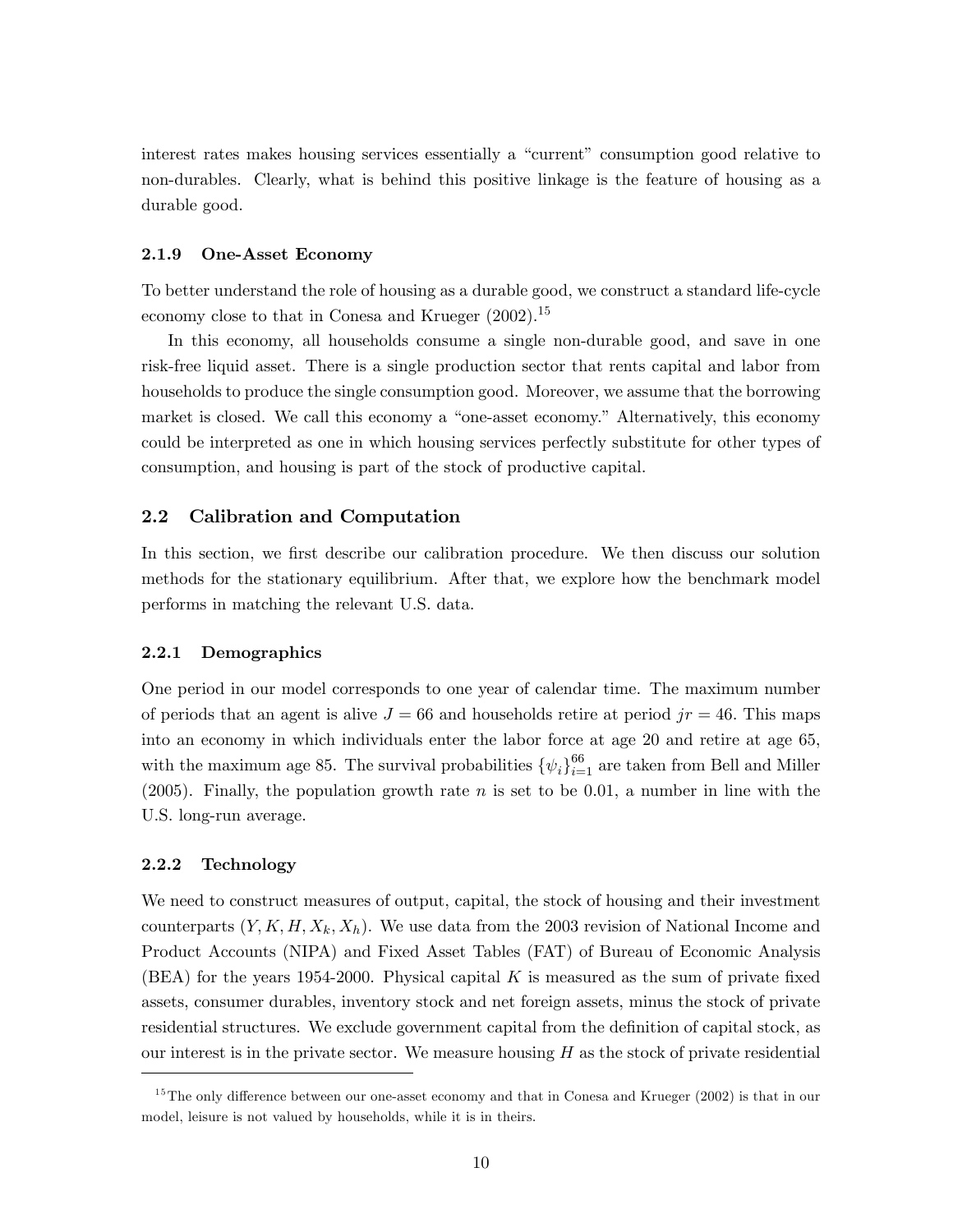structures. Output  $Y$  corresponds to GNP plus service flows from consumer durables, minus service flows from housing, which, in NIPA, is imputed as the rental value of both tenantoccupied and owner-occupied dwelling units.<sup>16</sup> The definitions of  $X_k$  and  $X_k$  correspond to the definition of  $K$  and  $H$ .

The production function for non-durable good takes the Cobb-Douglas form  $Y = ZK^{\alpha}N^{1-\alpha}$ . We then calibrate  $\alpha$  so that the share of capital income in output Y matches the corresponding U.S. data (see Appendix 5.2 for details). This gives  $\alpha = 0.2732$ . Note that this number is different from the value used in the standard growth models since our measure of physical capital and the output it produces excludes housing and housing services, respectively. The productivity growth rate  $g = 0.015$ , which is consistent with the long-run average growth rate of U.S. real GNP per capita.<sup>17</sup>

We set the annual depreciation rates for physical capital to match an average investmentcapital ratio,  $\frac{X_k}{K}$ , of 0.1201. The corresponding value of  $\delta^k$  is 0.0951. We compute the depreciation rate for housing to match an average investment-capital ratio for private residential structures, which is 0.0455. This gives  $\delta^h = 0.0205$ .

#### 2.2.3 Endowments

The deterministic age profiles of labor productivity  $\{\epsilon_j\}_{j=1}^J$  are taken from Hansen (1993). For retirees,  $\epsilon_j = 0$ . We follow Huggett (1996) in parameterizing the idiosyncratic component of the labor-income process. Huggett (1996) uses the following  $AR(1)$  process for the log of labor income process:

$$
\log \eta_{j+1} = \rho \log \eta_j + \varepsilon_{j+1}
$$

where  $\varepsilon \sim N(0, \sigma_{\varepsilon}^2)$  and  $\log \eta_1 \sim N(0, \sigma_{\eta_1}^2)$ . Following Huggett (1996), the auto-regressive coefficient  $\rho$  and variance of innovation  $\sigma_{\varepsilon}^2$  are set to be 0.96 and 0.045, respectively. The variance of labor-income shocks at initial age  $\sigma_{\eta_1}^2 = 0.38$ . Using the method proposed by Tauchen (1986), we approximate the continuous AR(1) process with a seven-state Markov chain. This results in a value of Gini coefficient for labor income of  $0.40$ , which is broadly consistent with the U.S. data  $(0.49, \text{ see } \text{Díaz and Luengo-Prado}, 2008).$ <sup>18</sup> Table 1a reports the values of  $\eta$  in the seven states, together with the stationary distribution of the Markov chain.

 $16$  Accordingly, aggregate consumption, C, in our model corresponds to the sum of non-durables, services, and imputed service flows from consumer durables minus the service flows from housing.

 $17A$  positive growth for TFP tilts up households' life-cycle earning profile and, thus, tends to make their borrowing constraints more binding when young, compared with the case with no secular growth. Our main findings, however, are not sensitive to the value of  $q$ .

 $18$  Díaz and Luengo-Prado (2008) compute the Gini coefficient for earnings using data from the 1998 Survey of Consumer Finance. Using data from CPS, PSID and CEX, Heathcote, Perri and Violante (2009, Figure 16) obtain a value of around 0.40 for Gini coefficient for equivalent household earnings in 1998.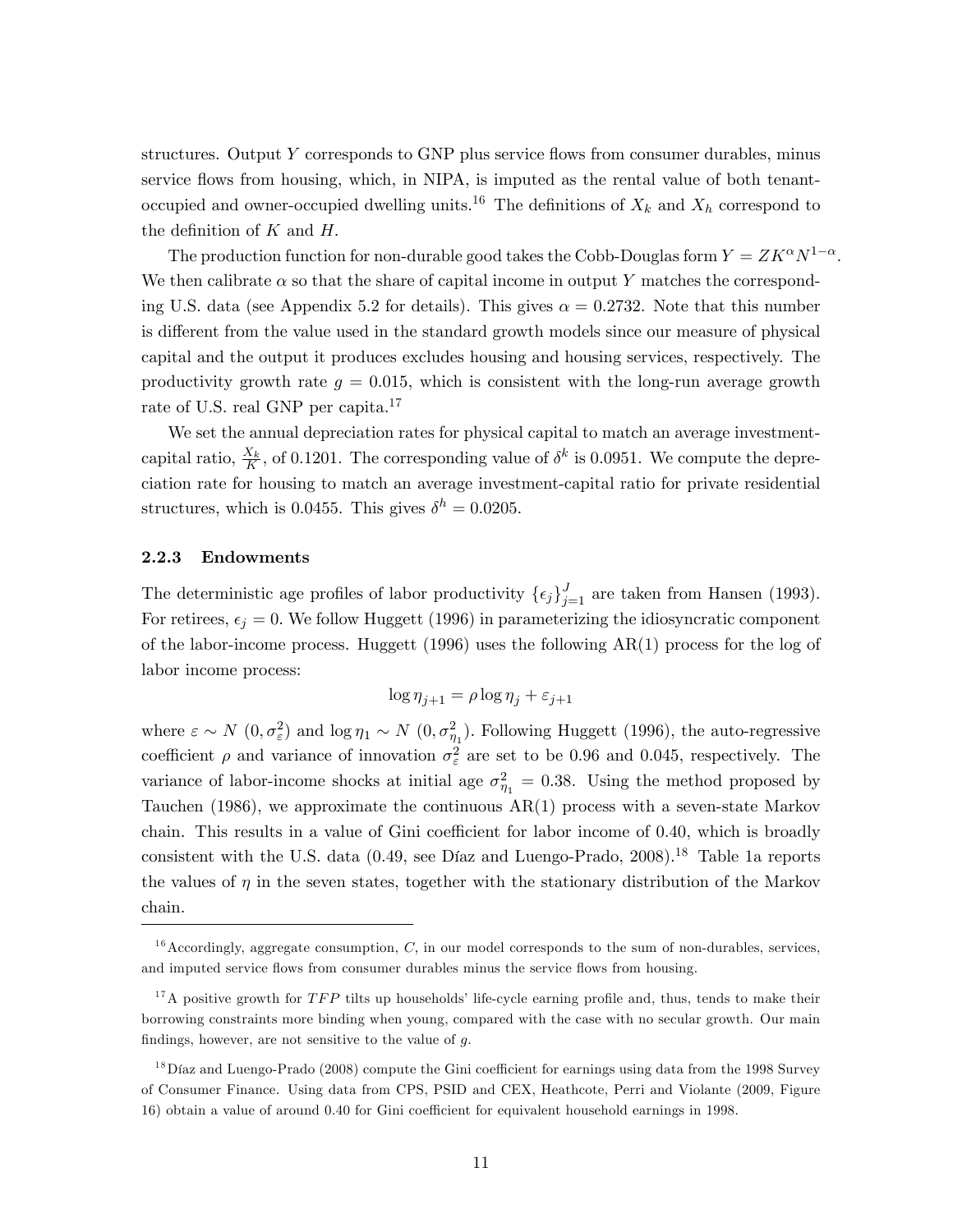|                | Value  | Π      |
|----------------|--------|--------|
| $\eta_{1}$     | 0.1838 | 0.0637 |
| $\eta_2$       | 0.2948 | 0.1283 |
| $\eta_3$       | 0.4728 | 0.1955 |
| $\eta_{\it 4}$ | 0.7583 | 0.2250 |
| $\eta_{5}$     | 1.2163 | 0.1955 |
| $\eta_6$       | 1.9509 | 0.1283 |
| $\eta_{7}$     | 3.1290 | 0.0637 |

Table 1a: Parameter Values for the Markov Chain

#### 2.2.4 Preference

We parameterize the period utility function with the standard isoelastic specification.

$$
u\left(c,d\right) = \frac{\left[\left(\theta c^{\upsilon} + \left(1-\theta\right)d^{\upsilon}\right)^{\frac{1}{\upsilon}}\right]^{1-\sigma} - 1}{1-\sigma}
$$

Here,  $\frac{1}{1-v}$  stands for the elasticity of substitution between housing services and non-durable consumption. The coefficient of relative risk aversion  $\sigma$  is set to 2, which is standard in macroeconomic literature. We set  $v = 0$  following Fernandez-Villaverde and Krueger (2005).<sup>19</sup> This implies a unit elasticity of substitution between the two types of consumption. We then calibrate the utility discount factor  $\beta$  and the share of the non-durable consumption in the utility function  $\theta$  so that both the ratio  $\frac{K}{Y}$  and the ratio  $\frac{H}{Y}$  are consistent with the U.S. data. We choose these two ratios as our targets because, as we will show later, the effects of social security on the two types of consumption and portfolio allocations depend critically on the composition of aggregate wealth. According to our measures, the average  $\frac{K}{Y}$ and  $\frac{H}{Y}$  between 1954 and 2000 are 1.682 and 1.043, respectively. This gives  $\beta = 0.9585$  and  $\theta = 0.895.^{20}$  Our calibration implies an interest rate  $r = \alpha \frac{Y}{I}$  $\frac{K}{K} - \delta^k = 0.0673$  at the initial steady state.

#### 2.2.5 Social Security

In the initial steady state, we choose the replacement rate  $\vartheta$  so that the payroll tax rate matches it empirical counterpart. Currently, the OASI (Old-Age and Survivors Insurance) rate is 10.7 percent.<sup>21</sup> This implies  $\vartheta = 0.483$ .

<sup>&</sup>lt;sup>19</sup>Fernández-Villaverde and Krueger (2005) cite several empirical studies to argue that the hypothesis  $v = 0$ cannot be rejected at the five-percent level.

<sup>&</sup>lt;sup>20</sup>Since both types of consumption grow at a rate g at the steady state, the reported value of calibrated  $\beta$ is inflated by the growth component  $1 + q$ .

 $^{21}$ Social Security payroll-tax rate in the U.S. is 15.3 percent. Since we focus on retirement benefits, we subtract the part of the tax rate due to Medicare and Disability Insurance.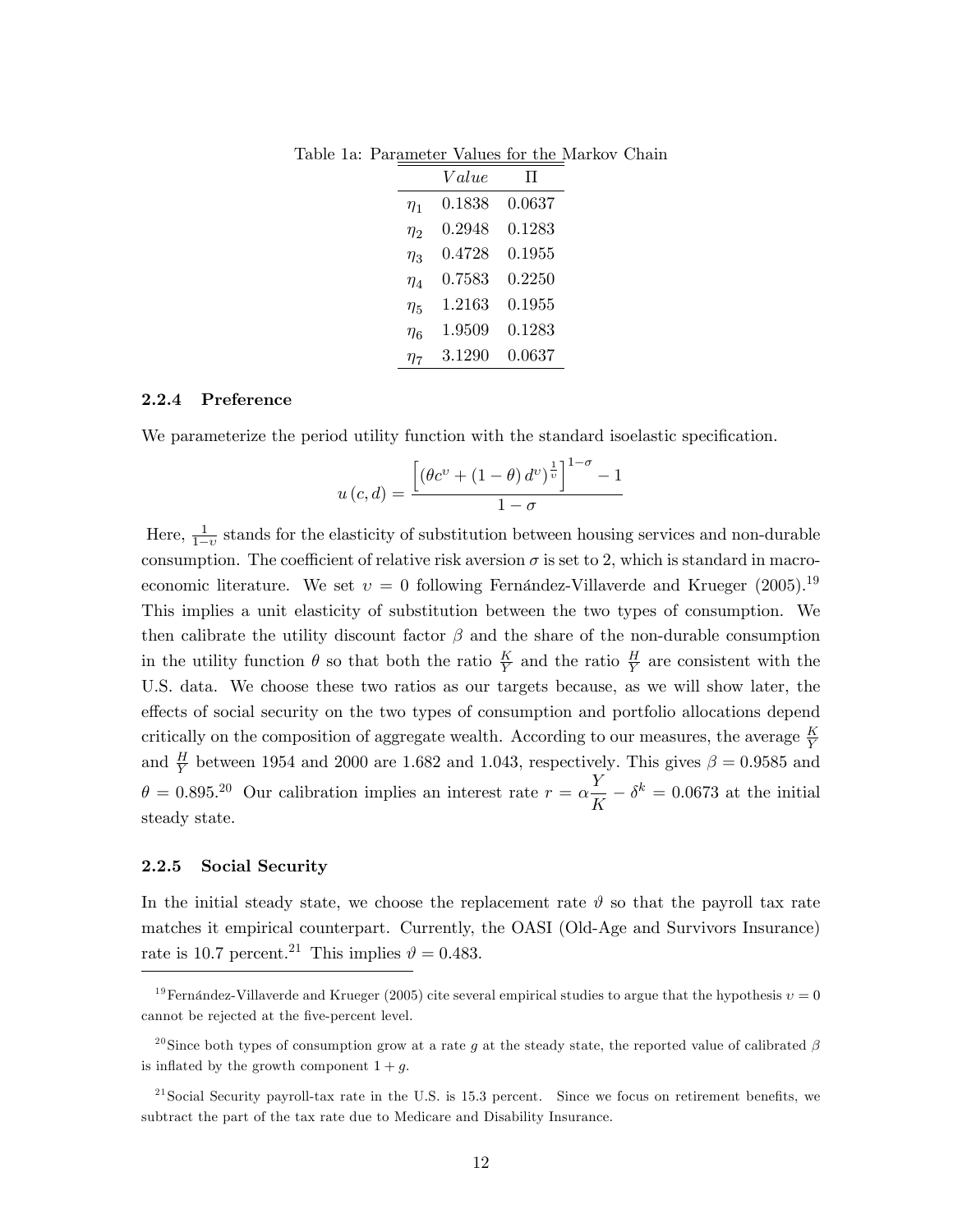| Table 1b summarizes the calibrated parameters. |  |  |
|------------------------------------------------|--|--|
|------------------------------------------------|--|--|

| Symbol                   | Definition                                                | Value                |
|--------------------------|-----------------------------------------------------------|----------------------|
|                          | Demographics                                              |                      |
| $\cal J$                 | Maximum age                                               | 66                   |
| jr                       | Retirement age                                            | 46                   |
| $\psi_i$                 | Survival probabilities                                    | Bell et al. $(2005)$ |
| $\boldsymbol{n}$         | Population growth rate                                    | 0.01                 |
|                          | Technology                                                |                      |
| $\alpha$                 | Capital share in non-durable good production function     | 0.2732               |
| $\mathfrak{g}$           | TFP growth rate                                           | 0.015                |
| $\delta^k$               | Depreciation rate for physical capital                    | 0.0951               |
| $\delta^h$               | Depreciation rate for housing                             | 0.0205               |
|                          | Endowment                                                 |                      |
| $\epsilon_j$             | Deterministic productivity of agents in age $j$           | Hansen $(1993)$      |
| $\sigma^2_{\varepsilon}$ | Variance of innovation to idiosyncratic shock             | 0.045                |
| $\sigma_{\eta_1}^2$      | Variance of income distribution at initial age            | 0.38                 |
| $\rho$                   | Autocorrelation coefficient in stochastic earning process | 0.96                 |
|                          | Preference                                                |                      |
| $\beta$                  | Discount factor in utility function                       | 0.9585               |
| $\theta$                 | Share of non-durable consumption in utility function      | 0.895                |
| $\sigma$                 | Coefficient of relative risk aversion                     | $\overline{2}$       |
| $\upsilon$               | Parameter governing elasticity of substitution in utility | $\overline{0}$       |
|                          | Market Arrangement                                        |                      |
| $\boldsymbol{a}$         | Lower bound for asset                                     | $\theta$             |

Table 1b: Parameter Values for the Benchmark Economy

#### 2.2.6 One-Asset economy

For the one-asset economy, we adopt the same parameterization as the benchmark economy in terms of demographic features, endowment process, and the social security replacement rate. The capital  $K$  in this economy is defined as the sum of the private fixed assets, consumer durables, inventory stock and the net foreign assets. Accordingly, aggregate output, Y, corresponds to  $GNP$  plus service flows from consumer durables, and aggregate consumption,  $C$ , corresponds to the sum of non-durable goods, services, and service flows from a durable good.

The capital share in the final goods production,  $\alpha$ , is chosen to 0.36, the average capital income share between 1954 and 2000. The period utility function is  $u(c) = \frac{c^{1-\sigma}-1}{1-\sigma}$  $\frac{0}{1-\sigma}$ . The coefficient of relative risk aversion,  $\sigma$ , is again set to 2 to be consistent with the benchmark economy. The depreciation rate for the capital stock,  $\delta$ , is set to 0.0651 to match the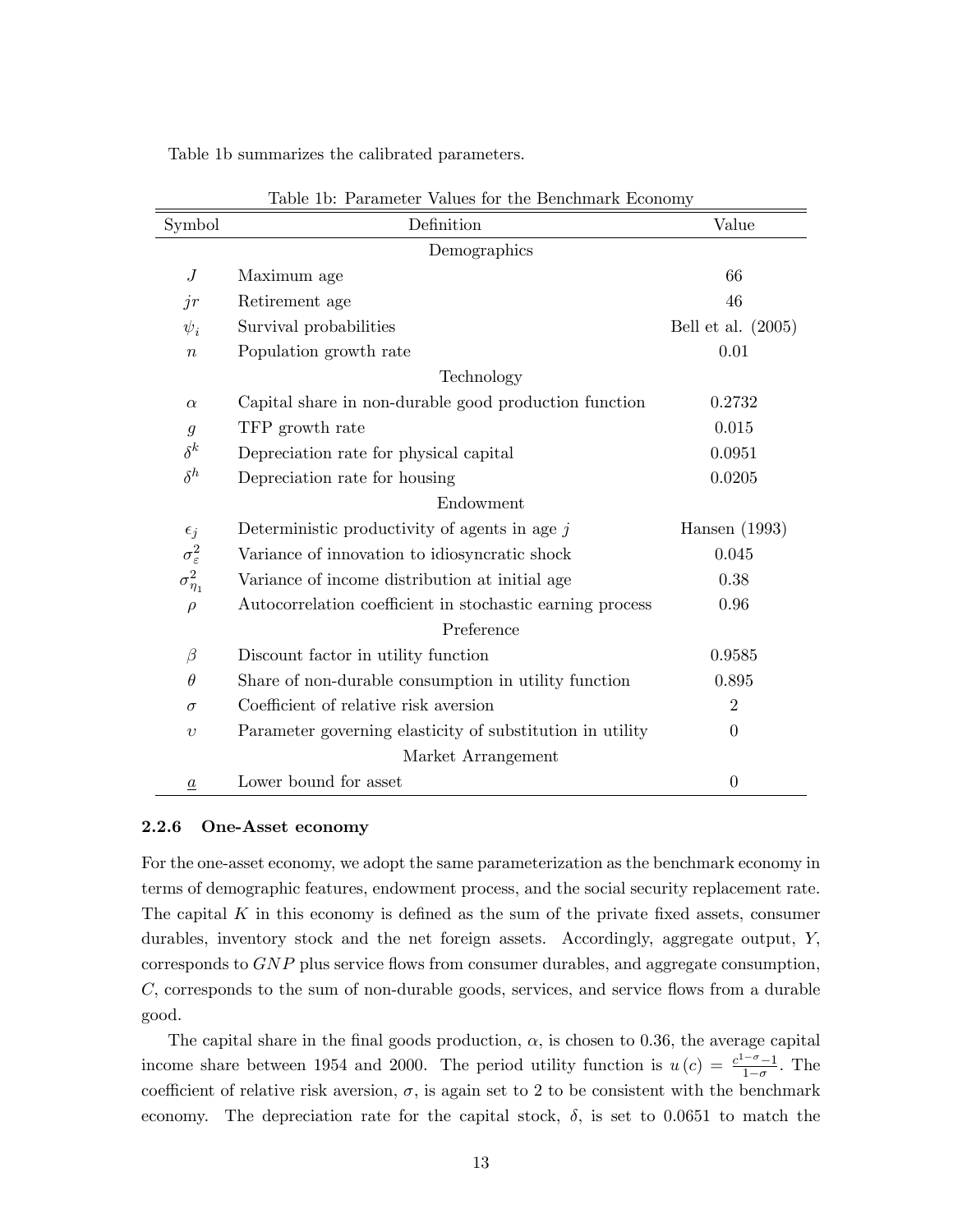investment-capital ratio in the U.S. data. According to NIPA, the average value of this ratio is 0.0902 between 1954 and 2000. We calibrate the utility discount factor  $\beta$  so that the capital-output ratio matches the wealth-income ratio in the U.S., which is 3.1. This gives  $\beta = 0.9852$ . Finally, the absence of borrowing opportunities implies  $\underline{a} = 0$ . Table 1c summarizes the parameter values specific to this economy.

|          | Taple Te. I argument variety for the One Three Heonomy |        |  |  |
|----------|--------------------------------------------------------|--------|--|--|
| Symbol   | Definition                                             | Value  |  |  |
| $\alpha$ | Capital share in output production function            | 0.360  |  |  |
| $\delta$ | Depreciation rate for capital                          | 0.0651 |  |  |
| $\beta$  | Discount factor in utility function                    | 0.9852 |  |  |

Table 1c: Parameter Values for the One-Asset Economy

#### 2.2.7 Solution Methods

Since analytical solutions for this problem do not exist, we solve for the stationary equilibria of both economies by numerical methods. It is easy to show that a balanced growth path exists in this economy. On the balanced growth path, all aggregate variables grow at a constant rate  $(1+g)(1+n)$ . We detrend all aggregate variables so that the transformed variables are constant at the steady state.

We discretize the asset space and, for each grid point of end-of-period housing assets, use the Golden Section Search method to find the optimal level of end-of-period financial assets, which may not necessarily lie on the grid points.<sup>22</sup> Then, we find the optimal level of end-of-period housing assets by grid search.

In the tradition of computing general equilibrium overlapping-generations models, we solve for the households' problem by backwards induction. Appendix 5.3 summarizes the algorithm and the computational details.

#### 2.2.8 General Features

To begin with, Table 2 reports some properties of the benchmark economy to compare with the U.S. data. The upper panel lists variables that are targeted by our calibration, while the bottom panel corresponds to non-targeted variables. Based on our calibration, the values for capital-output ratio  $K/Y$  and the value of aggregate housing-output ratio  $H/Y$  are consistent with the U.S. data. The Gini coefficient generated by our model is 0.73, which is in line with the U.S. data, 0.80 (see Budria  $et.$  al, 2002, Table 1). Our results shows that the large Gini coefficient generated by our model could be due to a larger fraction of agents in our model with zero wealth (22.0 percent) compared with the actual data  $(17.6 \text{ percent}, \text{see Wolf}, 2004, \text{Table 1}).$  Several potential factors might explain this over-prediction. First, in our benchmark model, the young start their life with zero wealth

<sup>&</sup>lt;sup>22</sup> See Chapter 10 of Press *et al.* (1992) for details of this method.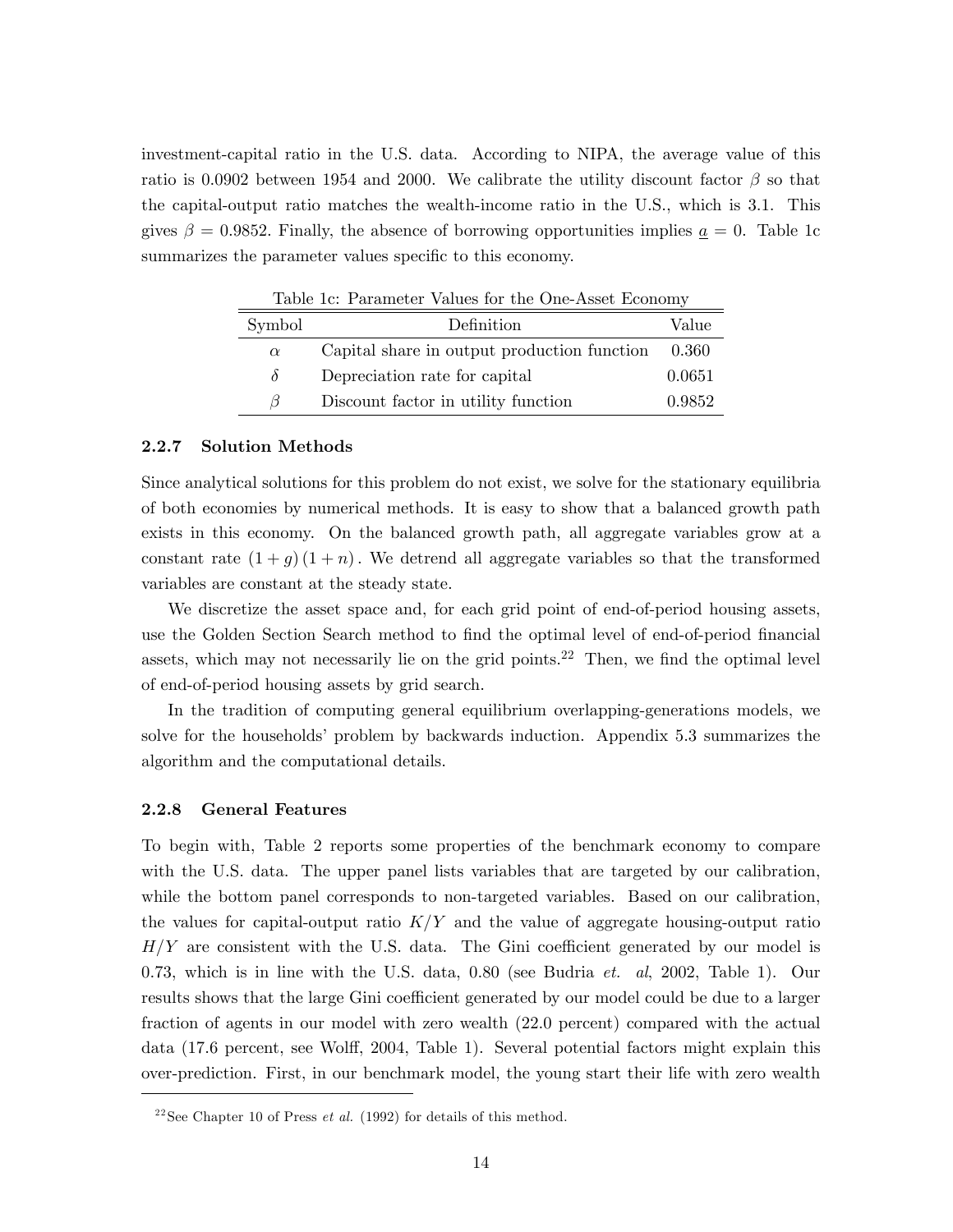and face a growing income profile; second, the life-cycle consumption profile starts to tilt down when agents become old, due to a declining survival probability. This implies that they need less financial wealth to finance retirement consumption. Finally, the presence of social security discourages households from saving.

| Variables                         | Ini. St. St. Values U.S. Data |          |
|-----------------------------------|-------------------------------|----------|
| <b>Targeted Variables</b>         |                               |          |
| Payroll tax rate, $\tau$          | 0.107                         | 0.107    |
| r                                 | $6.75\%$                      | $6.73\%$ |
| K/Y                               | 1.680                         | 1.682    |
| H/Y                               | 1.042                         | 1.043    |
| Non-targeted Variables            |                               |          |
| Gini coefficient for total wealth | 0.73                          | 0.80     |
| Zero (or negative) wealth $(\%)$  | 22.0                          | 17.6     |

Table 2: General Features of The Benchmark Economy (Initial Steady State)

#### 2.3 Policy Reform

This section explores the long-run effects of eliminating social security. Since our focus is on the long run, the policy experiment we conduct is to eliminate both social security benefits and contributions simultaneously and allow households to save through private asset markets for their retirement. We first report the aggregate statistics and explore the life-cycle profiles of consumption. We then analyze the welfare effects of this policy reform.

#### 2.3.1 Aggregate Statistics

Table 3 summarizes the aggregate statistics. Eliminating social security leads to a 3.43 percent decrease in the interest rate. Accordingly, the capital-output ratio  $\frac{K}{Y}$  increases by 23.2 percent. Interestingly, the housing-output ratio  $\frac{H}{Y}$  rises by 36.2 percent, more than ten percent higher than its counterparts for physical capital. The fall in the interest rate also pushes down the price of housing consumption by 2:72 percent, under the no-arbitrage condition (4). As a result, we see that aggregate housing consumption  $(H)$  increases by 47.2 percent. Aggregate non-durable consumption, to the contrary, decreases by 1.6 percent. In addition, the total consumption expenditure  $(C + pH)$  falls by two percent. Part of this decline can be accounted for by a 1.4-percent fall in the expenditure on housing services,  $pH$ , under a lower price of housing services. Finally, the Gini coefficient for wealth drops by seven percent when social security is eliminated. Intuitively, absent social security, even poor households increase savings to prepare for retirement consumption.

In short, our aggregate statistics indicate that the effects of social security on the two types of consumption are drastically different. On the one hand, it substantially reduces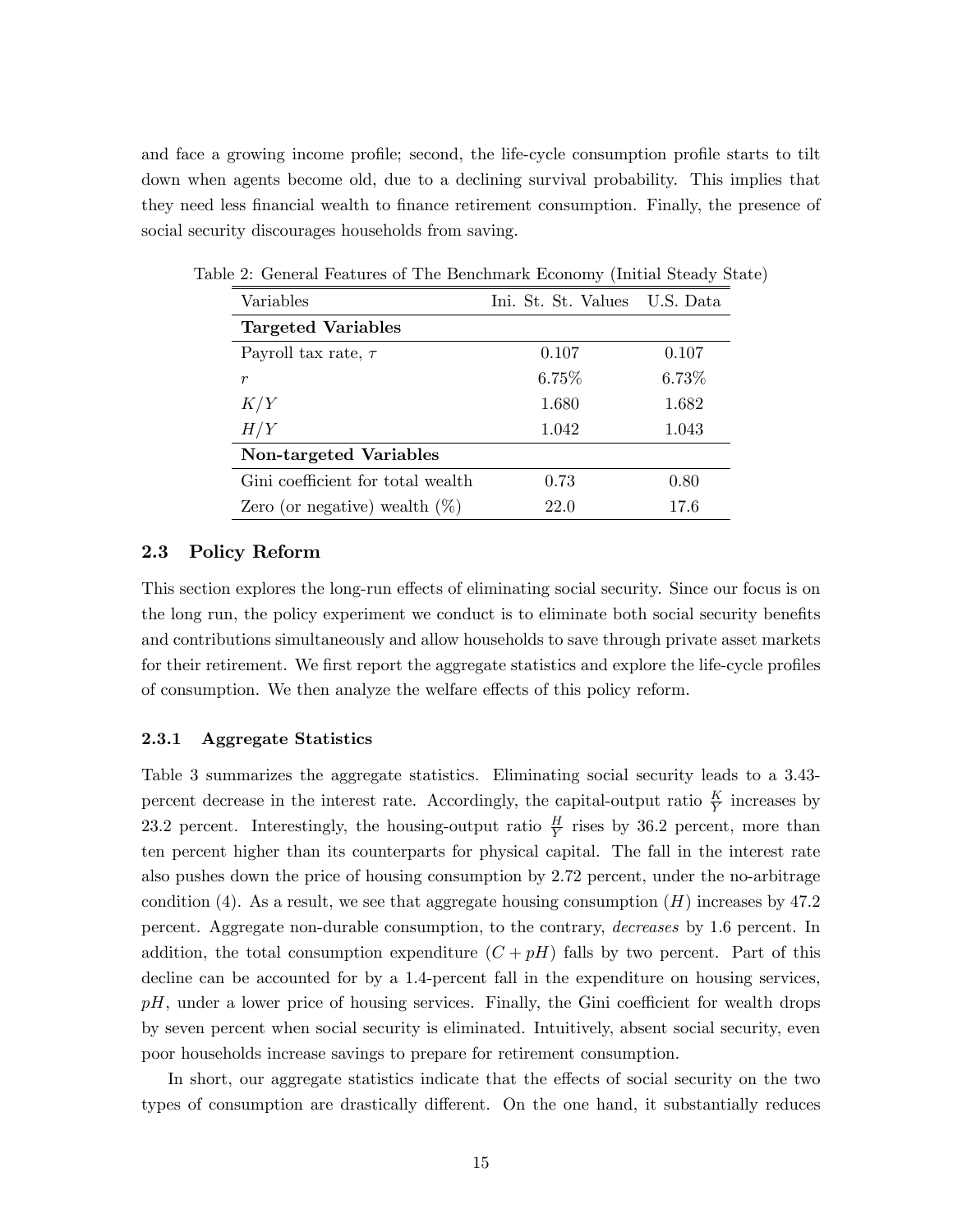aggregate housing consumption; on the other hand, aggregate non-durable consumption is larger when social security is present. Accordingly, the proportional increase in housing stock is much higher than that of physical capital when social security is eliminated.

| Variables                     | Ini. St. St. | Fin. St. St. |
|-------------------------------|--------------|--------------|
| Replacement rate, $\vartheta$ | 48.3%        | $0\%$        |
| $\boldsymbol{r}$              | 6.76%        | 3.69%        |
| $\boldsymbol{p}$              | 8.25%        | $5.53\%$     |
| K/Y                           | 1.680        | 2.070        |
| H/Y                           | 1.042        | 1.419        |
| $(K+H)/Y$                     | 2.722        | 3.489        |
| $\mathcal C$                  | 1.27         | 1.25         |
| H                             | 1.76         | 2.59         |
| $C+pH$                        | 1.42         | 1.39         |
| Gini coefficient for wealth   | 0.73         | 0.66         |

Table 3a: Aggregate Effects of Social Security (The Benchmark Economy)

For comparison, we conduct the same policy reform for the one-asset economy. Note that in this economy, there is one single asset that corresponds to the sum of physical and housing capital in the data. As a result, housing services are implicitly incorporated in the aggregate output Y of the one-asset economy. The aggregate consumption,  $C$ , a non-durable good in the one-asset economy; now captures the level of all types of consumption in the real economy.

Table 3b reports the aggregate statistics for the one-asset economy. When socials security is eliminated, the interest rate drops by 2.41 percent. The aggregate wealth, as measured by the  $\frac{K}{Y}$  ratio, increases by 25.8 percent. This number is close to a 28.2-percent increase in the aggregate capital-output ratio,  $(K + H)/Y$ , in the benchmark economy and ranges between its counterparts for physical capital and housing (23.2 percent and 36.2 percent), respectively. When social security is eliminated, we see that aggregate consumption, a nondurable good in this economy, increases by 2:1 percent. This result contrasts sharply with a slight decline in non-durable consumption in the benchmark economy.<sup>23</sup>

 $^{23}$ The Gini coefficient for wealth at the initial steady state is lower for the one-asset economy than for the benchmark economy. This is because the calibrated  $\beta$  (and, thus, the value of  $\beta(1+r)$ ) in the one-asset economy is larger than that in the benchmark economy. As a result, the fraction of the population with zero wealth in the one-asset economy is merely 12.1 percent.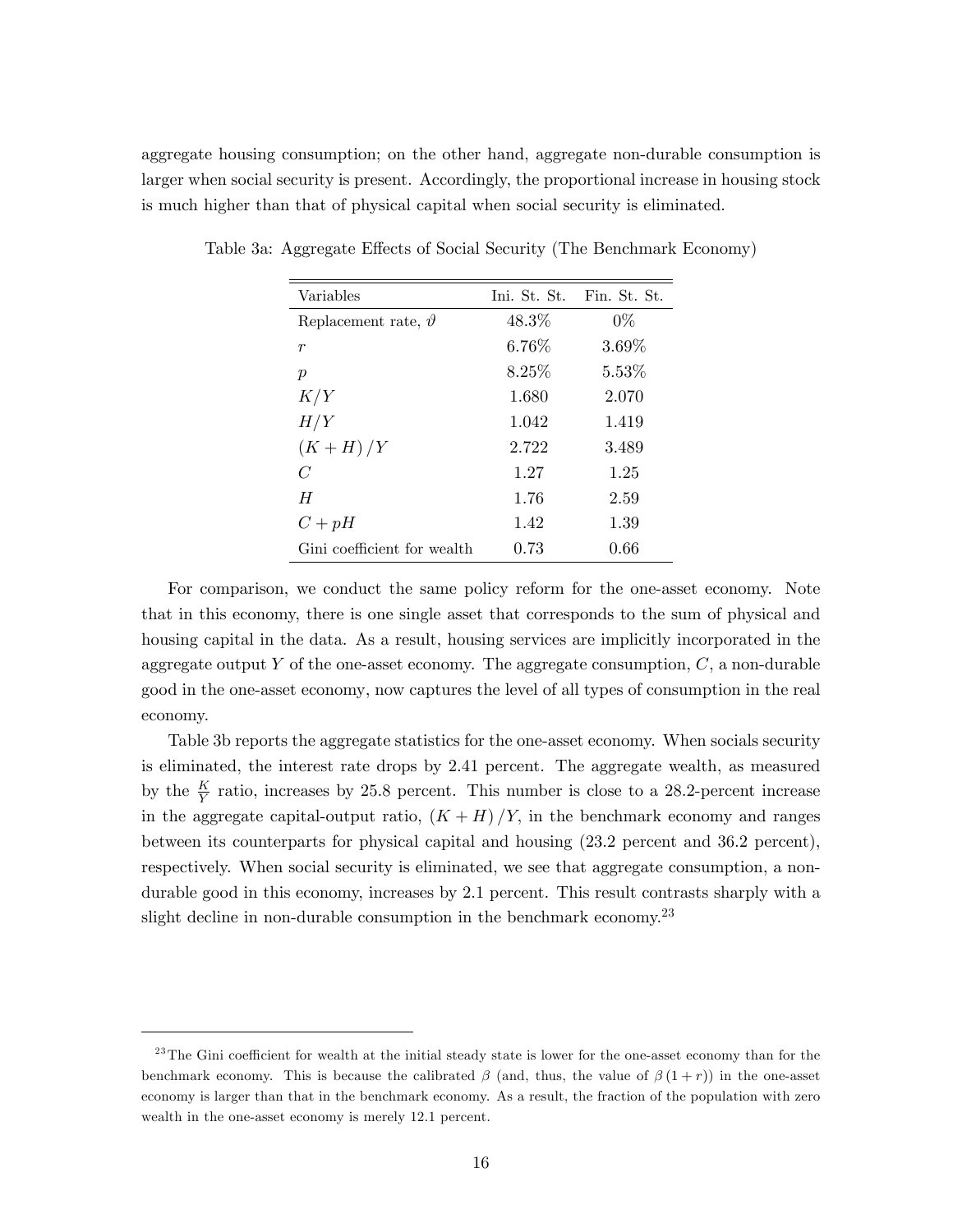| Variables                     |       | Ini, St. St. Fin, St. St. |
|-------------------------------|-------|---------------------------|
| Replacement rate, $\vartheta$ | 48.3% | $0\%$                     |
| r                             | 5.22% | 2.81\%                    |
| K/Y                           | 3.070 | 3.862                     |
| $\mathcal{C}$                 | 1.89  | 1.93                      |
| Gini coefficient for wealth   | 0.69  | 0.63                      |

Table 3b: Aggregate Effects of Social Security (One-Asset Economy)

#### 2.3.2 Life-Cycle Profiles

In this section, we explore the impact of eliminating social security on the life-cycle patterns of the two types of consumption.<sup>24</sup> Figure 1 plots the life-cycle profiles for both housing and non-durable consumption. Consistent with the data, both housing and non-durable consumption are hump-shaped. More importantly, the life-cycle impacts of social security on housing and on non-durable consumption are sharply different. Social security crowds out housing consumption throughout most of the life cycle, with a magnitude substantially larger during the working years. The effect of social security on the pattern of non-durable consumption, by contrast, is to merely postpone non-durable consumption until late in life.

Such a difference can be potentially explained by the substitution effects of a change in the price of housing consumption. As equation  $(4)$  indicates, the price of housing consumption the rental price of housing in this economy—is positively linked to the interest rate. When social security is present, a higher interest rate makes housing consumption more expensive relative to non-durable consumption. As a result, households tend to substitute non-durable consumption for housing consumption throughout the life cycle. Eliminating social security has the opposite effect: lowering the interest rate and, thus, the price of "current" consumption. This encourages households not only to consume both types of goods earlier in life, but also to substitute housing services for non-durable consumption throughout the life cycle.

To highlight the above mechanism, we eliminate social security under the assumption that interest rates, pre-tax wages and transfers stay unchanged at their initial steady-state levels.<sup>25</sup> Figure 2 plots the life-cycle profiles of the two types of consumption, holding prices Öxed. It is obvious that, now, the impacts of social security on the two types of consumption look very different from those in our benchmark case. First, without a change in the relative price of housing consumption, the increase in housing consumption over the

 $24$ The life-cycle pattern of assets and the impact of social security on it in the benchmark economy is qualitatively similar to those in the one-asset economy. The figures are available upon request.

 $^{25}$ In this partial equilibrium, social security affects the life-cycle patterns of the two types of consumption mainly through its effects on lifetime wealth and the effects of payroll taxation on the tightness of borrowing constraint.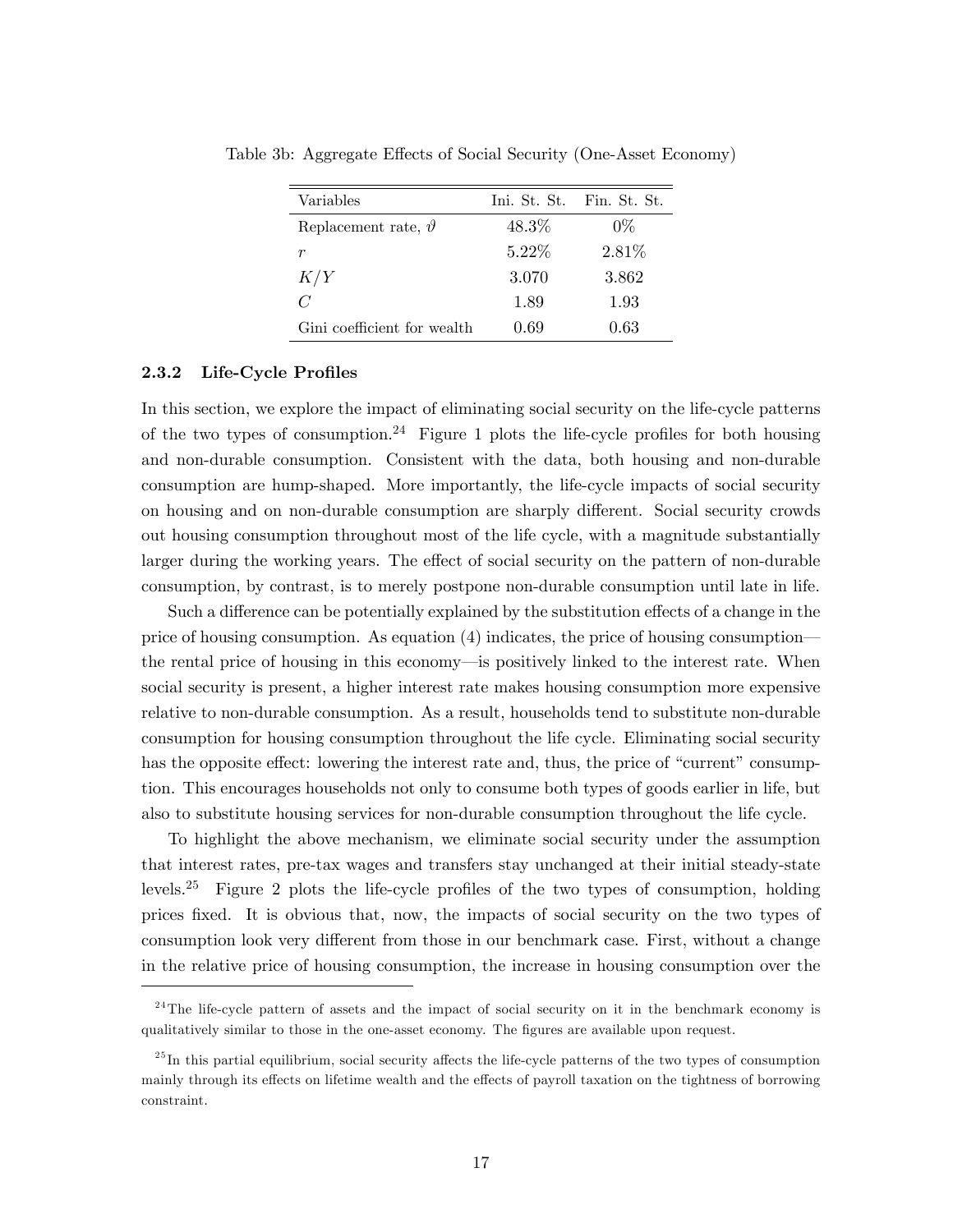

Figure 1: Housing and Non-durable Consumption over the Life Cycle, Benchmark Economy

life cycle becomes significantly dampened and similar in magnitude to that of non-durable consumption. Second, holding the price of current consumption fixed, the peaks of the two types of consumption in the Önal steady state are now similar to their counterparts in the initial steady states. Hence, our counterfactual experiment supports our argument that the change in the price of "current" consumption is the key mechanism by which social security affects the life-cycle profile of the two types of consumption.

In short, our life-cycle analysis reveals a sharp difference in the impacts of social security on the two types of consumption, both at the aggregate level and over the life cycle. This asymmetry results from the substitution effect of a higher price of housing consumption when social security is present. Note that this channel is missing in standard life-cycle models, which assume that all types of consumptions are non-durable and perfectly substitutable in utility. As a result, standard life-cycle economies suggest that all types of consumption will change in a similar fashion when social security is eliminated.

#### 2.3.3 Welfare Implications

We now explore the welfare effects of eliminating social security. A caveat to our welfare analysis is that since we focus on steady-state comparison, we abstract from costs of transition associated with such a policy reform. Accordingly, our welfare analysis is, at best, suggestive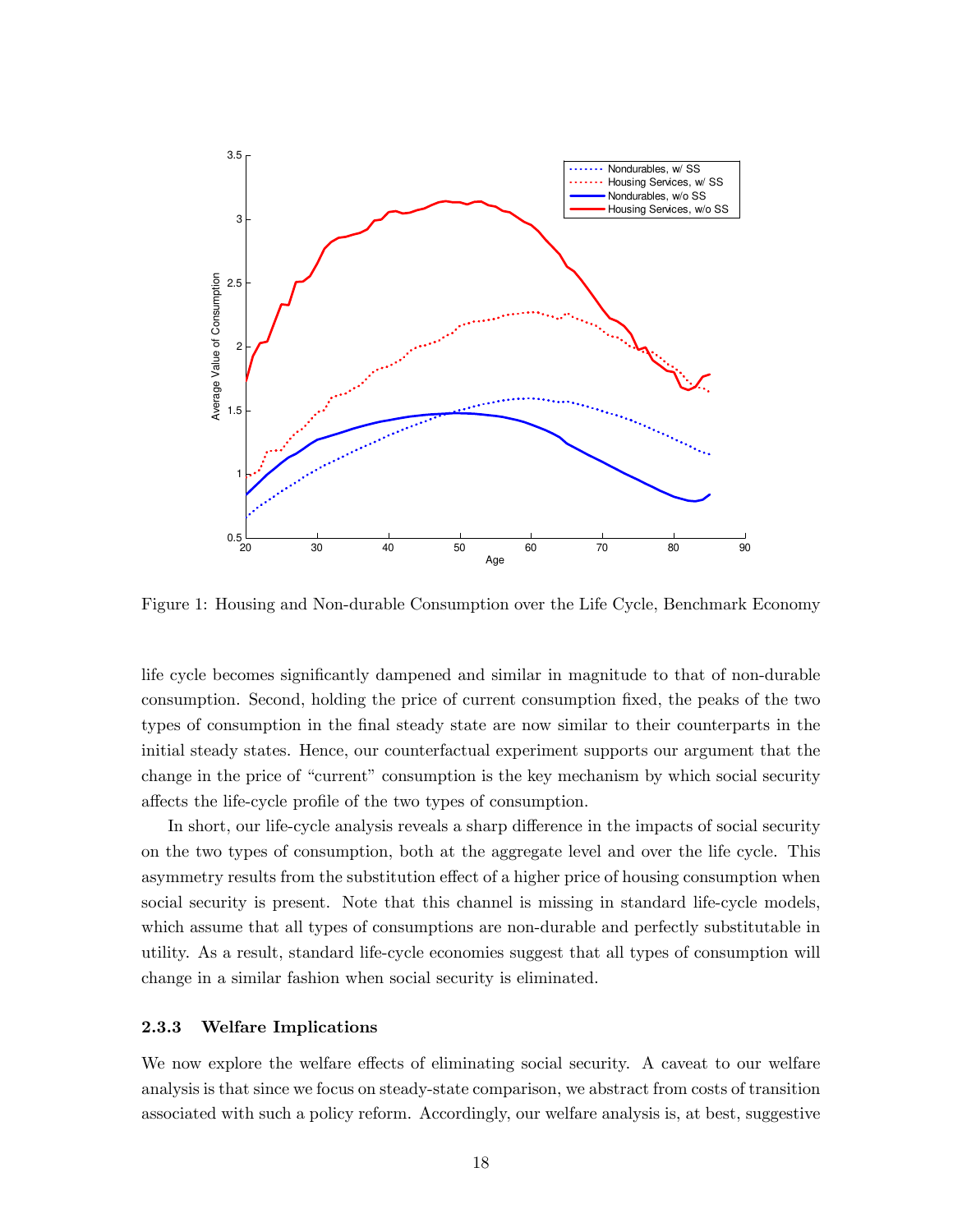

Figure 2: Effects of Social Security on Household Consumption, Fixed Prices

of how the full welfare results would change in the presence of housing.

Following the literature, the welfare effects of eliminating social security are measured by the compensating variations, denoted as CV . The compensating variations measure how much (in percent) the consumption index, defined as  $c^{\theta}h^{1-\theta}$ , must be increased at each period and each contingency in the economy with social security so that a given type of agent is indifferent between the two economies. The welfare gain of eliminating social security for an unborn agent (before the realization of all contingencies), denoted as  $w_0$ , is

$$
w_0 = \left(\frac{\sum_{\eta \in E} \Pi(\eta) V_f(0,0,\eta,1)}{\sum_{\eta \in E} \Pi(\eta) V_p(0,0,\eta,1)}\right)^{\frac{1}{1-\sigma}}
$$
(5)

where  $V_p$  ( $V_f$ ) refers to the value in the economy with (without) social security. To better understand the welfare effects for different individuals, we classify all agents by the types of shocks to labor productivity they receive at the beginning of the first age. Agents who receive initial productivity shock  $\eta_i$ ,  $i = 1, ..., 7$ , are referred to as type-i agents. For a newborn type-i agent, the welfare gain of eliminating social security, denoted as  $w_i$ , is

$$
w_i = \left(\frac{V_f(0, 0, \eta_i, 1)}{V_p(0, 0, \eta_i, 1)}\right)^{\frac{1}{1-\sigma}}
$$
\n(6)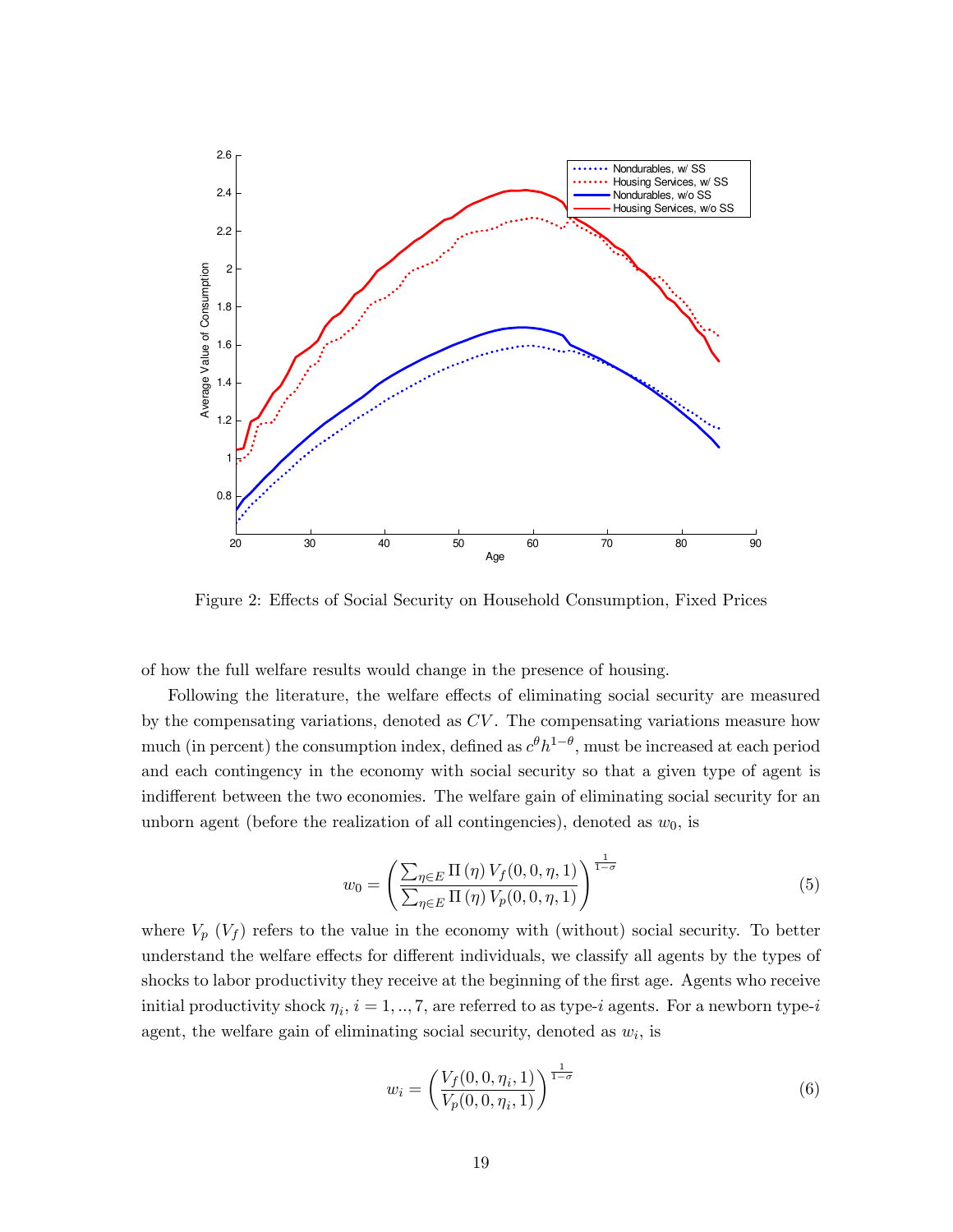Note that if a given agent experiences welfare loss under the privatized system, this number is negative.

Table 4 reports the welfare effects of eliminating social security in the benchmark economy. The first column reports the welfare results for the general equilibrium. As its first row shows, an unborn agent would experience a welfare gain of about 20 percent of consumption at each state if she were born into an economy without social security. This welfare gain, moreover, holds robustly for each type of agents. Another noteworthy result is that the magnitude of the welfare gain is larger for poorer households.

| CV(%) | General Equi. Fixed Prices Difference |                        |       |
|-------|---------------------------------------|------------------------|-------|
|       |                                       | Aggregate Welfare Gain |       |
| $w_0$ | 20.03                                 | 7.64                   | 12.39 |
|       | Welfare Gain Across Types of Agents   |                        |       |
| $w_1$ | 25.06                                 | 7.47                   | 17.59 |
| $w_2$ | 23.25                                 | 7.53                   | 15.72 |
| $w_3$ | 21.24                                 | 7.54                   | 13.70 |
| $w_4$ | 19.22                                 | 7.58                   | 11.64 |
| $w_5$ | 17.12                                 | 7.78                   | 9.34  |
| $w_6$ | 14.62                                 | 8.28                   | 6.34  |
| $w_7$ | 11.65                                 | 8.89                   | 2.76  |

Table 4: Welfare Effects of Eliminating Social Security in the Benchmark Economy

We would like to understand what drives the above welfare effects, especially for the poor households. To this end, we compute the compensating variations, holding prices Öxed at their initial steady-state level. The second column of Table 4 reports our results in this case. The difference from their counterparts in the general equilibrium, as listed in the third column, captures the general equilibrium effects: welfare effects of eliminating social security due to a change in factor prices.

We see that holding prices fixed, the aggregate welfare gain of eliminating social security is reduced by more than half. This indicates that the general equilibrium effect is the main channel for the welfare gain from eliminating social security. Moreover, in this partial equilibrium, richer households tend to benefit more from abolishing social security. Correspondingly, the magnitude of the general equilibrium effect declines with initial productivity types. Our counterfactual exercise, therefore, suggests that the general equilibrium effect is one key reason why poorer households tend to benefit more from eliminating social security.<sup>26</sup> The intuition is simple: A fall in the interest rate and an increase in wage rates

 $^{26}$  Another key factor for poorer households to benefit more from eliminating social security is the presence of borrowing constraints. When borrowing constraints are missing, we Önd that the welfare gain for poor households becomes much smaller. This leads to a more significantly increasing pattern of welfare gain across household types.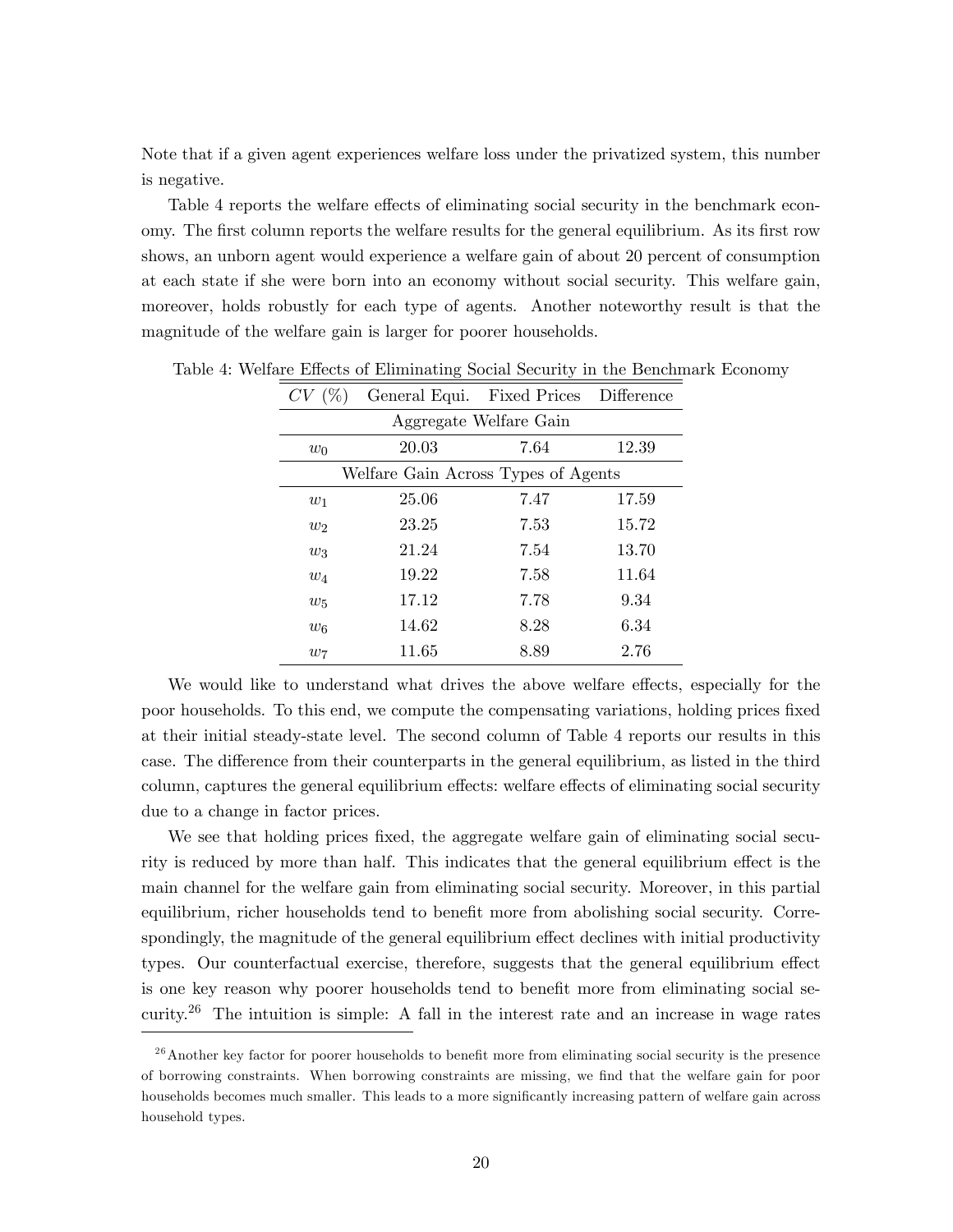create a larger welfare benefit for households with a higher fraction of labor earnings in total household income. This effect is missing in a partial equilibrium, in which an abolishment of redistribution from the rich to the poor tends to generate higher welfare benefits for richer households.

In Appendix 5.4.2, we compare the welfare consequences of eliminating social security among the benchmark economy, the one-asset economy, and the economy with housing tenure choice (to be constructed in the next section). Also, we decompose the overall welfare effects into several channels to understand the welfare differences among these economies.

## 3 An Economy with Housing-tenure Choice

Our benchmark economy abstracts away several realistic frictions in the housing markets. Accordingly, the model is silent on the observed housing tenure choice and portfolio allocation and the effects of social security along these margins. In this section, we construct a model that attempts to capture these two missing margins. In particular, we add three types of housing frictions into the benchmark model: First, there are rental-market frictions. Second, there is a down-payment requirement for housing purchase. Third, selling a house involves transaction cost. The presence of these frictions leads to a nontrivial role of housing tenure choice and portfolio allocation over a household's life cycle. We call this economy "the economy with housing tenure."

#### 3.1 The Model

The economy shares many similarities with the benchmark model. In this economy, households derive utility from both housing services and non-durable consumption. In each period, households are subject to uninsurable idiosyncratic shocks to labor productivity and mortality risks. The only financial instrument available for households is a risk-free bond. Moreover, a constant returns-to-scale production technology turns physical capital and labor into aggregate output, which can be consumed or invested in physical capital or housing on a one-to-one basis. An unfunded social security system taxes labor earnings and redistributes them as retirement benefits uniformly across current retirees. In each period, the government collects the accidental bequest and distributes it uniformly to households alive in next period, after production takes place.<sup>27</sup>

The detailed difference in modeling is as follows. For consistency, the notations of all variables in this economy follow those in the benchmark economy, unless we explicitly state otherwise.

 $^{27}$ The accidental bequests now include both housing and financial assets.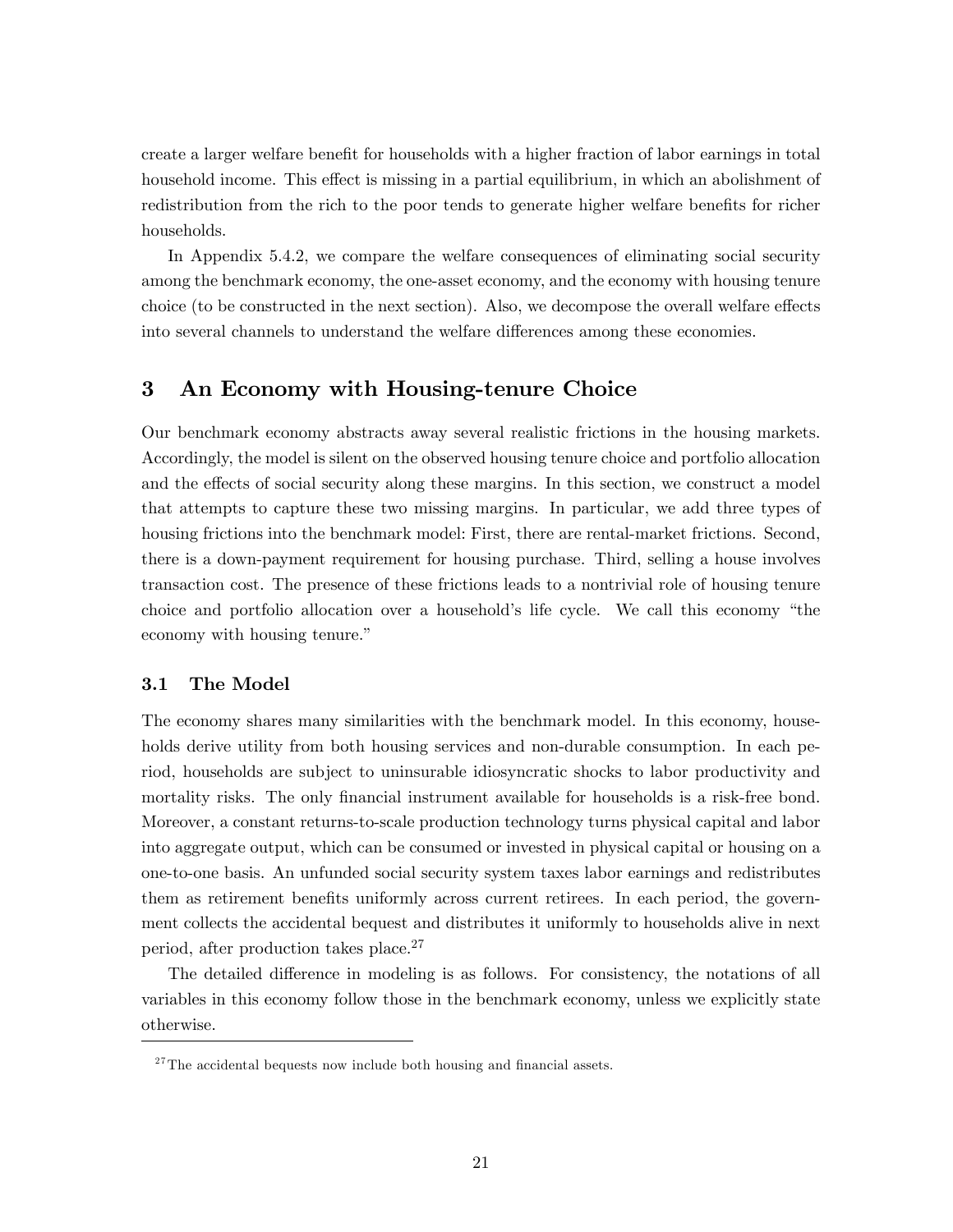#### 3.1.1 Housing Capital and Housing Services

In each period, households can either rent housing at a rental price p or own a house to obtain housing service flows. A homeowner can hold housing assets  $h \in (0, \overline{h}]$ , where  $\overline{h}$  is a sufficiently large number so that it never binds. A non-convex transaction cost  $\tau(h, h')$ , in addition, is incurred each time a household changes its holdings of housing stock. The non-convex adjustment cost function ensures that the adjustment of housing assets is lumpy and infrequent. Renters, on the other hand, can change the quantity of their housing services without paying any transaction cost.

In order to purchase housing, the household must make a down payment. More specifically, a homeowner can borrow only up to a fraction  $1 - \gamma$  of the value of her end-of-period housing stock, where  $\gamma$  is the down-payment ratio.

We model the rental-market frictions by assuming that owner-occupied housing and rental housing depreciate at different rates. Specifically, owner-occupied housing (rental housing) depreciates at a rate  $\delta^o$  ( $\delta^r$ ) at the beginning of each period. This difference may capture the idea that, in practice, rental housing typically involves larger maintenance costs due to the moral hazard problem inherent in housing rental.

We again introduce financial institutions for simplicity. A financial intermediary can now use households' deposit for three purposes: to purchase housing for renting, to finance loans to homeowners, or to use it as physical capital to rent to the producers of non-durable good in the next period. With all borrowing and lending being intermediated and all rentalhousing units being owned by financial institutions, the housing stock held by households corresponds to owner-occupied housing only. As a result, there is no need to keep track of the fraction of owner-occupied housing in a household's total housing stock.

#### 3.1.2 The Household's Problem

Households were born into the economy with neither Önancial assets nor housing. With housing tenure choice, the beginning-of-period owner-occupied housing,  $h$ , enters the household's state variables. In each period, a household's problem can break down into two sub-problems. First, households choose housing tenure. Second, given housing tenure, a homeowner purchases housing, non-durable consumption, and saves or borrows into risk-free Önancial asset. A renter, on the other hand, chooses housing services to be purchased from Önancial intermediaries, non-durable consumption and savings in the risk-free Önancial asset.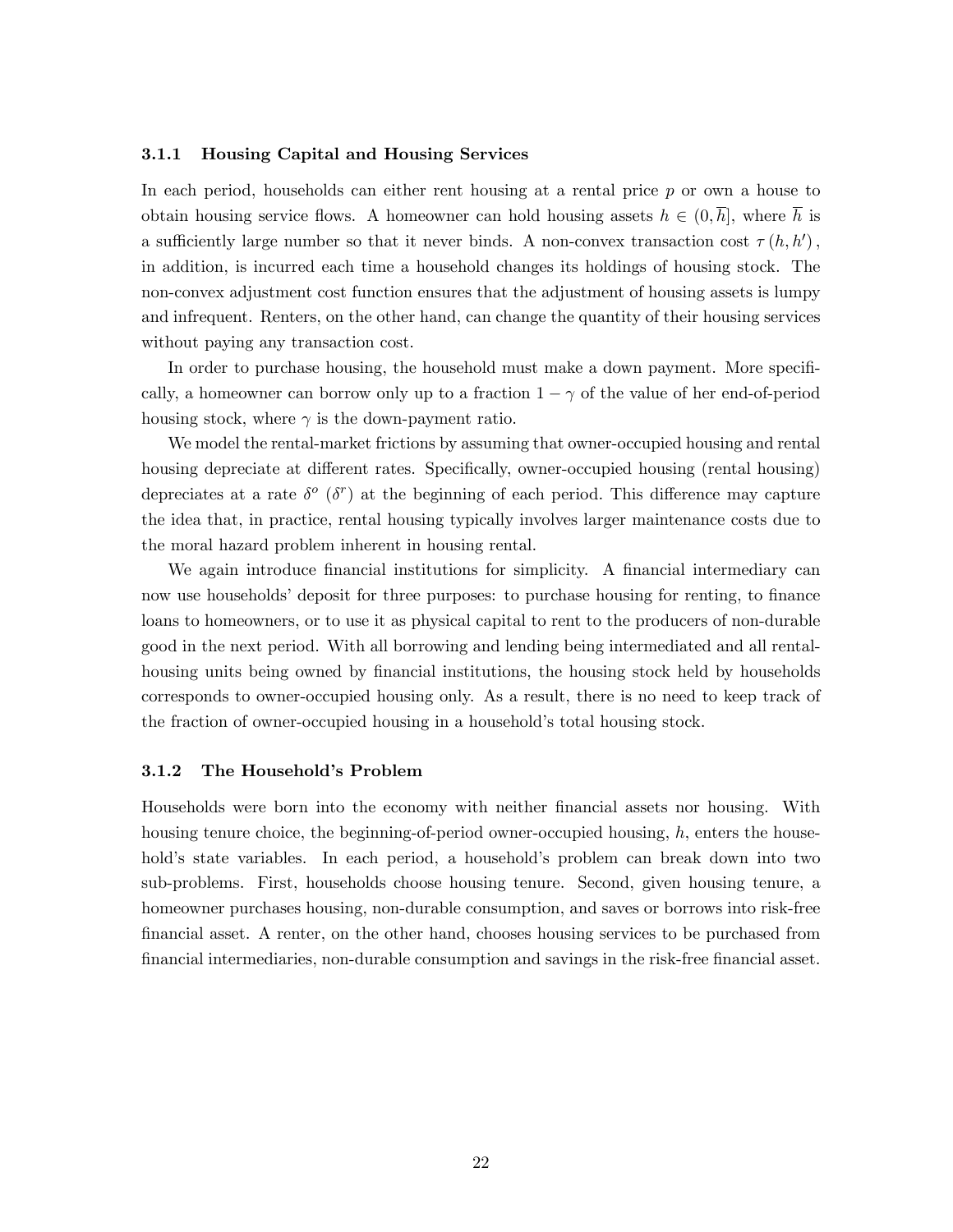The problem for a homeowner can be written recursively as

$$
V^{o}(a, h, \eta, j) = \max_{c, a', h'} \left\{ u(c, h') + \beta \psi_{j} \sum_{\eta'} \pi(\eta' \cdot \eta) V(a', h', \eta', j + 1) \right\}
$$
(7)

$$
c + h' + a' = (1+r)a + w(1-\tau)\epsilon_j \eta + (1-\delta^o) h - \tau(h, h') + I(j) b + T_r
$$
 (8)

$$
a' \geq - (1 - \gamma) h'
$$
\n<sup>(9)</sup>

$$
c, h' \geq 0 \tag{10}
$$

Equation  $(8)$  is the budget constraint for a homeowner; equation  $(9)$  is the down-payment constraint and equation (10) is the non-negative constraint for non-durables and owneroccupied housing.

The problem for a renter is similar to its counterpart in the benchmark economy.

$$
V^{r}(a, h, \eta, j) = \max_{c, a', s} \left\{ u(c, d) + \beta \psi_{j} \sum_{\eta'} \pi(\eta' \mid \eta) V(a', 0, \eta', j + 1) \right\}
$$
  
s.t.  

$$
c + pd + a' = (1 + r)a + w(1 - \tau) \epsilon_{j} \eta + (1 - \delta^{o}) h - \tau(h, 0) + I(j) b
$$
  

$$
c, a' \geq 0
$$

Different from a homeowner, a renter faces a non-borrowing constraint, because she has no collateral to borrow against.

For simplicity, there is no difference between interest rates for borrowing and for lending, and renegotiation of debt involves no cost. Clearly, under this assumption, a household's allocation between financial assets and debt is indeterminate given  $a$ . Therefore, we interpret a as net financial assets.

Households make housing tenure choice at the beginning of each period, by comparing the value of being a homeowner with that of being a renter.

$$
V(a, h, \eta, j) = \max\{V^o, V^r\}
$$
\n<sup>(11)</sup>

In our economy, housing tenure choice involves a comparison between the price of rental housing services and the shadow price of owner-occupied housing. Several factors determine the wedge between the two. First, as discussed below, the higher is the depreciation rate for rental housing compared to that of owner-occupied housing, the larger this wedge tends to be and, thus, the more likely a household is to choose to be a homeowner. Second, a household tends to choose to rent housing if the borrowing constraint it faces is tight. This is because when the borrowing constraint is binding, renting can afford more housing services. Third, the presence of housing transaction costs increases the user cost of owner-occupied housing relative to rental housing and discourages households from being homeowners.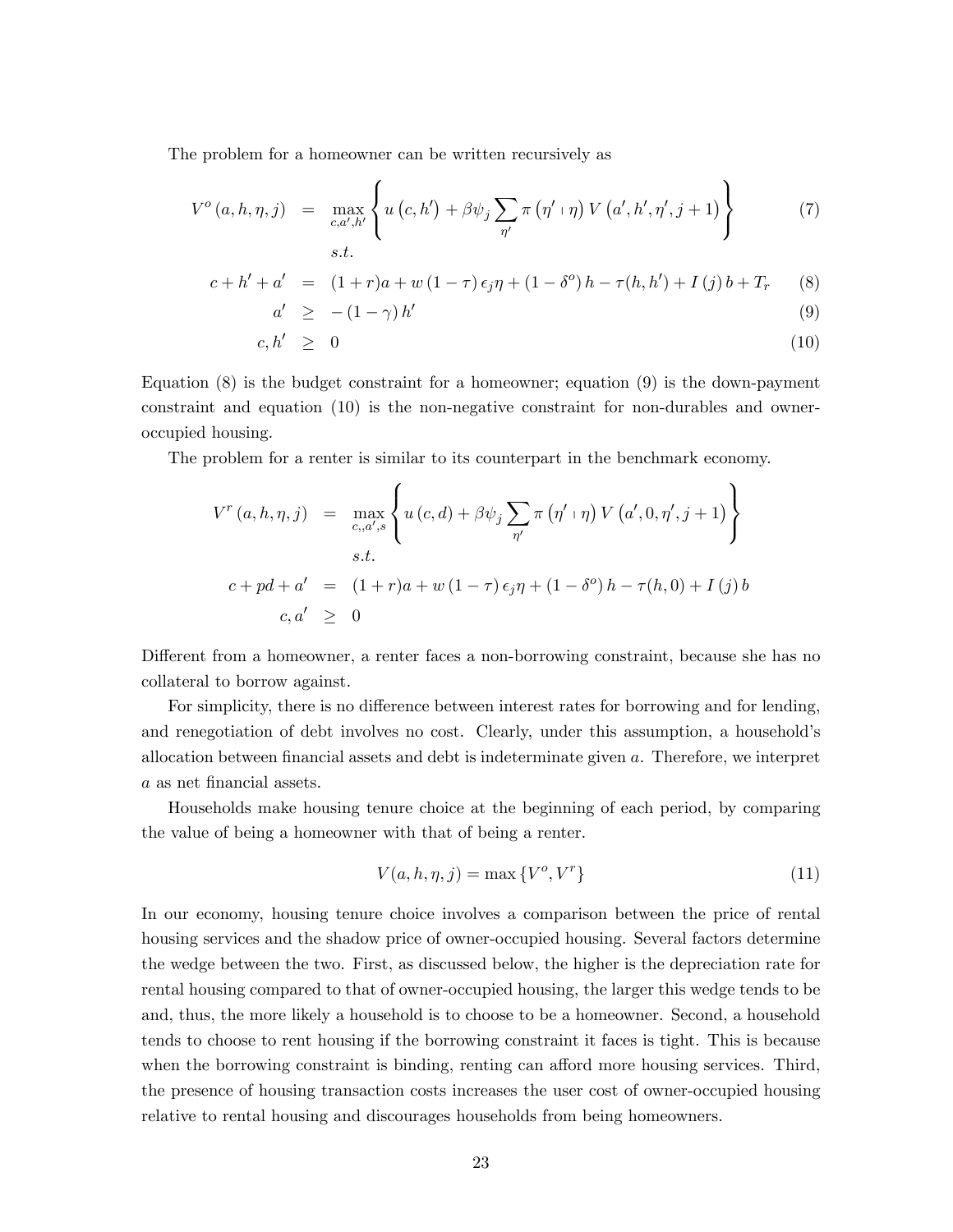To understand housing tenure decision, we compute the user cost of owner-occupied housing in the absence of borrowing constraints and transaction costs. One natural way to interpret the user cost of housing is from the perspective of a homeowner with a full down payment (equity finance). Since housing tenure choice is made at the beginning of each period  $t$ , the period-t cost of purchasing one unit of housing is 1, as it represents the opportunity cost of giving up one unit of deposit. At the beginning of period  $t + 1$ , a homeowner can sell housing and, for each unit of housing, get back  $1-\delta^o$ , the present discounted value of which at time t is  $\frac{1-\delta^o}{1+r'}$  $\frac{1-\delta^2}{1+r'}$ . Therefore, the net period-t cost of acquiring one unit of owner-occupied housing service is  $1 - \frac{1-\delta^o}{1+r'}$  $\frac{1-\delta^o}{1+r'} = \frac{r'+\delta^o}{1+r'}$  $\frac{r' + 0^{\circ}}{1+r'}$ .

In practice, many households purchase housing with mortgage debt. Hence, it is more intuitive to reinterpret the user cost of housing as the cost of acquiring one unit of housing services with full debt Önancing: Suppose that, today, a household purchases one unit of housing without a down payment. Tomorrow, the homeowner can sell the housing after repaying all her outstanding debt and interest. Since the total amount of debt repayment is  $1+r'$  and the revenue from selling housing is  $1-\delta^o$ , the cost of acquiring one unit of housing with debt financing today is  $\frac{1+r^{\prime}-(1-\delta^{\circ})}{1+r^{\prime}}$  $\frac{r^{\prime}-(1-\delta^{\circ})}{1+r^{\prime}}=\frac{r^{\prime}+\delta^{\circ}}{1+r^{\prime}}$  $\frac{r'+\delta^{\circ}}{1+r'}$ .

In both cases, a reduction in the shadow price of housing services due to a fall in interest rates leads to a lower user cost of housing. For a homeowner with full equity finance, this represents a reduction in the opportunity cost of home equity. For a homeowner with debt financing, this implies a lower interest payment and, thus, a lower cost of debt financing.<sup>28</sup> As a result, both types of homeowners tend to consume more housing services. Note that a fall in the cost of debt financing corresponds to a fall in the mortgage interest payments in the real economy, where mortgage contracts are widely used.

#### 3.1.3 The Financial Intermediary's Problem

The financial intermediaries' problem is similar to their counterparts' in the benchmark economy. Again, we assume that the market for financial intermediaries is competitive, so that at equilibrium, each financial intermediary earns zero profit. This implies that the equilibrium rental price of housing is

$$
p = \frac{r' + \delta^r}{1 + r'}
$$

Note that if  $\delta^r > \delta^o$ , the rental price is higher than the user cost of owner-occupied housing. As a result, in the absence of other housing market frictions, a household would prefer to be a homeowner.

 $^{28}$ In our model, the interest rates for borrowing and for lending are the same. If we extend the current model to allow borrowing and lending rates to differ, a fall in the lending rate due to eliminating social security will trigger a fall in the borrowing rate at equilibrium. Still, this implies a lower user cost of owner-occupied housing for homeowners with both equity and debt financing.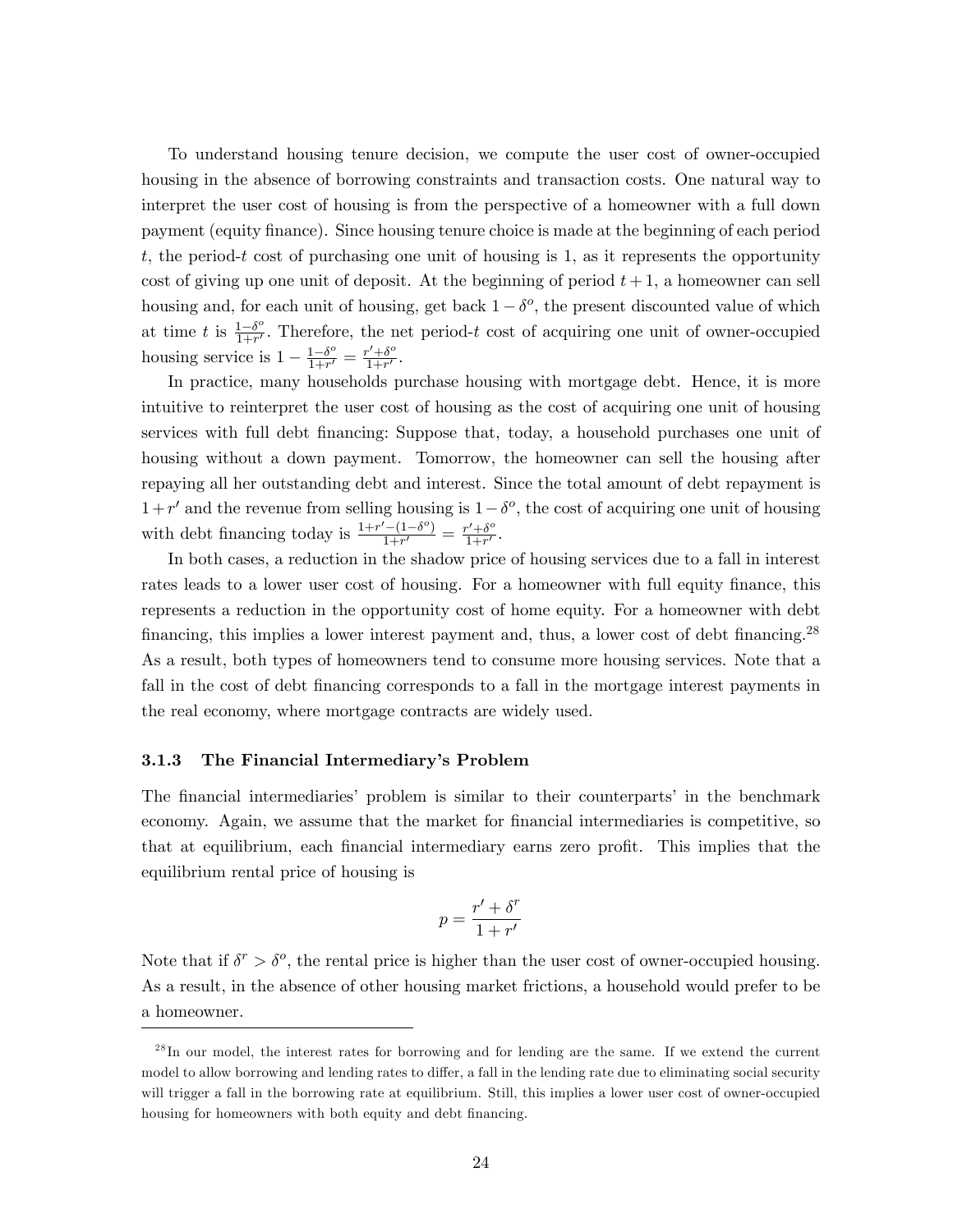A formal definition of stationary equilibrium is provided in Appendix  $7.1^{29}$ 

#### 3.2 Calibration

The calibration of the demography, technology, endowment, preference and social security system follows their counterparts in the benchmark economy. The detailed difference is as follows.

The annual depreciation rate for rental housing is chosen to match the corresponding data for rental properties. Using data on actual real estate transactions for single-family houses, Shilling, Sirmans and Dombrow (1991) estimate that the average Örst-year depreciation rate for rental properties is 0.0254. Therefore, we choose  $\delta^r = 0.0254$ . We then choose values for  $\delta^o$ , the discount factor,  $\beta$  and the share of non-durable consumption in the utility function,  $\theta$ to jointly match the long-run home-ownership rate, the  $\frac{K}{Y}$  ratio and the  $\frac{H}{Y}$  ratio in the U.S. data. According to the American Housing Survey, the home-ownership rate in the period 1982-1994 was 64.1 percent.<sup>30</sup> Accordingly,  $\delta^{\circ} = 0.013$ ,  $\beta = 0.9578$  and  $\theta = 0.8954$ .

The transaction cost function for selling housing is set as  $\tau(h, h') = I_{h'}\varphi h$ , where

$$
I_{h'} = \left\{ \begin{array}{ll} 1 \ if \quad h' \neq h \\ 0 \ if \quad h' = h \end{array} \right.
$$

Implicit in the above function is that each time a homeowner changes her housing stock, she needs to sell her current housing assets Örst. This selling incurs a loss proportional to the selling price. We choose  $\varphi = 0.05$ , the typical fee charged by real estate brokers in the U.S. The down-payment ratio  $\gamma$  is set to 20 percent, which is the average down-payment ratio of primary mortgage loans in the U.S.

Table 5 summarizes the parameter values specific to this economy.

| Symbol     | Definition                                           | Value  |
|------------|------------------------------------------------------|--------|
| $\delta^r$ | Depreciation rate for rental housing                 | 0.0254 |
| $\delta^o$ | Depreciation rate for owner-occupied housing         | 0.0130 |
| $\varphi$  | Transaction cost                                     | 0.05   |
| β          | Discount factor in utility function                  | 0.9578 |
| $\theta$   | Share of non-durable consumption in utility function | 0.8954 |
| $\gamma$   | Down payment ratio                                   | 0.20   |

Table 5: Parameter Values for the Economy w/ Housing Tenure

 $^{29}$ The timing of events in each period is similar to that in the benchmark economy.

 $30$ After a long period of stability, the home-ownership rate in the U.S. took off in 1995, increasing from 64.7 percent in 1995 to 69 percent in 2004. Since our model is intended to capture the housing tenure choice in the long run, we ignore the period from 1995 on when computing the average home ownership rate. A larger targeted home-ownership rate requires a further decrease in  $\delta^o$ , which, as we will show below, strengthens the incentive to be homeowners and our major results.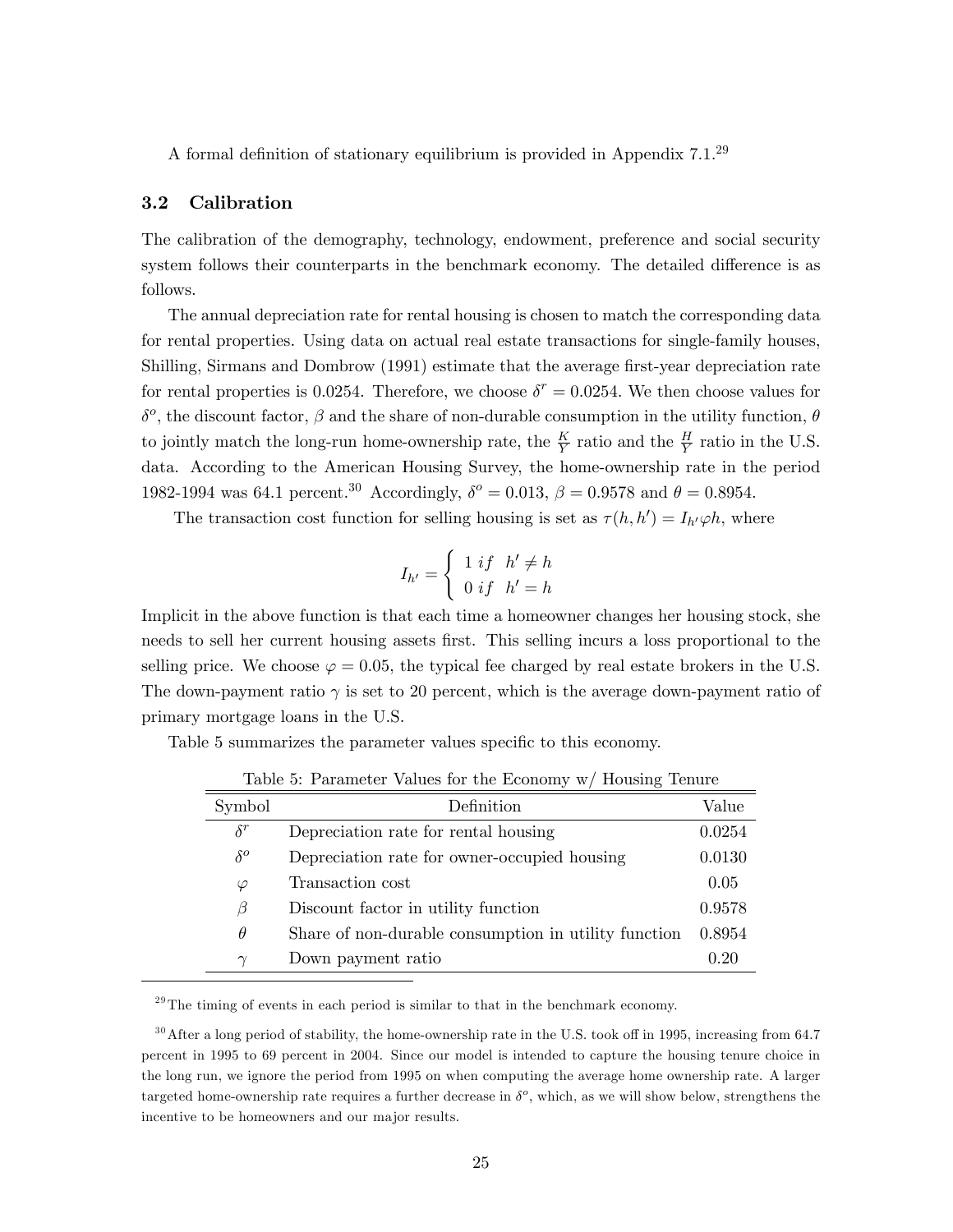#### 3.2.1 General Features

As a starting point, we would like to explore how well the model is able to replicate housing tenure choices, portfolio allocation and wealth inequality observed in the data. Figure 3 plots the model-generated age profile of home-ownership rates, as well as its data counterpart.<sup>31</sup> We see that our model is able to replicate the life-cycle profile of home ownership reasonably well. Both the model and the data feature a hump shape in home-ownership rates with a peak around age 60. The reason for this hump shape is as follows: Though rental-market frictions encourage households to purchase housing, down-payment constraints prevent households, especially the poor, from being homeowners early in life. In addition, the presence of housing transaction costs encourages households to postpone home purchase, since they would like to reduce the frequency of moving. On the other hand, as households approach the terminal period, the expected tenure in the housing becomes shorter. To avoid mandatory housing-selling cost upon death, some households will tend to be renters. We conclude that, overall, our model is able to capture the life-cycle housing tenure decision for U.S. households reasonably well.

We now ask how the model is able to match households' portfolio choice. Table 6 shows that the model generates an average share of owner-occupied housing in total net worth that is very close to its data counterpart.<sup>32</sup> Regarding the leverage, the model generates an average loan-to-housing-value ratio of 47.8 percent among borrowers.<sup>33</sup> This value is higher than its counterpart in the data (33.4 percent), measured as the mean ratio of principal residence debt to the value of the primary residence (see Wolff, 2004, Table 4). The high loan-to-value ratio in our model could result from our assumption that the minimum size of owner-occupied housing is zero. As a result, even very poor households, who tend to have high leverage, will try to use debt financing to buy owner-occupied housing.<sup>34</sup>

 $32$  The data are computed by the author according to Table 4 of Wolff (2004). According to Wolff (2004), in 2001 data for the Survey of Consumer Finance, the share of principal residence in gross assets is 28.2 percent, and the share of liabilities in gross assets is 12.5 percent. Therefore, the share of principal residence in net worth (the difference between gross asset and liabilities) is 32.2 percent.

 $33$ Since, in our model, a household's allocation between financial assets and debt is indeterminate given  $a$ , the model-generated loan-to-value ratio constitutes a lower bound for the ratio of mortgage debt to housing value.

<sup>&</sup>lt;sup>31</sup> The data source of the home-ownership rate is the U.S. Census Bureau. For each year between 1982 and 1999, the home-ownership rate is provided in 5-year age intervals up to age 80. We take the average of homeownership rates across different years and linearly extrapolate the home-ownership rate for the age interval 81-85. Correspondingly, to compare with the data we also average the model-generated home ownership for each of the five-year age intervals. For example, in Figure 3, home ownership at age 20 corresponds to the average home ownership between ages 20 and 24.

 $34$ A larger minimum size of owner-occupied housing discourages households from being homeowners due to the presence of borrowing constraints.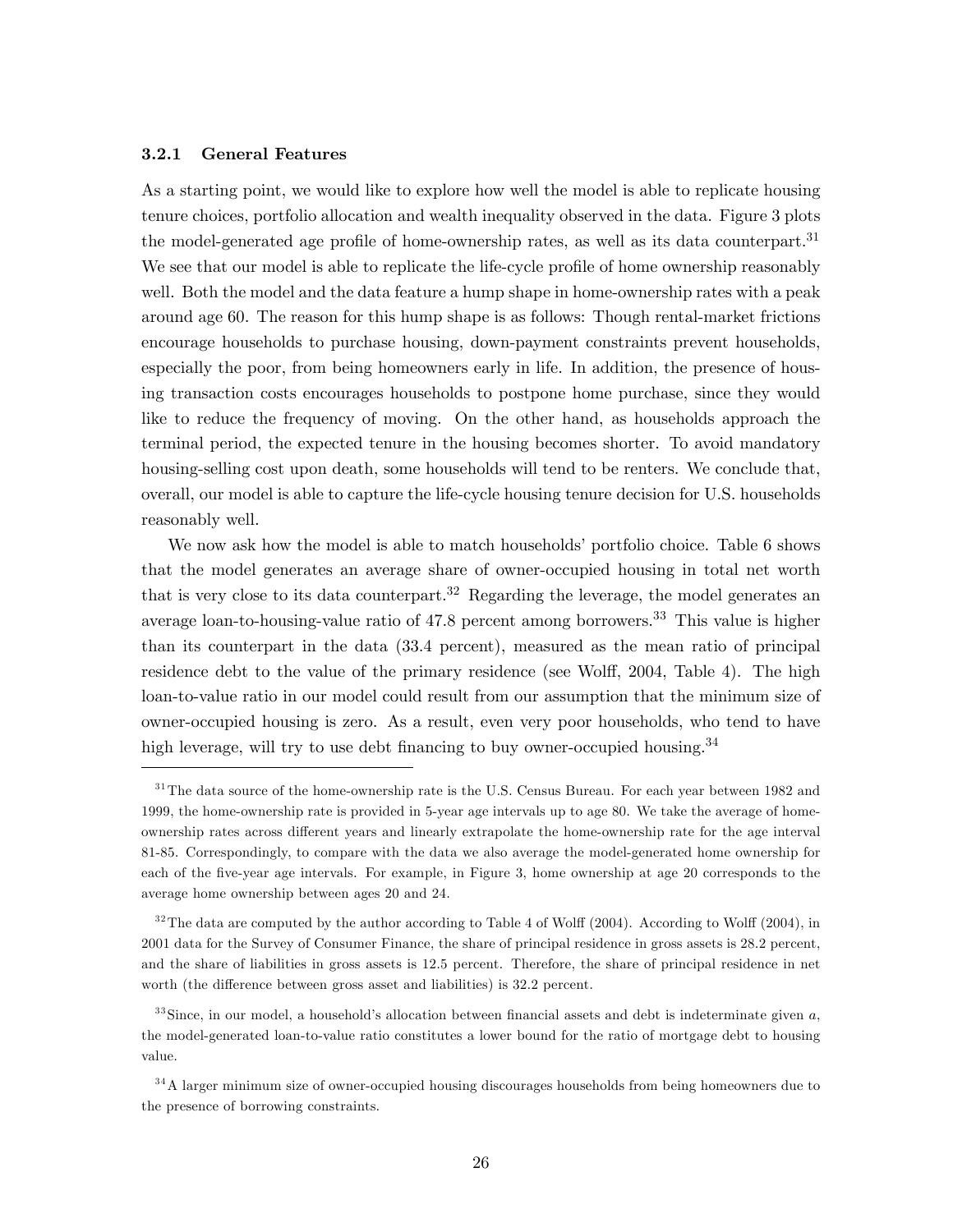

Figure 3: Home-ownership Rate over the Life Cycle, Model and Data

| Variables                                | Ini. St. St. Values | U.S. Data |
|------------------------------------------|---------------------|-----------|
| Targeted Variables                       |                     |           |
| Payroll tax rate, $\tau$                 | 0.107               | 0.107     |
| $\boldsymbol{r}$                         | 6.73%               | 6.73%     |
| K/Y                                      | 1.682               | 1.682     |
| H/Y                                      | 1.042               | 1.043     |
| Home ownership rate                      | 64\%                | 64.1%     |
| Non-targeted Variables                   |                     |           |
| $H^o/(A+H^o)$                            | 32.2\%              | 32.2\%    |
| Mean loan-to-value ratio (for borrowers) | 47.8%               | 33.4%     |
| Gini coefficient for total wealth        | 0.73                | 0.80      |
| Gini coefficient for financial wealth    | 0.93                | 0.94      |
| Gini coefficient for housing             | 0.53                | 0.64      |

Table 6: General Features of The Economy with Housing Tenure (Initial Steady State)

The model also delivers implications on wealth inequality. Interestingly, our Gini coefficient for wealth, 0.73, is close in magnitude to its counterpart in the benchmark economy. The last two rows of Table 6 show that this is jointly determined by both a high Gini coefficient of financial wealth  $(0.93)$  and a relatively low Gini coefficient for housing  $(0.53)$ , though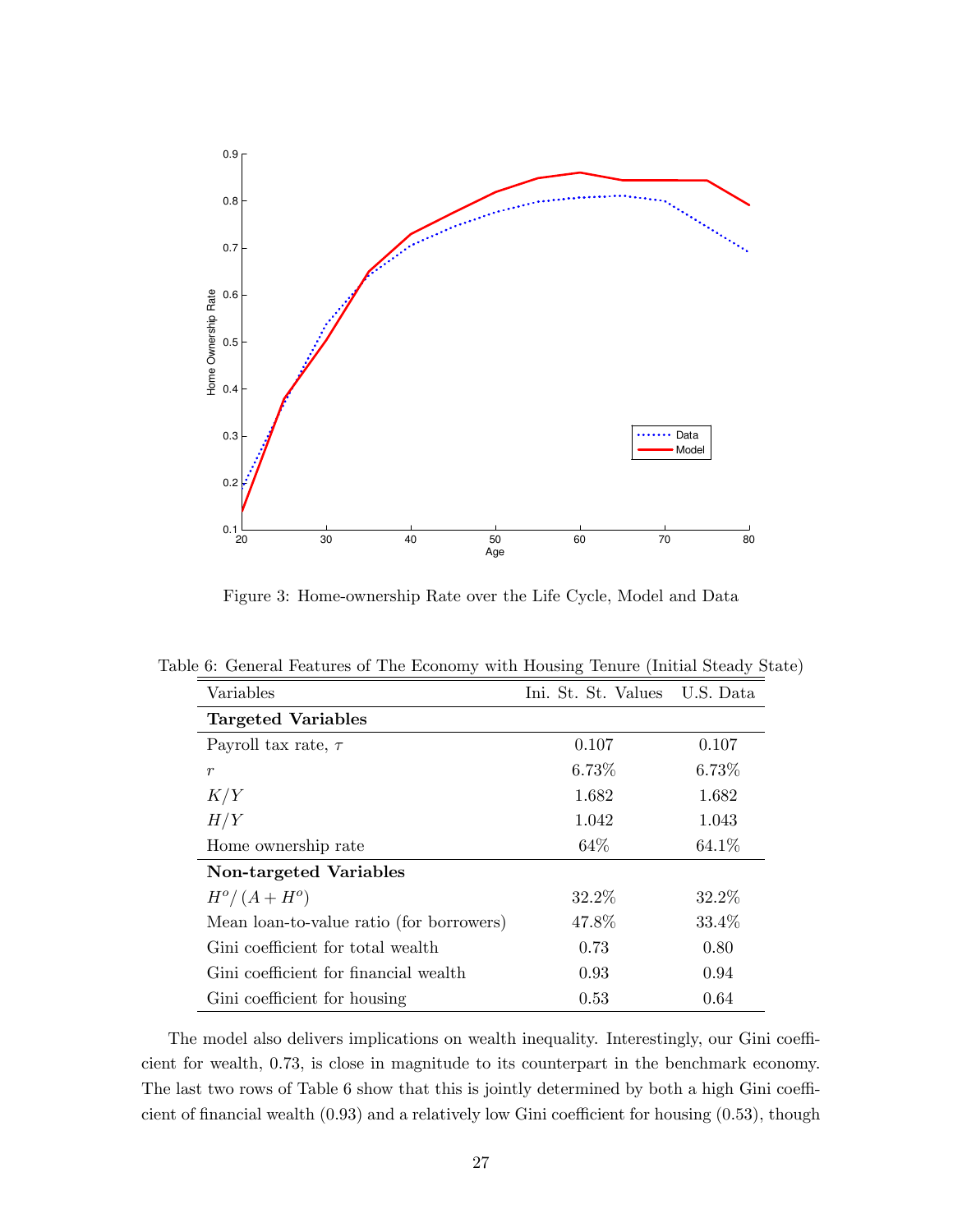our Gini coefficient for housing is lower than its data counterpart.<sup>35</sup> In our model, while the presence of collateral borrowing raises the inequality for financial assets, the presence of housing as a durable good pushes down inequality for net worth.

In short, our model can well capture housing tenure choice, portfolio allocation, and wealth distribution. This renders our model a useful benchmark to explore the impacts of social security reforms on housing tenure and portfolio choice and, in particular, for households with different income levels.

#### 3.3 Policy Reform

We now consider the effects of eliminating social security in this economy. We first report the aggregate statistics and compare them with their counterparts in the benchmark economy. We then explore the implications of social security on life-cycle housing tenure choice and portfolio allocation. Finally, we investigate the effects of social security on housing position for households of different income levels.

#### 3.3.1 Aggregate Statistics

Table 7 shows the effects of social security on various economic aggregates. Despite the sharp difference in the degrees of housing market frictions, the aggregate effects of eliminating social security are very similar in the two economies. As shown by the first two columns, in the economy with housing tenure, the proportional increase in the housing-output ratio,  $H/Y$ , (36.7 percent) is much higher than that for physical capital (23.2 percent). Similarly, aggregate housing consumption increases by 44.3 percent, while aggregate non-housing consumption slightly decreases. Housing rental prices again drop by 2.69 percent, indicating that the above asymmetric impacts result from the substitution effects of a fall in the cost of housing consumption. Note that, in this economy, a fall in the interest rate not only lowers the market price of rental housing, but also reduces the shadow price of owner-occupied housing by the same magnitude.

 $35$ The data for Gini coefficient on housing and financial assets are from Diaz and Luengo-Prado (2008, Table 1) and are computed using the data from the 1998 Survey of Consumer Finance.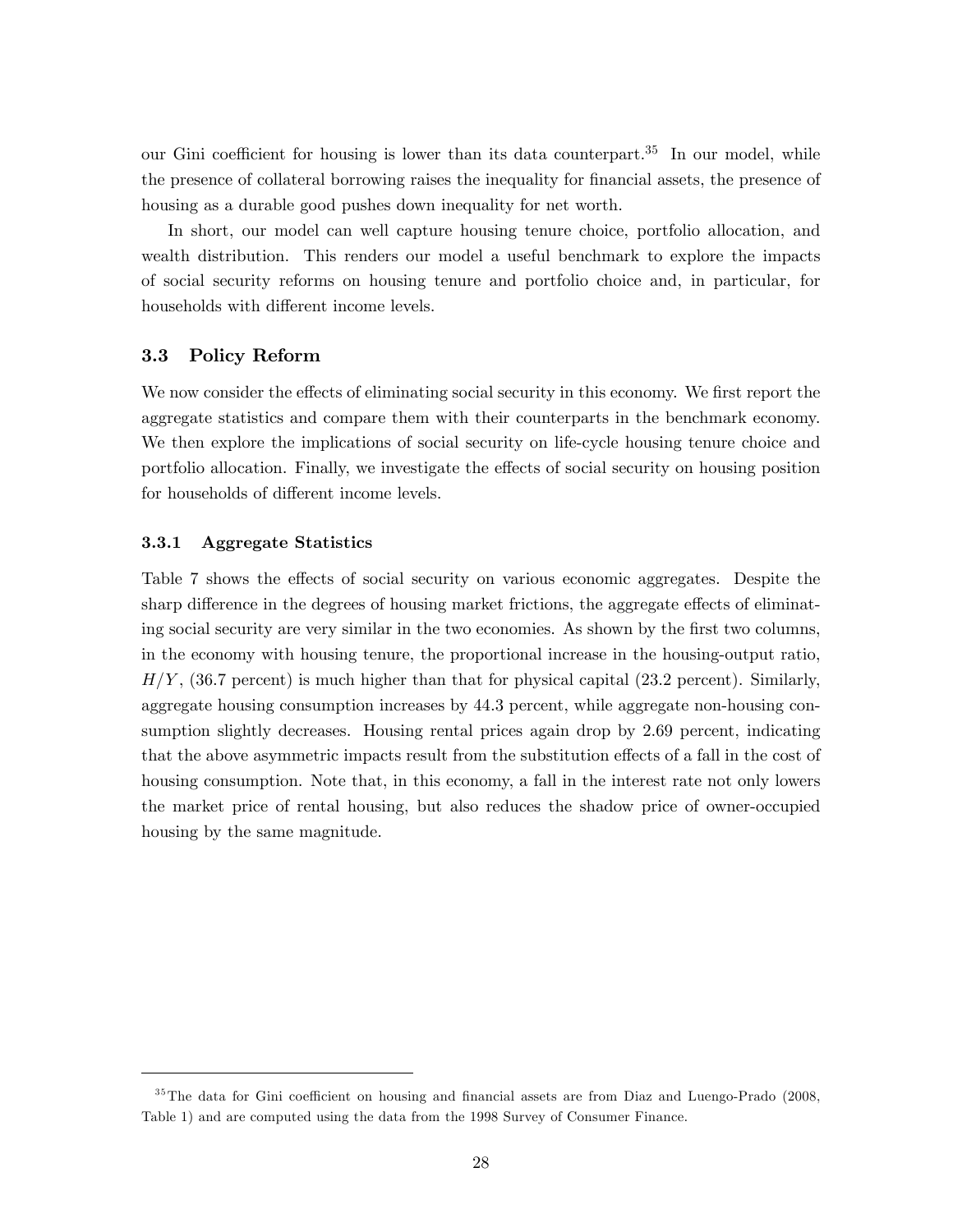|                                          | Economy w/ Housing Tenure |              |              | Benchmark Economy |
|------------------------------------------|---------------------------|--------------|--------------|-------------------|
| Variables                                | Ini. St. St.              | Fin. St. St. | Ini. St. St. | Fin. St. St.      |
| Replacement rate, $\vartheta$            | 48.3%                     | $\Omega$     | $48.3\%$     | $\overline{0}$    |
| $\boldsymbol{r}$                         | 6.73%                     | $3.68\%$     | $6.76\%$     | $3.69\%$          |
| $\boldsymbol{p}$                         | 8.69%                     | $6.00\%$     | $8.25\%$     | $5.53\%$          |
| K/Y                                      | 1.682                     | 2.072        | 1.680        | 2.070             |
| H/Y                                      | 1.042                     | 1.382        | 1.042        | 1.419             |
| $\mathcal C$                             | 1.27                      | 1.26         | 1.27         | 1.25              |
| $H_{\rm}$                                | 1.76                      | 2.54         | 1.76         | 2.59              |
| Gini coefficient for wealth              | 0.73                      | 0.68         | 0.73         | 0.66              |
| $H^o$                                    | 1.47                      | 2.08         |              |                   |
| $H^o/(A+H^o)$                            | 32.2%                     | 32.9%        |              |                   |
| Home ownership rate                      | 64\%                      | 67.9%        |              |                   |
| Average age of first-time home-buyers    | 29                        | 28           |              |                   |
| Average size of owner-occupied housing   | 2.36                      | 3.14         |              |                   |
| Mean loan-to-value ratio (for borrowers) | 47.8%                     | 45.9%        |              |                   |
| Aggregate debt-to-output ratio           | 8.67%                     | 10.96%       |              |                   |

Table 7: Aggregate Effects of Social Security in The Two Economies with Housing

What explains the quantitative similarity of the aggregate effects of eliminating social security? In the economy with housing tenure, the introduction of rental-market frictions encourages households to borrow to finance home purchase. Many of these households are poor and, therefore, hold a negligible fraction of aggregate physical capital and a very small fraction of aggregate housing. This is evidenced by a high Gini coefficient for financial assets and owner-occupied housing in the initial steady state. As a result, they are not important for the changes in aggregate physical capital and housing stock following social security reform. The quantitative impacts of social security on aggregate physical capital and housing are, therefore, very similar across these two economies. Accordingly, the magnitudes of a fall in the interest rate and, thus, the price of housing consumption are very close to each other.

Despite the quantitative similarities of the aggregate effects, the economy with housing tenure delivers unique implications for the effects of social security on households' portfolio allocation and housing tenure choice. First, we see that an increase in housing consumption at the aggregate level leads to a significant increase in owner-occupied housing,  $H^o$  (41.5) percent). By contrast, the percentage increase in financial asset,  $A$ , is only 36.9 percent. As a result, the share of owner-occupied housing in households' net worth slightly increases.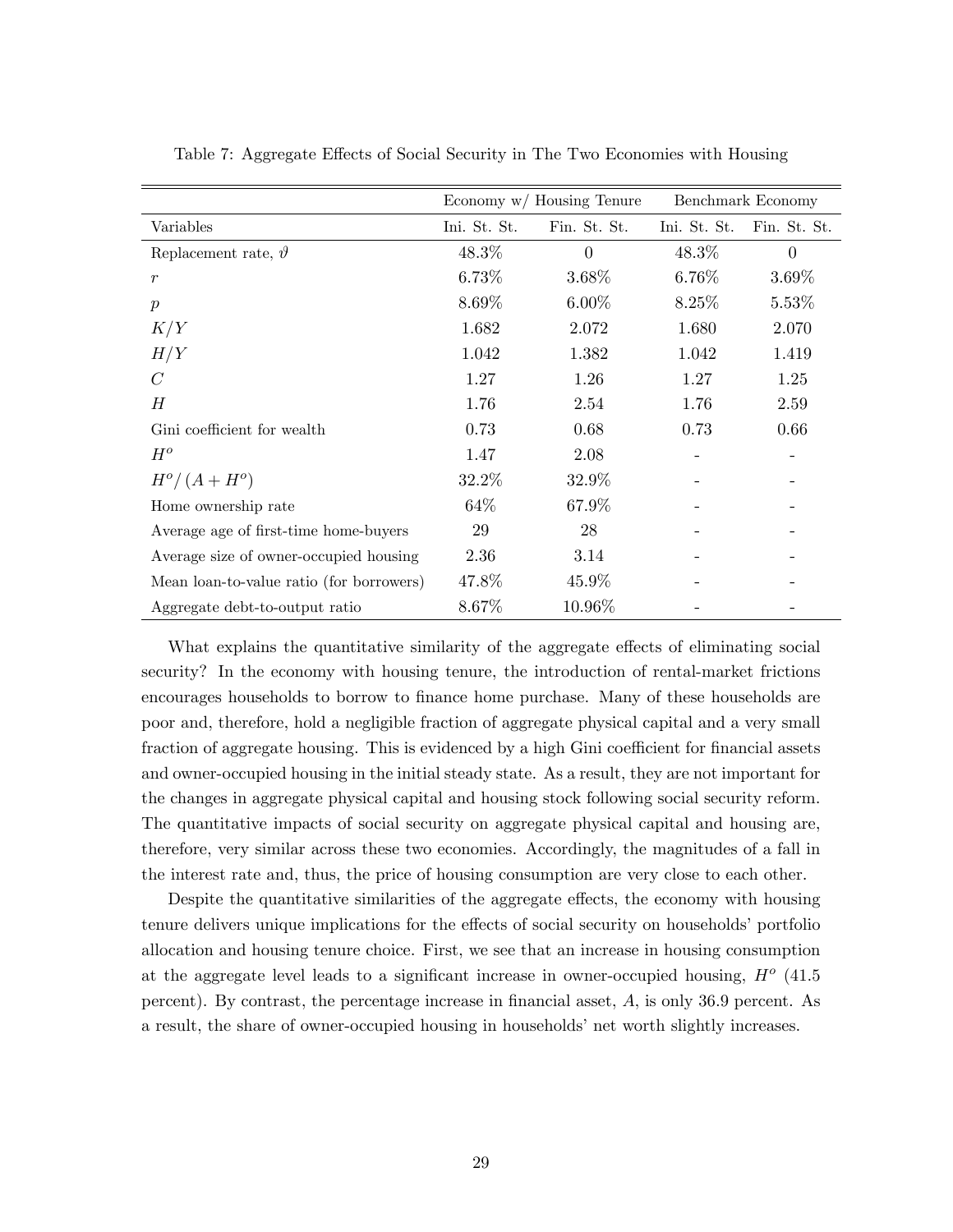The increase in  $H^o$  can be further decomposed into changes in the home-ownership rate and changes in the average size of owner-occupied housing.<sup>36</sup> Home ownership rate, as Table 7 shows, increases by 3:9 percent when social security is privatized. Moreover, the average size of owner-occupied housing, computed as the total size of owner-occupied housing divided by the measure of homeowners, increases by 33.1 percent.

An increase in housing position also encourages more households to borrow when they become homeowners. Accordingly, the aggregate debt-to-output ratio increases by more than two percent when social security is privatized.<sup>37</sup> The mean loan-to-value ratio for borrowers, however, is reduced by about two percent. Intuitively, when social security is eliminated, old households have to rely on their own savings in Önancial assets to Önance non-durable consumption. As a result, most retirees will pay off their mortgage debt and switch to net savers in financial assets (Figure not shown).

#### 3.3.2 Life-Cycle Profile

We now investigate the life-cycle effects of social security. As Figure 4 shows, the impacts of social security on the two types of consumption are quantitatively very similar to those in the benchmark economy (Figure 1). The reason is simple: As our benchmark analysis shows, the main driving force for the asymmetric impacts of social security on the two types of consumption is the change in the relative price of housing consumption. Due to the quantitative similarity in aggregate impacts of social security, it is not surprising that its effects on the life-cycle consumption profiles are similar in the two economies.

Figure 5 illustrates the impact of eliminating social security on the life-cycle profile of home-ownership rates. We see that this reform encourages more households above age 35 to be homeowners. In particular, it boosts the home-ownership rate by about 10 percent for households between ages 40 and 60, ages when housing consumption peaks in the final steady state. The average home ownership rate for households below age 35, however, declines, and for households beyond age 75, it barely changes.

In the presence of housing market frictions, two main channels underlie the above effects of social security on home-ownership rates. The first channel stems from the presence of downpayment constraint. The payroll taxation of social security reduces householdsí disposable income. With down-payment constraints, this forces many of them to be renters, despite the fact that owner-occupied housing is cheaper. Accordingly, an increase in disposable income due to the elimination of payroll taxation tends to increase the home-ownership rate.

The second channel is through the effects of social security on the prices of housing

<sup>&</sup>lt;sup>36</sup>Since the measure of population in our model is 1,  $H^o$  = home ownership rate  $\times$  average size of owneroccupied housing.

 $37$  Note, again, this represents a lower bound for the increase in mortgage debt-to-output ratio.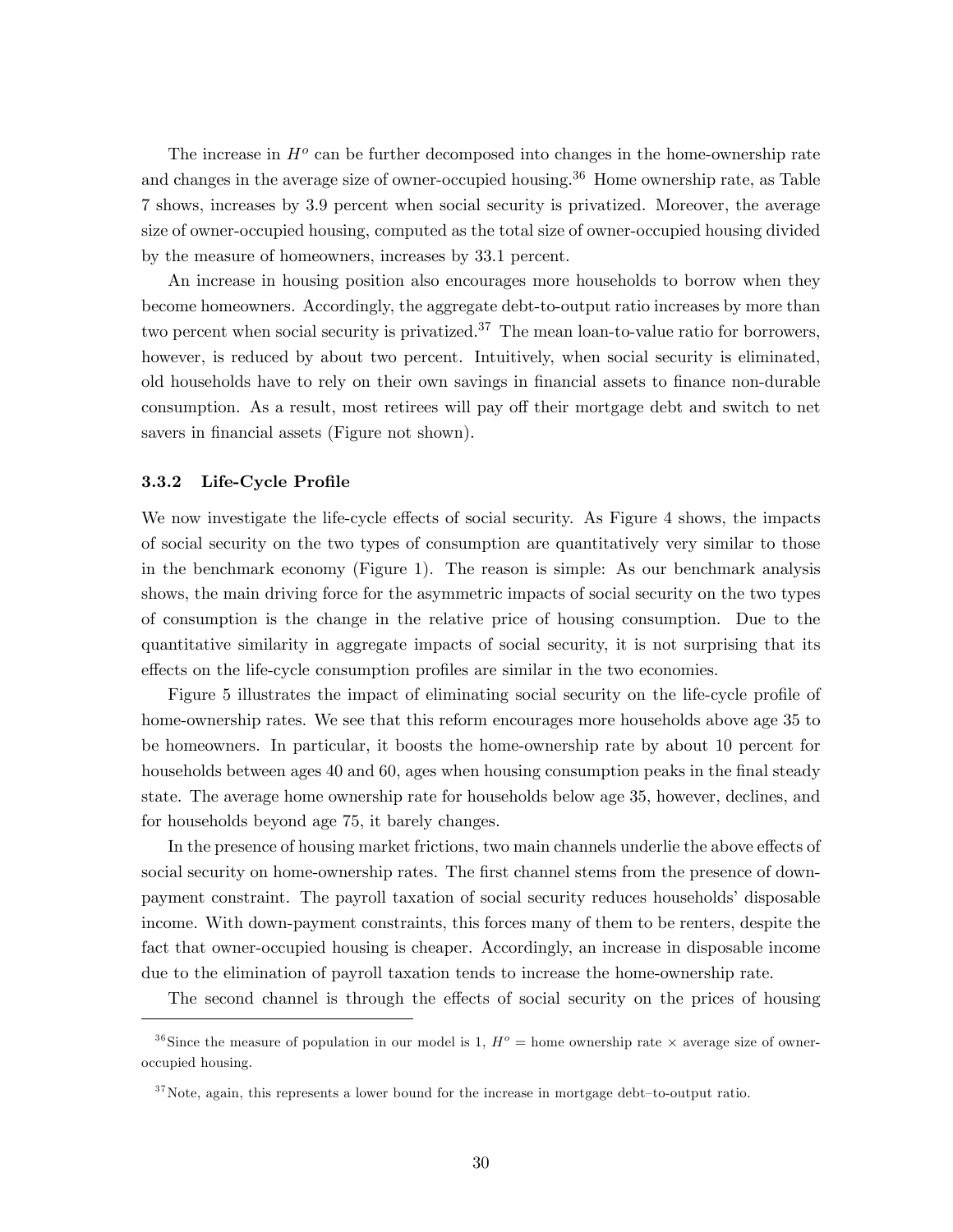

Figure 4: Housing and Non-durable Consumption over the Life Cycle, Economy with Housing Tenure



Figure 5: Home-ownership Rate Over the Life Cycle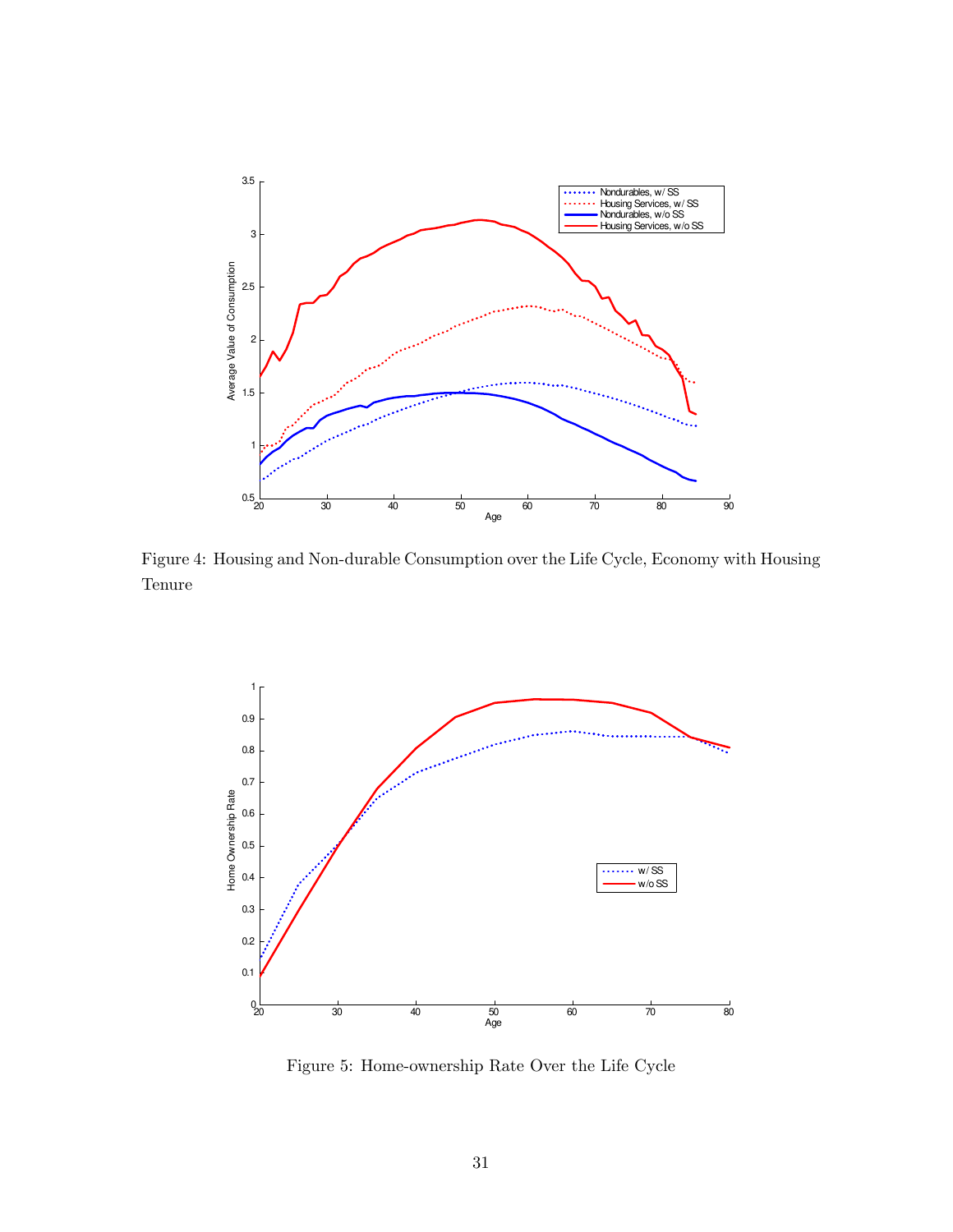consumption and, thus, housing consumption over the life cycle.<sup>38</sup> As shown in Figure 4, without social security housing consumption is much higher during the working years, with a peak at around age 50. Due to the presence of housing transaction costs, a household would prefer to own a house in which the expected tenure is sufficiently long. Eliminating social security, thus, encourages households to postpone home purchase, until they have accumulated enough financial assets to meet the down payment of a desired larger house. Moreover, housing consumption features a downward pattern along retirement ages, especially without social security. Since it is costly for households to downsize their housing frequently, eliminating social security also discourages the old from being homeowners. Note that the role of the second channel for home-ownership rates relies critically on the presence of housing transaction costs.

We now shut down the second channel by setting housing transaction costs to zero in both steady states. In this counterfactual economy, only the first channel—by relaxing the downpayment constraints—plays a role. This is because, without both borrowing constraints and housing transaction costs, social security would not affect home ownership at all: In both steady states, all households would choose to be homeowners throughout the life cycle, due to the presence of rental frictions.

Figure 6 plots the home-ownership rate between the two steady states in this counterfactual economy. Two importance differences exist between Figures 5 and 6. First, eliminating social security now increases home-ownership rates throughout the life cycle, including the youngest ages. The second noticeable difference is that, without social security, almost all retirees become homeowners except those approaching the terminal period. Accordingly, the increase in home-ownership rates tends to be higher for elderly households. These differences support our argument that the second channel is the key to understanding why home-ownership rates reduce for the young households and barely change for the old when social security is eliminated.

Figure 7 illustrates the impacts of social security on the life-cycle profiles of the two assets. We see that in each steady state, the life-cycle profiles of both assets are humpshaped, though such a pattern is much more pronounced for financial assets than for owneroccupied housing. More importantly, the impacts of eliminating social security on the lifecycle patterns of the two assets exhibit a sharp difference. On the one hand, eliminating social security encourages households to accumulate more owner-occupied housing throughout the life cycle, especially between ages 40 and 60, when the home-ownership rate is high. The reason is simple: A higher housing consumption increases the demand for owner-occupied housing, especially during ages with a high home-ownership rate. On the other hand, this

<sup>&</sup>lt;sup>38</sup>In addition, an increase in lifetime earnings due to eliminating social security will increase the desired size of owner-occupied housing. However, as our previous life-cycle analysis indicates, the quantitative importance of this effect is not large relative to the channel via changes in the price of housing services.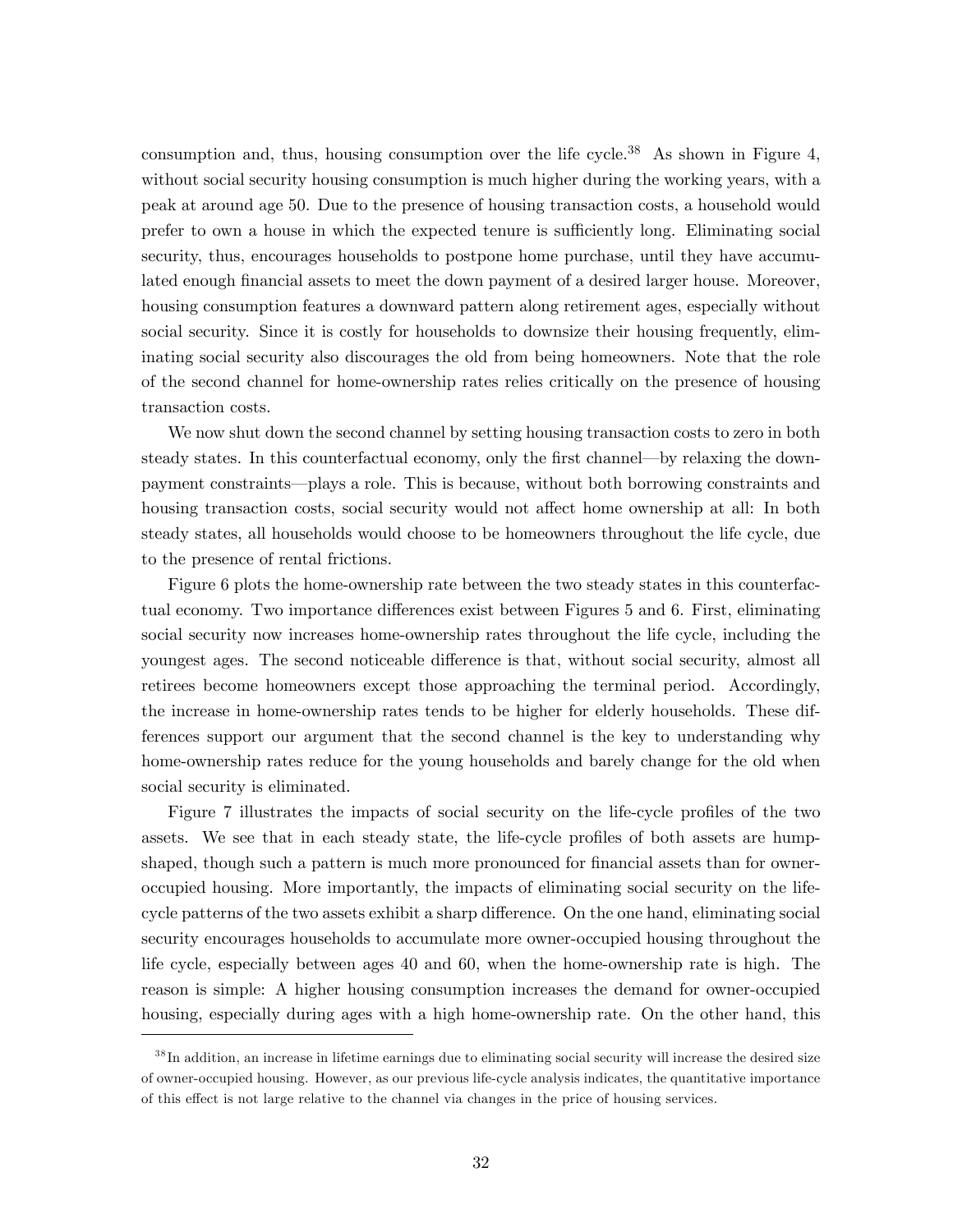

Figure 6: Effects of Social Security on Home-ownership Rate, without Housing Transaction Costs



Figure 7: Households' Portfolio Allocation over the Life Cycle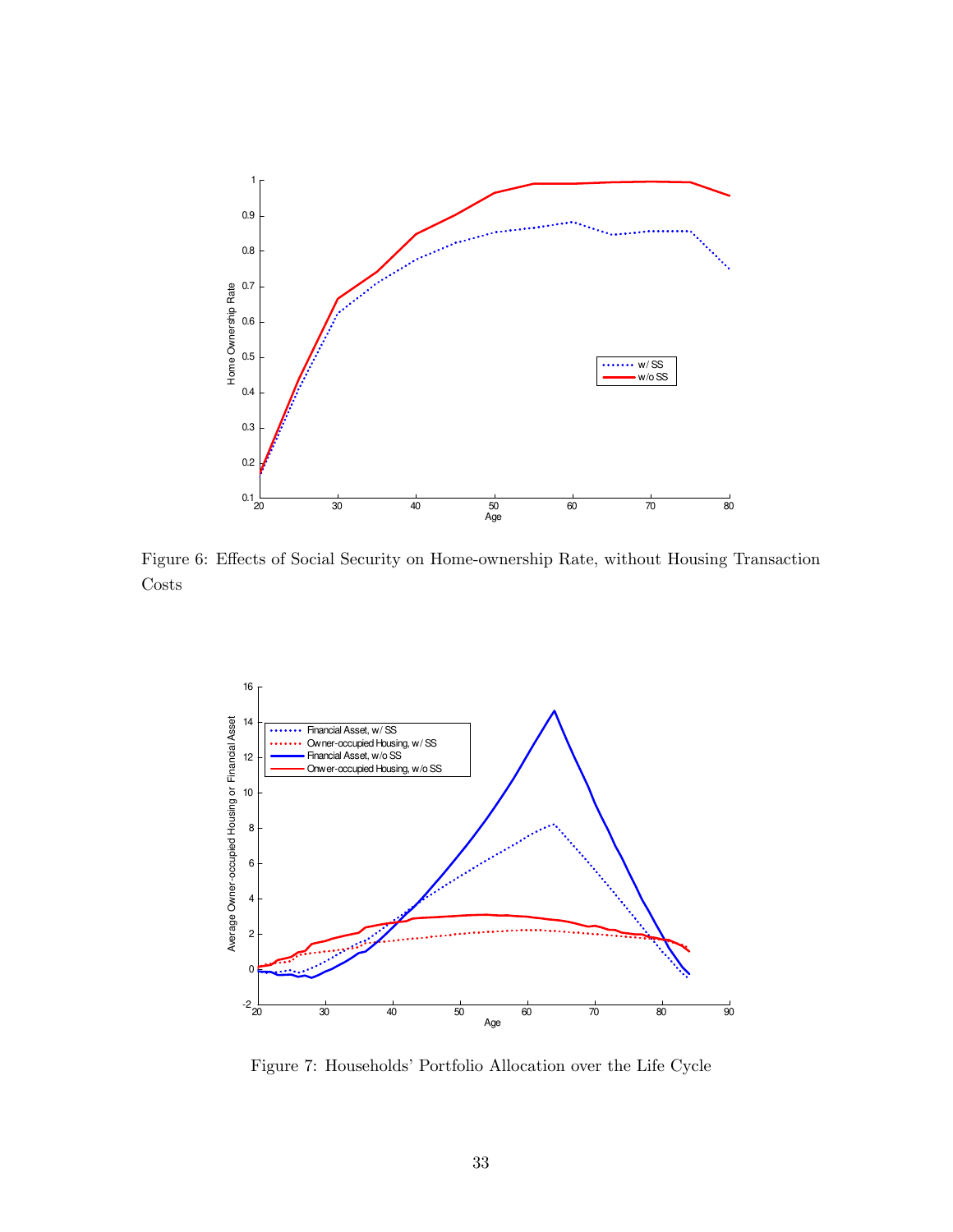

Figure 8: Effects of Social Security on Household Portfolio Allocation, Fixed Prices

policy reform leads to more borrowing and less savings in Önancial assets early in life. Note that the expansion in borrowing early in life is closely linked to the increased purchase of owner-occupied housing. Only around the retirement age, the crowding-out of financial assets by social security becomes significantly larger. This is because social security, as mandatory savings for retirement, serves as a substitute for financial assets.

Figure 8 plots the life-cycle profiles of the two types of assets, holding factor prices fixed as their initial steady-state levels. Under this counterfactual experiment, the life-cycle impact of social security on owner-occupied housing is mostly driven by the joint effect of a tighter borrowing constraint and a lower lifetime income. Consistent with a much smaller effect on housing consumption, we see that owner-occupied housing barely changes throughout the life cycle. This indicates that the substantial increase in owner-occupied housing in general equilibrium again is largely driven by a lower shadow price of housing consumption, or the user cost of housing.

In summary, we find that with both housing market frictions and the feature of housing as a durable good, eliminating social security significantly increases home-ownership rates, mostly around middle age. Moreover, under rental-market frictions, higher housing consumption leads to larger owner-occupied housing when social security is eliminated.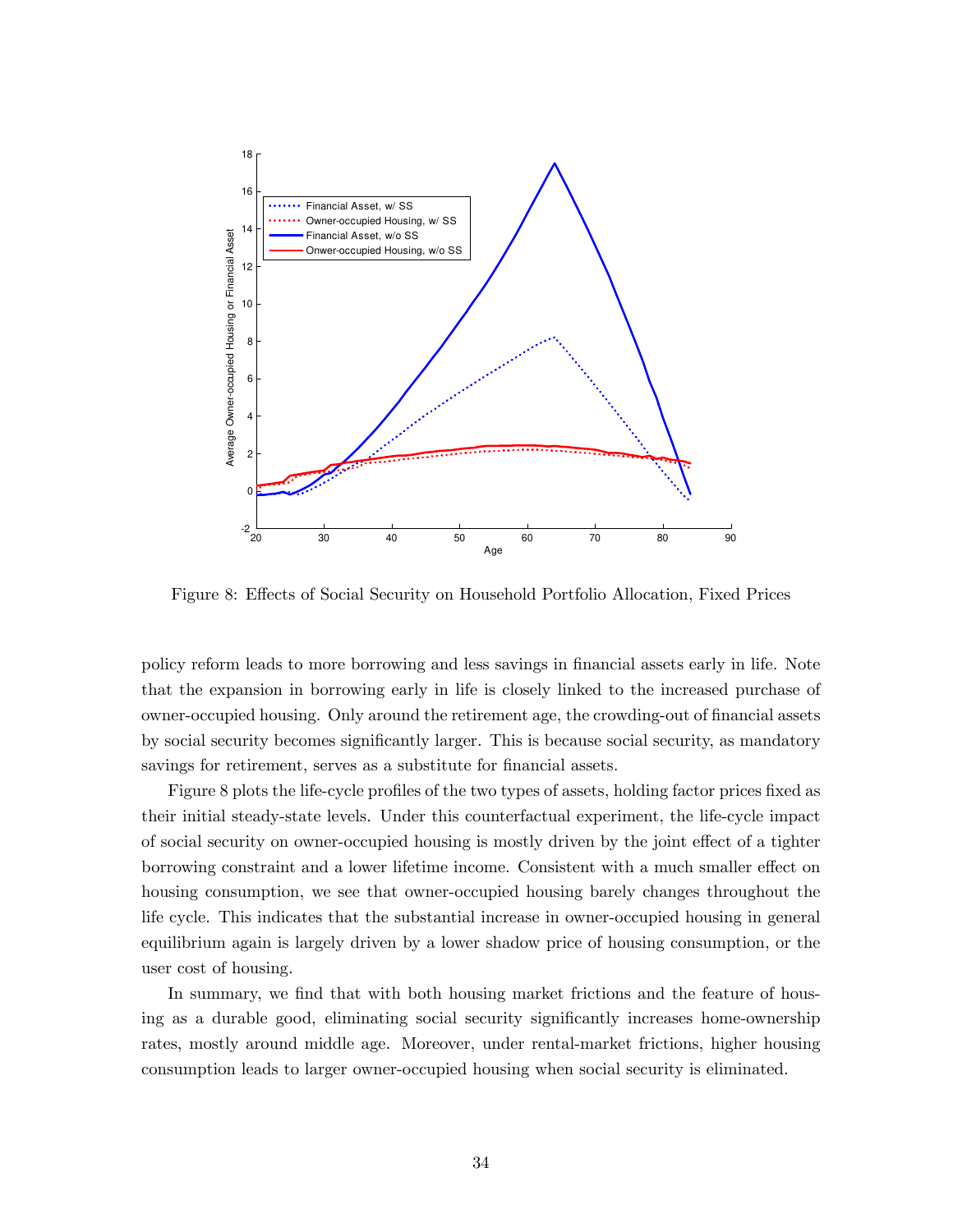#### 3.3.3 Heterogeneity of Impacts across Households

Our previous discussion indicates that eliminating social security increases housing positions along both the extensive margin (allowing more households to become homeowners) and the intensive margin (allowing homeowners to purchase larger housing). We now explore in more details the magnitude of these effects on households of different income levels.

Home-ownership rate Which types of agents account for the increases in the aggregatelevel home-ownership rate? Table 8 reports the impacts of eliminating social security on home-ownership rate across households of different initial productivity. It is not surprising that due to down-payment constraints, home-ownership rates are higher among richer households in both steady states. More importantly, when social security is eliminated, home-ownership rates increase significantly for the poor, but fall for richer households. In other words, the increase in the home-ownership rate at the aggregate level is explained solely by the corresponding increase among the poor.

| Table 8: Home-ownership Rate By Household Types |  |  |
|-------------------------------------------------|--|--|
|                                                 |  |  |

|           | Ini. St. St. | Final St. St. | Difference |
|-----------|--------------|---------------|------------|
| Aggregate | 64           | 67.9          | 3.9        |
| Type 1    | 19.5         | 36.8          | 17.3       |
| Type 2    | 27.3         | 45.5          | 18.2       |
| Type 3    | 43.3         | 56.0          | 12.7       |
| Type 4    | 70.1         | 68.1          | $-2.0$     |
| Type 5    | 85.4         | 81.7          | $-3.7$     |
| Type 6    | 96.5         | 91.7          | $-4.8$     |
| Type 7    | 99.1         | 98.5          | -0.6       |

To explain such a heterogeneous pattern, recall that two opposite channels, as we discussed in the last section, govern the effects of social security on home-ownership rates for each types of households. We now shut down the second channel by setting housing transaction costs to zero. Table 9 reports the effects of social security on home-ownership rates in this counterfactual economy. Several points are worth mentioning. First, the increase in the aggregate home-ownership rate, 7.8 percent, is twice as much as its counterpart with housing transaction costs. This suggests that without housing transaction costs, households tend to become homeowners earlier in life to satisfy their increased demand for housing consumption when social security is eliminated. Second, the larger increase in the aggregate home-ownership rate in this counterfactual economy is attributed mainly to a larger corresponding increase among the rich. Combined with the results in Table 8, this suggests that with housing transaction costs, eliminating social security encourages richer households to postpone their first-time housing purchase, because they want to accumulate enough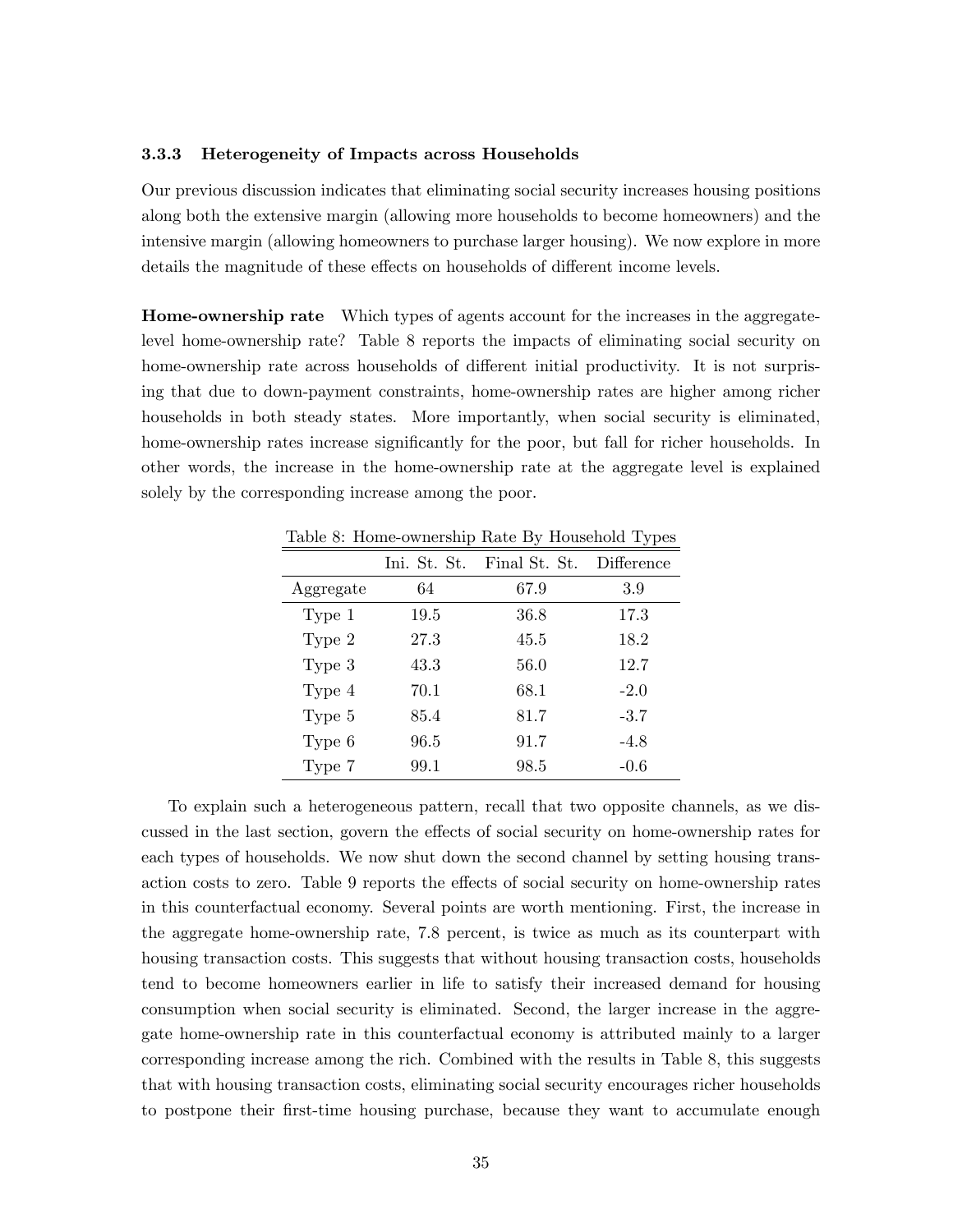wealth to buy a larger house. Finally, the magnitude of the increase in the home-ownership rate now decreases monotonically along households' types. Obviously, what is behind this monotonic relationship is the first channel: The poorer are the households, the more binding are their borrowing constraints and the larger is the effect of eliminating social security on their disposable income. And the stronger is the impact of the first channel.

|           | Ini. St. St. | Final St. St. | Difference |
|-----------|--------------|---------------|------------|
| Aggregate | 67.5         | 75.3          | 7.8        |
| Type 1    | 23.1         | 39.8          | 16.7       |
| Type 2    | 32.9         | 49.0          | 16.1       |
| Type 3    | 47.9         | 63.6          | 15.7       |
| Type 4    | 75.0         | 79.7          | 4.7        |
| Type 5    | 87.9         | 89.4          | 1.5        |
| Type 6    | 98.9         | 99.4          | $0.5\,$    |
| Type 7    | 99.1         | 99.4          | 0.3        |

Table 9: Home-ownership Rate By Household Types (w/o Adjustment Cost)

Average size of owner-occupied housing Now we consider how eliminating social security affects the size of owner-occupied housing for different types of homeowners.<sup>39</sup> In our model, a change in the size of owner-occupied housing is driven mainly by two components: an increase in the size of housing by households who would choose to be homeowners in both steady states, referred to as the "incumbent effect"; and an effect capturing the difference between the size of housing chosen by new homeowners when social security is eliminated and those who would be homeowners in both steady states, referred to as the "entrant effect."

Through these two components, the same two key channels affect the average size of housing, apart from home-ownership rates. The first channel, through which eliminating payroll tax increases home ownership, leads to a negative entrant effect on the average size of owner-occupied housing. This is because in the Önal steady state, new homeowners, with a relaxed borrowing constraint, tend to buy a house smaller than those of households who would be homeowners even when social security is present. On the other hand, the second channel creates a positive incumbent effect on the average size of housing, via a lower price of housing services.

Table 10 reports the effects of social security on the average size of owner-occupied housing. As the last column shows, its increase in the average size of owner-occupied housing is concentrated among rich homeowners. For the poor, the average size of housing actually declines. This implies that the first channel dominates for the poor. Intuitively, eliminating

 $39A$  more careful approach to exploring the intensive margin is to track the change in the size of owneroccupied housing for existing homeowners following Social Security reform. This would involve an analysis on the transitional path, which we leave for future research.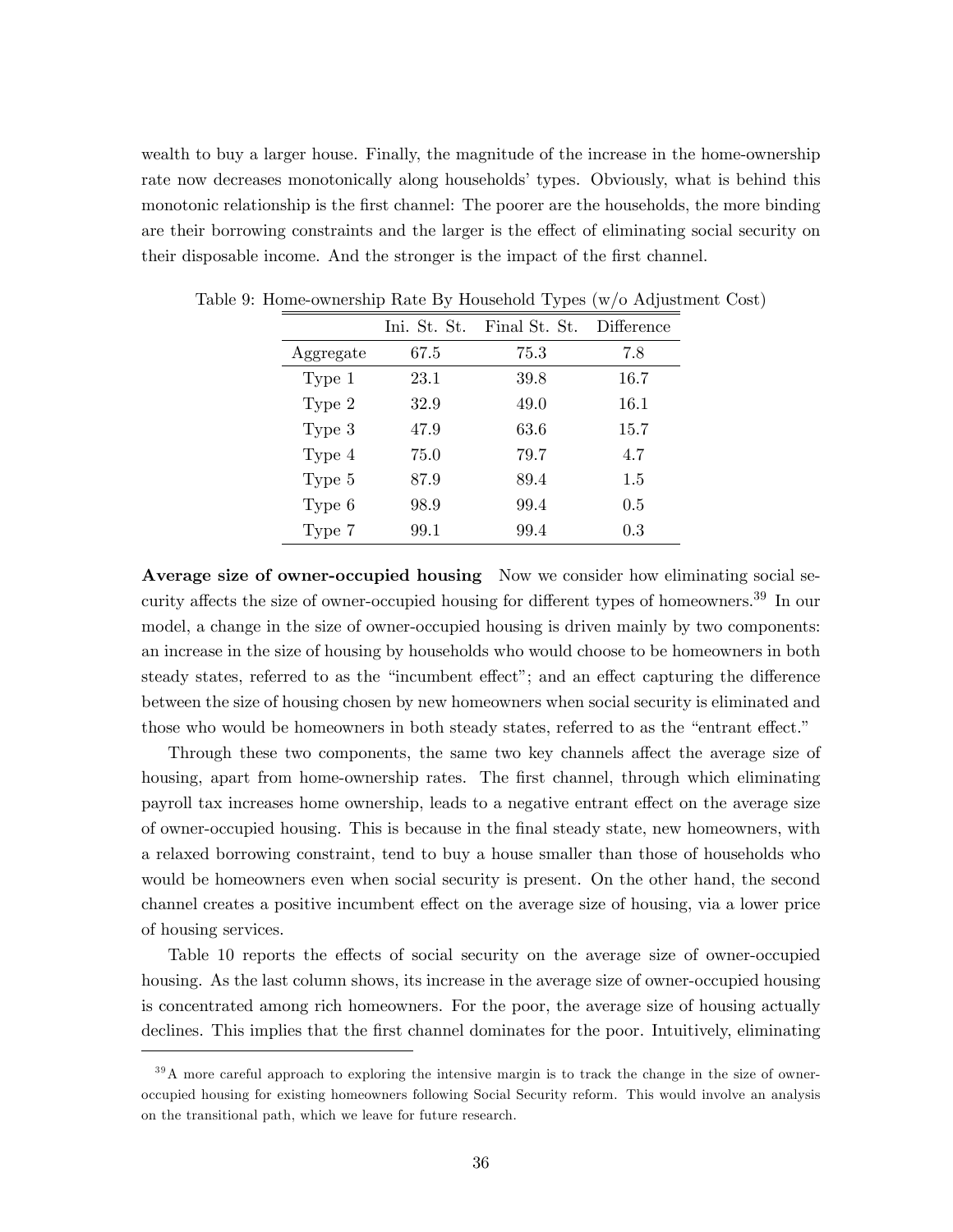social security encourages a large fraction of poor households who would be renters in the initial steady state to become homeowners. Since these new homeowners desire smaller housing, the average size of owner-occupied housing for poor households is pushed down in the new steady state.<sup>40</sup> Richer households, by contrast, are less subject to borrowing constraints. Accordingly, the effects of eliminating social security on the size of their housing works mainly through the second channel.

|           | Ini. St. St. | Final St. St. | Difference |
|-----------|--------------|---------------|------------|
| Aggregate | 2.36         | 3.14          | 0.78       |
| Type 1    | 1.40         | 1.32          | $-0.08$    |
| Type 2    | 1.64         | 1.60          | $-0.04$    |
| Type 3    | 1.80         | 2.07          | 0.27       |
| Type 4    | 1.96         | 2.67          | 0.71       |
| Type 5    | 2.33         | 3.40          | 1.07       |
| Type 6    | 2.91         | 4.37          | 1.46       |
| Type 7    | 3.76         | 5.58          | 1.62       |

Table 10: Size of Owner-Occupied Housing By Household Type

In order to quantify the importance of the second channel for the size of housing belonging to different types of homeowners, we abolish social security, holding prices fixed as in the initial steady state. Table 11 reports the changes in the average size of housing under both fixed prices and general equilibrium. We see that under fixed prices, the average size of housing at the aggregate level is even smaller when social security is absent. The last column indicates that this is due mainly to a reduction of the average size of housing for rich households. Thus, our result suggests that when social security is eliminated, the significant increase in the size of housing among the rich is largely driven by the second channel, that is, via a lower user cost of housing.

|           | <b>Fixed Price</b> | General Equi. | Difference |
|-----------|--------------------|---------------|------------|
| Aggregate | $-0.01$            | 0.78          | $-0.79$    |
| Type 1    | $-0.27$            | $-0.08$       | $-0.19$    |
| Type 2    | $-0.30$            | $-0.04$       | $-0.26$    |
| Type $3$  | $-0.26$            | 0.27          | $-0.53$    |
| Type 4    | 0.05               | 0.71          | $-0.66$    |
| Type 5    | 0.15               | 1.07          | $-0.92$    |
| Type 6    | 0.25               | 1.46          | $-1.21$    |
| Type 7    | 0.41               | 1.62          | $-1.21$    |

Table 11: Effects of Eliminating Social Security on the Size of Owner-Occupied Housing

 $^{40}$ We find that in an economy without borrowing limits, the average sizes of housing increase for all types of households when Social Security is eliminated. The results are available upon request.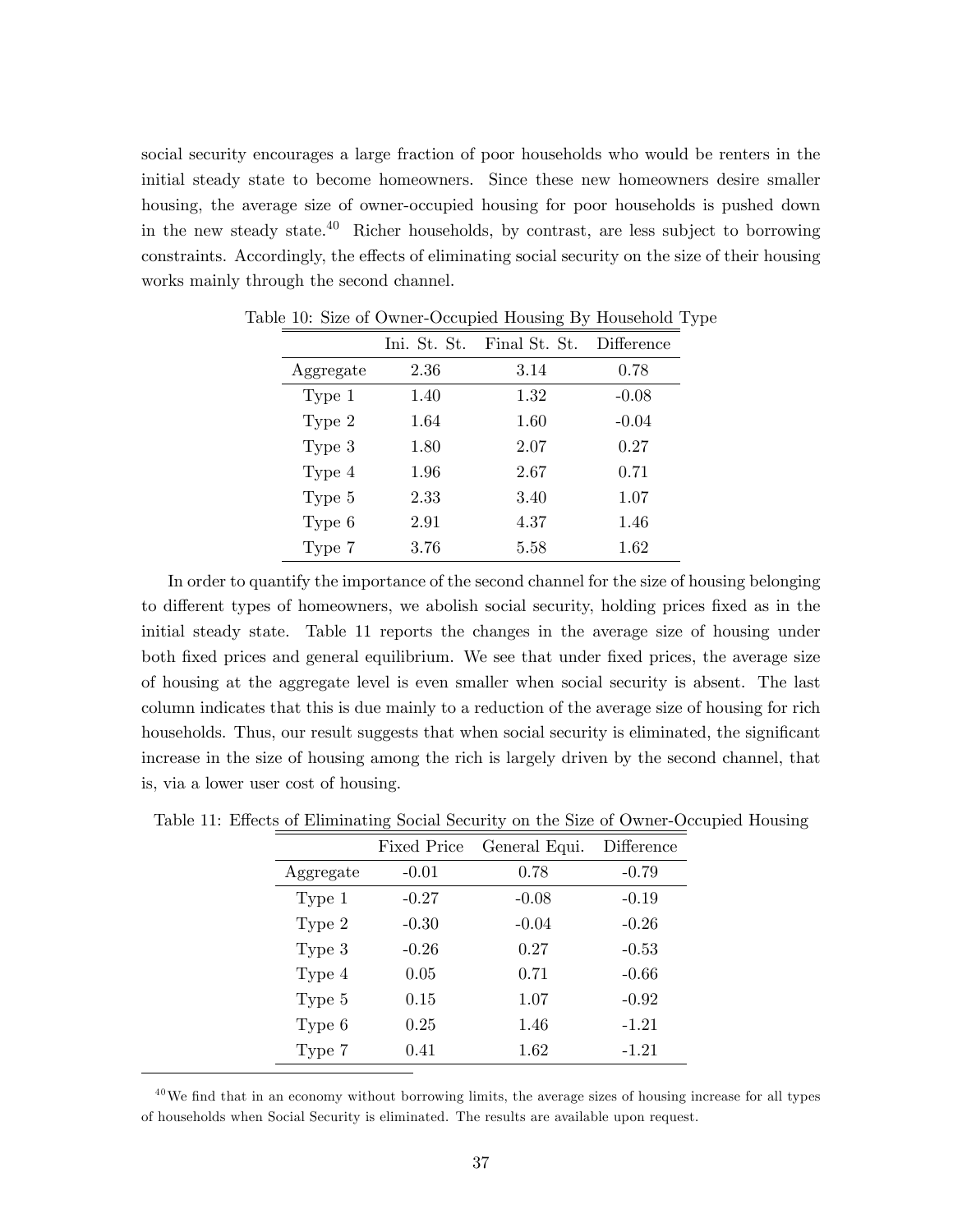In summary, we find that the impacts of social security on housing position exhibit substantial heterogeneity among households of different income levels. For poor households, home-ownership rates rise significantly, while the average size of housing declines. By contrast, richer households tend to postpone their housing purchase to enjoy larger housing. As a consequence, the increase in the aggregate home-ownership rate is driven solely by the increase of the poor, while the rich account for the increase in the average size of housing.

### 4 Conclusion

In this paper, we incorporate two features of housing in a life-cycle analysis of social security: housing as a durable good and housing market frictions. We find that with housing as a durable good, unfunded social security substantially crowds out housing consumption throughout the life cycle. By contrast, aggregate non-durable consumption is higher when social security is present, although it is postponed until late in life. Moreover, in the presence of housing market frictions, social security lowers the aggregate home-ownership rate and reduces the average size of owner-occupied housing. The effects of social security on housing position, furthermore, exhibit substantial heterogeneity across households of different income levels.

It is important to note that our model leaves out several issues that warrant future research. First, in the current framework, it would be interesting to study the transitional path of eliminating social security. In particular, the key mechanism in this paper by which eliminating social security affects the price of housing consumption depends on an increase in private savings, which necessarily take time to be accumulated. Second, in our economy, bequest motives are absent and all agents were born without housing assets. Our model has the potential to distinguish the impacts of social security reform between two types of individuals: those who receive housing as bequests and those who do not. Moreover, our model abstracts from housing-price risks and the rent risk, as well as other risky assets, such as stocks. The incorporation of these uninsurable risks may reveal richer implications of the impacts of social security on portfolio allocations and welfare.

In addition, our life-cycle framework with housing tenure choice is suitable to address a variety of other macroeconomic and policy issues. Such issues may include the impact of demographics—say, the baby boom and population aging—on housing prices in the low frequency and the impacts of other retirement policies, such as the introduction of taxdeferred accounts, on households' consumption and savings.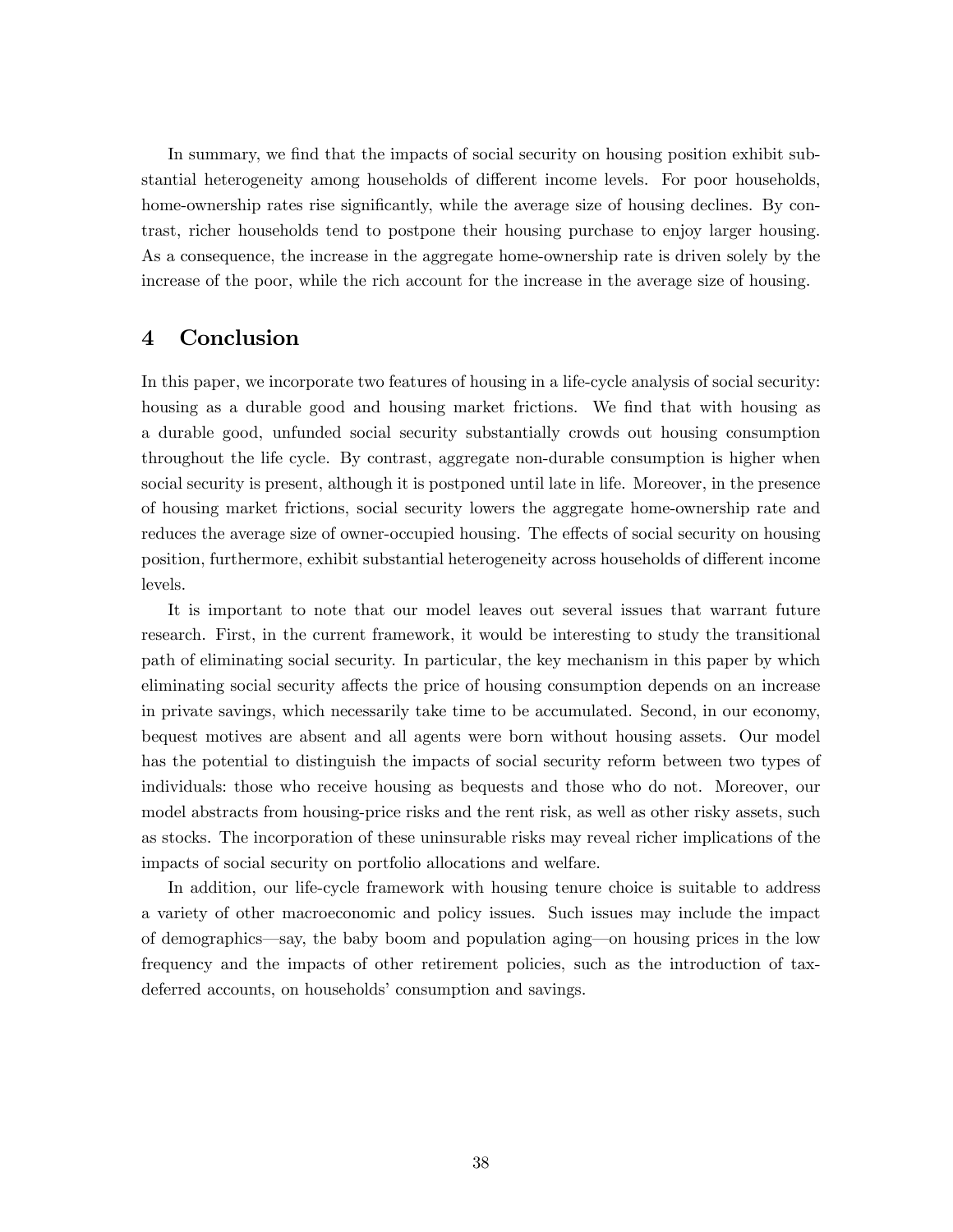# 5 Appendix

#### 5.1 Definition of the Stationary Equilibrium

We now define the stationary equilibrium. Let  $J = \{1, ...J\}$  and let  $S = R \times R_+ \times E \times J$ . Let  $\mathcal{B}(\mathbf{R})$  and  $\mathcal{B}(\mathbf{R}_+)$  be the  $\sigma$ -algebra of **R** and  $\mathbf{R}_+$ , respectively, and  $\mathcal{P}(\mathbf{E})$  and  $\mathcal{P}(\mathbf{J})$  be the power set of **E** and **J**, respectively. Let  $S = B(\mathbf{R}) \times B(\mathbf{R}_{+}) \times \mathcal{P}(\mathbf{E}) \times \mathcal{P}(\mathbf{J})$  and let M be the set of finite measures over the measurable space  $(S, S)$ . Denote  $s = \{a, h, \eta, j\}$  as the individual state variables. Let  $\Phi(s)$  denote the measure of individuals with state s.

**Definition 1** Given a replacement rate  $\vartheta$ , a stationary equilibrium consists of value function  $\{V, V^o, V^r\}$  for the households, a set of individual policy functions  $\{c, d, a', h'\}$ , production plan  $\{Y, K, N\}$  for the representative firm, an allocation for financial intermediary  $\{A', H^{r'}, K'\}$ , a set of prices  $\{r, w, p\}$  and a finite measure  $\Phi \in \mathbf{M}$ , such that

1. Given  $\{r, w, p\}$ , V, V° and V<sup>r</sup> solve the individual's problem  $(11)$ ,  $(7)$  and  $(1)$ , respectively, with c,  $d, a', h'$  as the associated policy functions.

2.  $\{r, w\}$  are such that the maximization problem of the representative firm is solved.

$$
r = ZF_K(K, N) - \delta^k
$$
  
\n
$$
w = ZF_N(K, N)
$$
\n(12)

3. p is such that the Önancial intermediaryís problem is solved.

4. The social security policies satisfy

$$
b = \frac{\vartheta wN}{\int \Phi(da \times dh \times d\eta \times \{1, ..., jr - 1\})}
$$
  
\n
$$
\tau wN = b \int \Phi(da \times dh \times d\eta \times \{jr, ..., J\})
$$

5. Individual and aggregate behaviors are consistent

$$
A' = \int a'(s)\Phi(da \times dh \times d\eta \times dj)
$$
  
\n
$$
N = \int \epsilon_j \eta \Phi(da \times dh \times d\eta \times dj)
$$
  
\n
$$
C = \int c(s)\Phi(da \times dh \times d\eta \times dj)
$$
  
\n
$$
H' = \int h'(s)\Phi(da \times dh \times d\eta \times dj)
$$
  
\n
$$
H'' = \int_{h'=0}^{h'} d(s)\Phi(da \times dh \times d\eta \times dj)
$$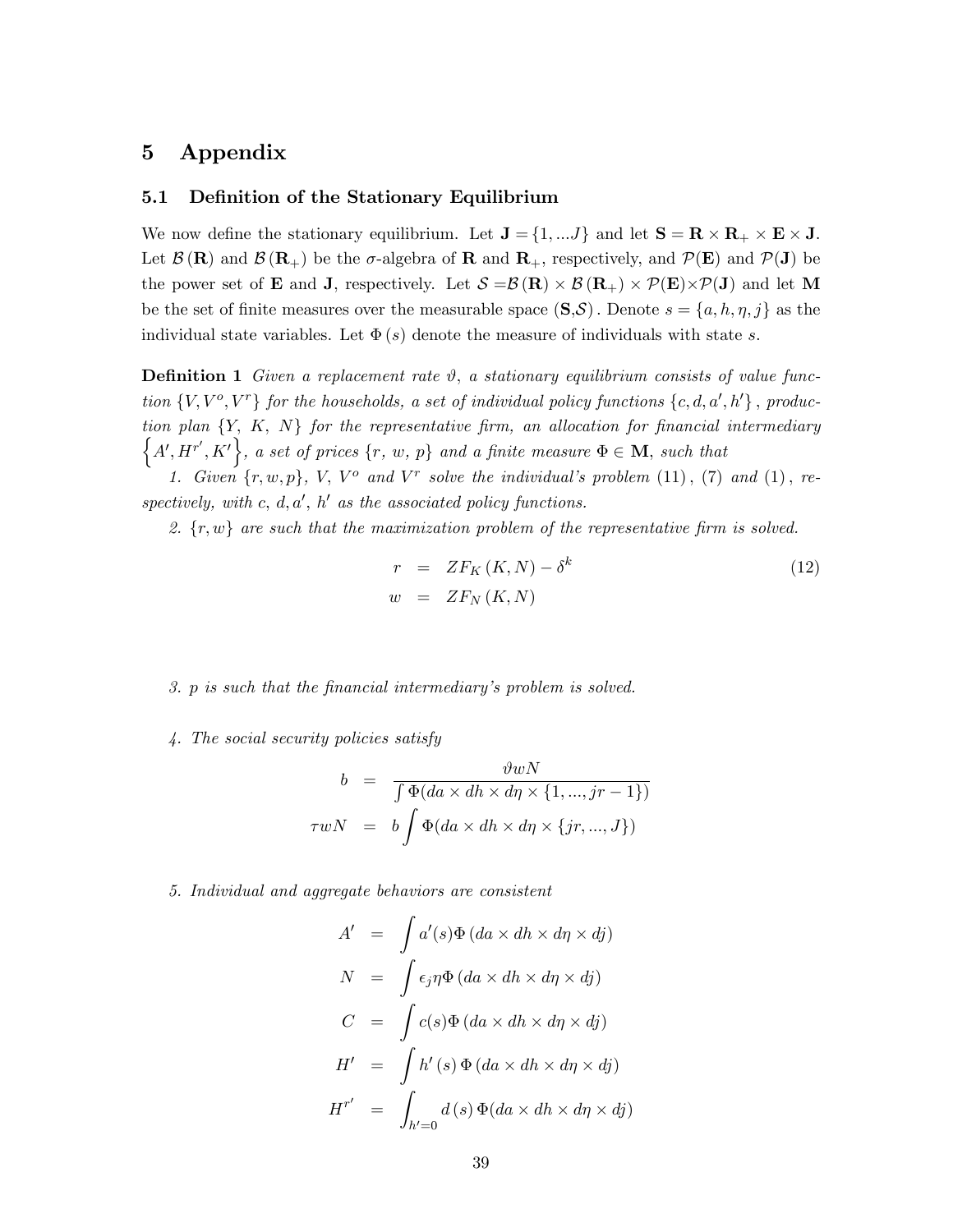6. Transfer are given by

$$
= \begin{bmatrix} Tr \\ (1+r') \int (1-\psi_j) a'(s) \Phi (da \times dh \times d\eta \times d\eta) \\ + (1-\delta^o) \int_{h' > 0} h'(s) \Phi (da \times dh \times d\eta \times d\eta) \end{bmatrix} / (1+n)
$$
(13)

7. Markets clear

(a) Housing-rental market clears.

$$
H^{r'} = H' - H^{o'} \tag{14}
$$

where  $H^{r'} = \int_{h'=0} d(s) \Phi(da \times dh \times d\eta \times dj)$ ,  $H^{o'} = \int_{h'>0} h'(s) \Phi(da \times dh \times d\eta \times dj)$ . (b) Goods market clears

$$
C + X_h + X_k + \int \tau(h, h'(s)) \Phi(da \times dh \times d\eta \times dj) = Y
$$
\n(15)

\nwhere

$$
X_k = K' - \left(1 - \delta^k\right)K
$$

$$
X_h = X_r + X_o
$$

$$
X_r = H^{r'} - (1 - \delta^r) H^r
$$
  

$$
X_o = H^{o'} - (1 - \delta^h) H^o
$$

(c) Asset market clears.

$$
K' + H^{r'}(1 - p) = A'
$$

(d) All factor markets clear.

8. The law of motion for  $\Phi$  is stationary

$$
T(\Phi)=\Phi
$$

where the operator  $T : \mathbf{M} \to \mathbf{M}$  can be explicitly expressed as:

a. for all J such that  $1 \notin J$ , all  $A \times H \times E \in \mathcal{B}(\mathbf{R}) \times \mathcal{B}(\mathbf{R}_{+}) \times \mathcal{P}(\mathbf{E})$ , and all  $s = \{a, h, \eta, j\} \in \mathbf{S}$ 

$$
T(\Phi) (A \times H \times E \times J) = \int P(s; A \times H \times E \times J) \Phi(da \times dh \times d\eta \times dj)
$$

where

$$
P(s; A \times H \times E \times J) = \begin{cases} \sum_{\eta' \in E} \psi_j \pi(\eta' \cdot \eta) & \text{if } j+1 \in J, \ a'(s) \in A \ and \ h'(s) \in H \\ 0 & \text{else} \end{cases}
$$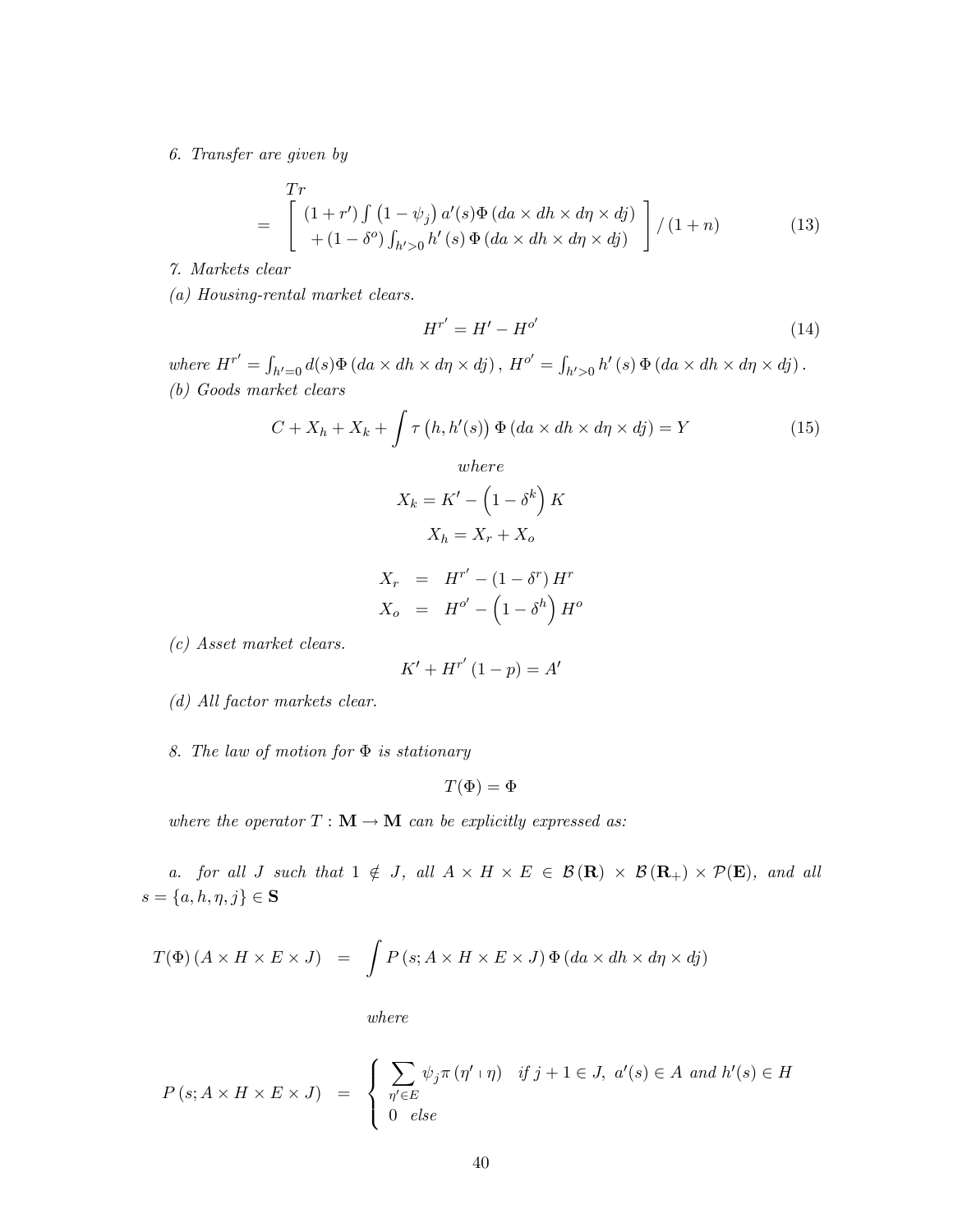b. for all  $A \times H \times E \in \mathcal{B}(\mathbf{R}) \times \mathcal{B}(\mathbf{R}_{+}) \times \mathcal{P}(\mathbf{E})$ 

$$
T(\Phi) (A \times H \times E \times 1) = \begin{cases} \sum_{\eta \in E} \mu_1 \Pi(\eta) & \text{if } 0 \in A \text{ and } 0 \in H \\ 0 & \text{else} \end{cases}
$$

#### 5.2 Calibration of Capital Income Share in Economies with Housing

In this section, we describe the procedure of our calibration of the capital income share  $\alpha$  for economies with housing. We use data from the 2003 revision of National Income and Product Accounts (NIPA) and Fixed Asset Tables (FAT) of the Bureau of Economic Analysis (BEA) for the years 1954-2000. The calibration procedure follows Cooley and Prescott (1995) and Díaz and Luengo-Prado (2008), with special attention to the following issues.

Denote  $Y_h$  as services flow from housing. Then the capital share  $\alpha_p$  in private fixed capital (excluding consumer durables and residential structures) is computed as

$$
\alpha_p = \frac{UCI - Y_h + DEP}{GNP - ACI - Y_h}
$$

where  $UCI = rental income + net interest + corporate profit refers to unambiguous capital$ income. DEP denotes consumption of fixed capital. And  $ACI = properties'$  income + indirect business taxes.

Denote  $Y_{kp} = \alpha_p(GNP - Y_h)$  as the income of physical capital (excluding consumer durables) and  $Y_{sd}$  as the service flows from consumer durables, which is computed following Cooley and Prescott (1995). Then, the capital share in the output function  $\alpha$  is computed as

$$
\alpha = \frac{Y_{kp} + Y_{sd}}{GNP + Y_{sd} - Y_h}
$$

This gives a value 0.2732 for  $\alpha$ .

#### 5.3 Algorithm

We solve the stationary equilibrium by the following steps:

- 1. Guess  $r$  and  $Tr$ .
- 2. Solve for the individual householdís decision rules by backward recursion.

3. Use forward recursion to compute the distribution  $\Phi$ , and then compute the aggregate K:

- 4. Use equations (12) and (13) to update r and  $Tr$ , respectively.
- 5. Iterate on  $r$  and  $Tr$  until convergence.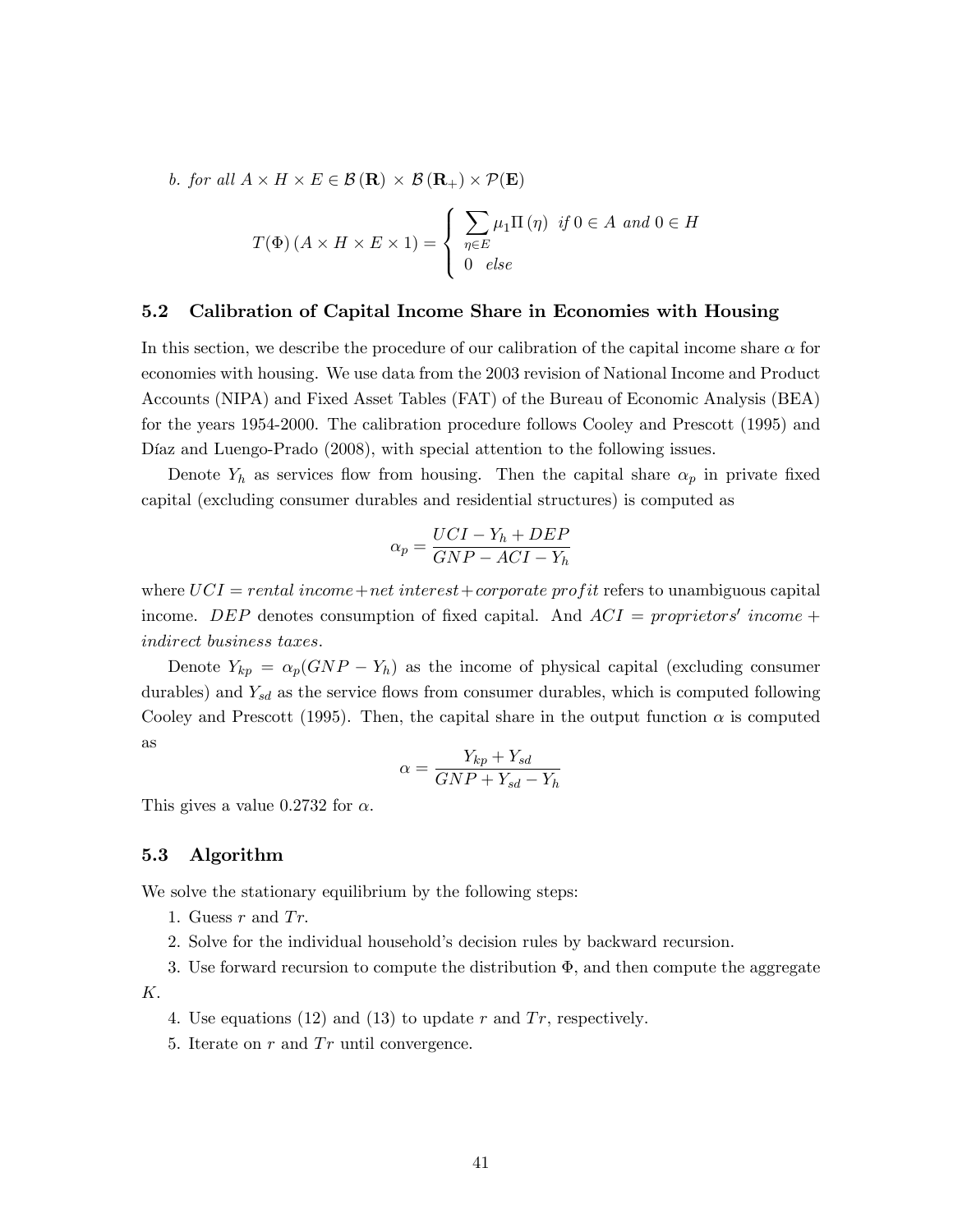#### 5.4 Welfare Comparison

This section provides a comparison of the welfare effects of eliminating social security in the three economies: the economy with housing tenure, the benchmark economy and the oneasset economy. To understand its difference (or similarity) among these three economies, we also decompose the overall welfare gain into several components according to the following method.

#### 5.4.1 Method of Welfare Decomposition

In our models, the potential channels by which eliminating social security affects welfare include the following: 1) General equilibrium effects, that is, welfare effects of eliminating social security arising from changes in equilibrium factor prices. 2) Intertemporal consumption smoothing effects. When households are credit-constrained, the payroll tax as mandatory savings distorts the life-cycle consumption and saving behavior. 3) Imperfect annuity effects. Without private annuity markets, the annuity form of social security benefits provides partial insurance against mortality risks, leading to a reduction in precautionary savings and accidental bequests.  $4)$  Income risk sharing effects. The nonlinear correlation between social security contributions and benefits provides within-cohort redistribution among retirees, thereby providing partial risk sharing against idiosyncratic income uncertainties. 5) Wealth effects. When the internal return on social security contributions,  $g + n$ , is not equivalent to the market return on capital, r, eliminating social security will directly change lifetime wealth, thereby affecting the welfare of households.

To decompose the overall welfare effect, we conduct several counterfactual experiments similar to those in Storesletten *et al.* (1999), in which progressively fewer candidates are at work.<sup>41</sup> Specifically, to isolate the general equilibrium effects, we hold prices fixed at their initial steady state level and compute the associated compensating variations, denoted as  $w_p$ . The difference of the welfare gain between this economy and the benchmark economy,  $w_0 - w_p$ , constitutes the magnitude of general equilibrium effects. Next, to identify the intertemporal consumption smoothing effect, we extend the borrowing limit for all households to a sufficiently large level so that essentially no households are borrowing constrained. $^{42}$ The compensating variations in this economy is denoted as  $w<sub>i</sub>$ . The intertemporal consumption smoothing effect can then be measured as  $w_p - w_i$ . To compute the imperfect annuity

 $^{41}$ In Storesletten *et al.* (1999), the welfare decomposition does not involve the welfare gain from intertemporal consumption smoothing.

 $42$ Note that it is crucial to isolate the intertemporal consumption smoothing effect before we shut down income heterogeneity. This is because, as argued by Hubbard and Judd (1987), the marginal welfare loss due to the borrowing constraints is convex in the tightness of the constraint. As a result, the welfare loss of Social Security arising from distorting intertemporal consumption smoothing is underestimated in an economy without within-cohort income heterogeneity.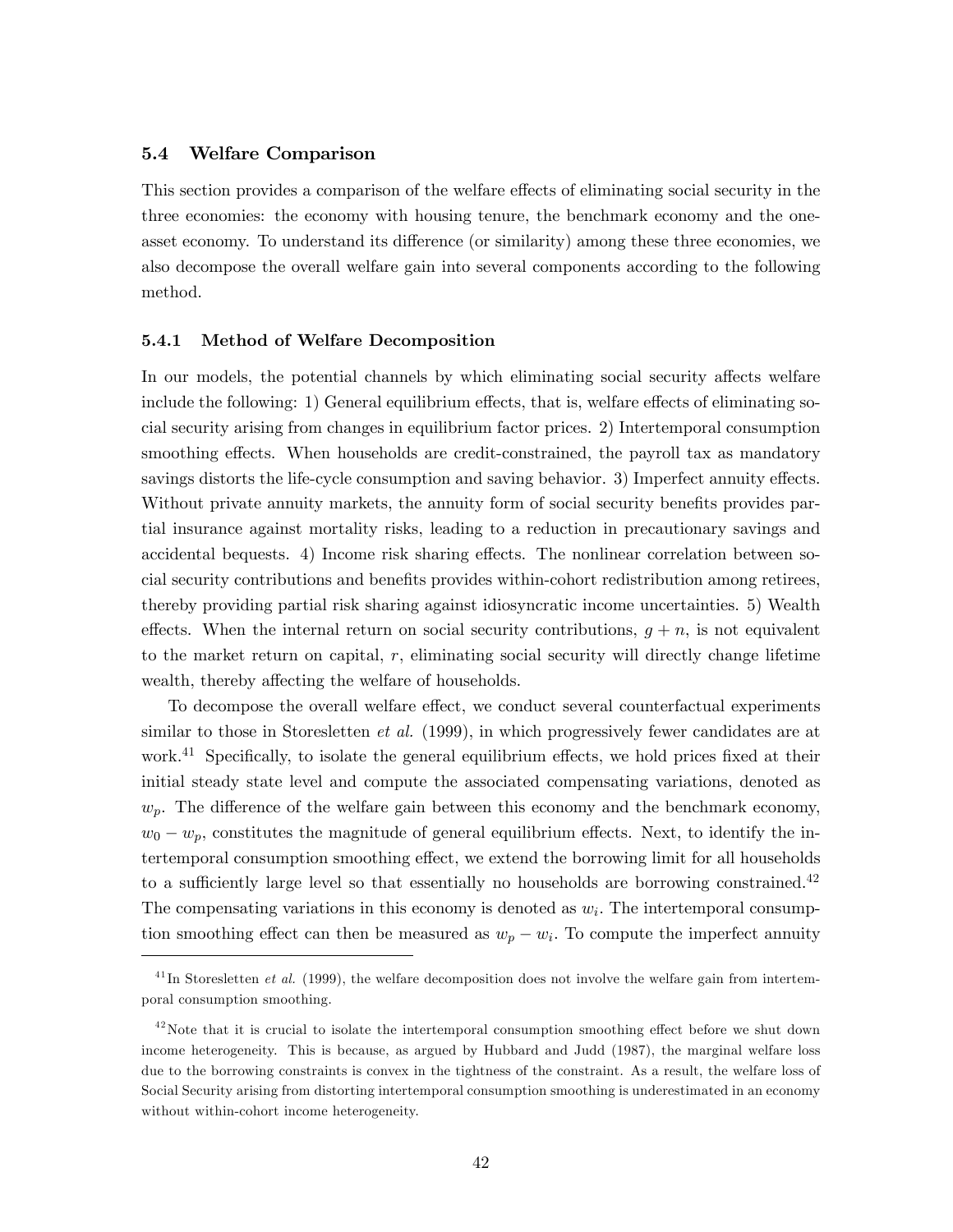effects of the PAYG system, we further allow perfect annuity markets and compute the resulting compensating variations, denoted as  $w_a$ . The imperfect annuity effect is measured as  $w_i - w_a$ . Finally, we shut down income uncertainty and compute the associated compensating variations, denoted as  $w_d$ . The difference  $w_a - w_d$  measures the income risk sharing effects, and  $w_d$  measures the welfare gain attributable to the wealth effects.

#### 5.4.2 Welfare Results

Table 12 summarizes the welfare results of eliminating social security for the three economies. The top panel of this table reports the compensating variations under alternative experiments, while the bottom panel reports our measures of the quantitative importance for difference channels. A comparison of the overall welfare effects highlights two results: First, the magnitude of compensating variations is similar between the benchmark economy and the economy with housing tenure, despite the incorporation of housing markets frictions in the latter. Second, this number is substantially larger for economies with housing than for the one-asset economy.

| CV(%)                                  | w/ Tenure | Benchmark | One-Asset | One-Asset (lower $\beta$ ) |  |
|----------------------------------------|-----------|-----------|-----------|----------------------------|--|
| Welfare Gains                          |           |           |           |                            |  |
| Overall Welfare Effects, $w_0$         | 20.14     | 20.03     | 12.12     | 20.71                      |  |
| Partial Equilibrium, $w_p$             | 7.24      | 7.64      | 2.95      | 8.11                       |  |
| No borrowing limit, $w_i$              | 2.78      | 3.78      | .9994     | 5.24                       |  |
| Perfect Annuity, $w_a$                 | 3.49      | 5.57      | 2.47      | 5.99                       |  |
| No Uncertainty, $w_d$                  | 9.01      | 9.02      | 6.85      | 9.72                       |  |
| Welfare Decomposition                  |           |           |           |                            |  |
| General Equi. Effects, $w_0 - w_p$     | 12.90     | 12.39     | 9.17      | 12.60                      |  |
| Con. Smoothing Effect, $w_p - w_i$     | 4.46      | 3.86      | 1.95      | 2.87                       |  |
| Imperfect Annuity Effects, $w_i - w_a$ | $-0.71$   | $-1.79$   | $-1.47$   | $-0.75$                    |  |
| Inc. Risk Sharing Effects, $w_a - w_d$ | $-5.52$   | $-3.45$   | $-4.38$   | $-3.73$                    |  |
| Wealth Effects, $w_d$                  | 9.01      | 9.02      | 6.85      | 9.72                       |  |

Table 12: A Comparison of Welfare Effects of Eliminating Social Security

The reason for the similarity of welfare gain between the two economies with housing is as follows. In both economies, welfare gains arise mainly from two channels: the general equilibrium effect and the wealth effect (see the bottom panel of Table 12). The first depends on the magnitude of changes in the factor prices, while the second depends on the gap between financial asset returns and the implicit returns of social security,  $(n + g)$ . Since the changes in factor prices due to eliminating social security are very similar between the two economies, the magnitude of the general equilibrium effect is similar. Moreover, as we calibrate both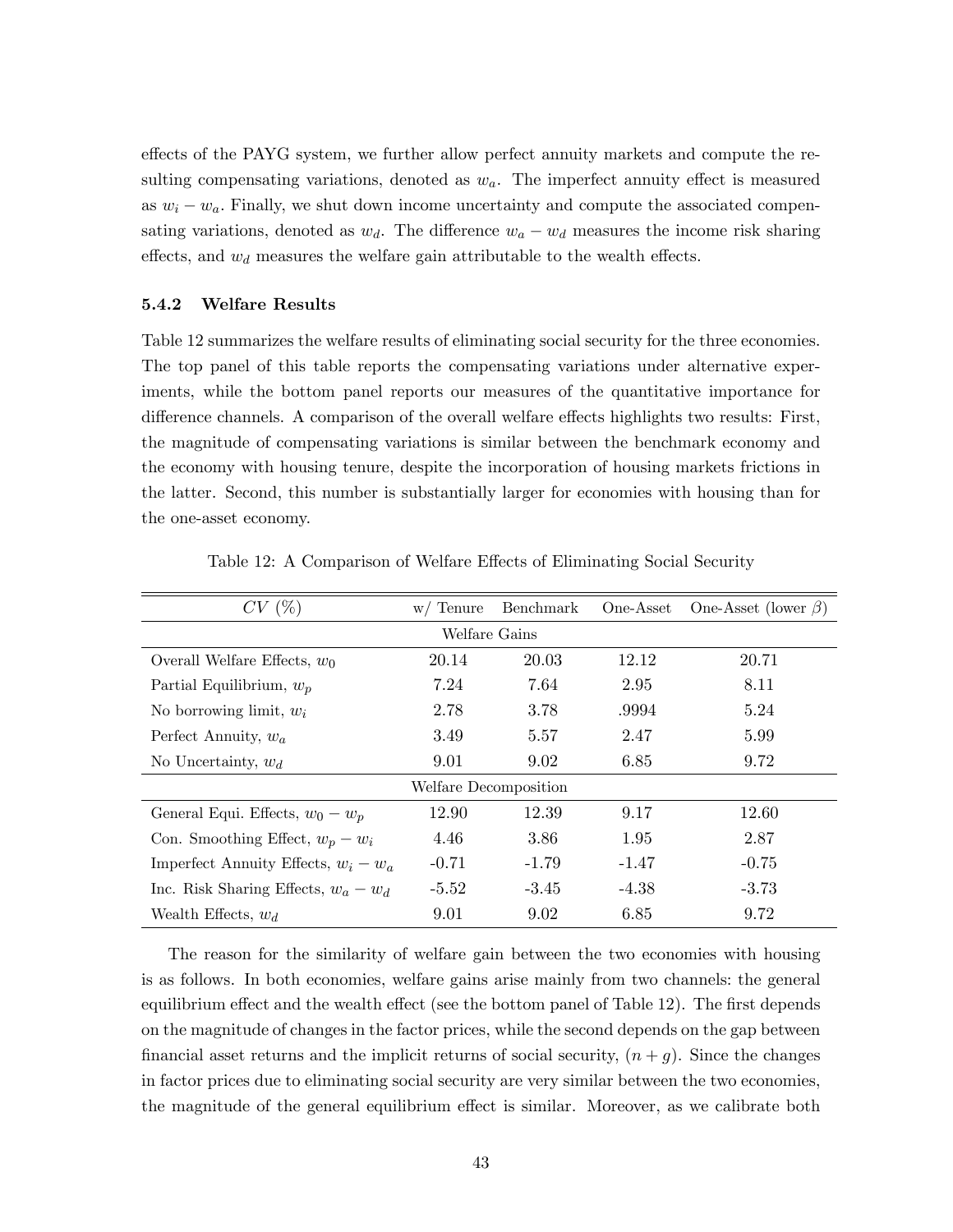economies to match the same targets, the initial rate of return for financial assets are the same, rendering the wealth effect quantitatively similar between the two economies.<sup>43</sup>

We now explain what drives the much larger welfare gain of eliminating social security in economies with housing than in the one-asset economy. For conciseness, we compare the welfare effects between the benchmark economy and the one-asset economy. Our decomposition results indicate that the difference of the overall welfare gains between the two economies  $(8.02)$  arises mainly from three main channels: the general equilibrium effect  $(3.22)$ , the intertemporal consumption smooth effect  $(1.91)$  and the wealth effect  $(2.17)$ . Note that the value of calibrated  $\beta$  is much smaller for the benchmark economy (0.9585) than the one-asset economy (0.9852). In other words, households in the one-asset economy tend to be more patient than their counterparts in the benchmark economy. Accordingly, when social security is eliminated, households in the one-asset economy increase savings more. This will result in a larger fall in the interest rate and, thus, a larger loss of interest income. Moreover, the more patience of households in the one-asset economy leads to less distortion of social security on the life-cycle consumption profile. Finally, a higher  $\beta$  in the one-asset economy implies a higher  $\frac{K}{Y}$  and, thus, a lower return for savings in the initial steady state. Consequently, the welfare gain from the wealth effect is smaller.

To check the quantitative effect of the value of  $\beta$  for the welfare gain of eliminating social security, we set the value of  $\beta$  in the one-asset economy to be the same as that in the benchmark economy  $(0.9585)$ , while keeping all other parameter values as before.<sup>44</sup> As the last column of Table 12 shows, with a lower  $\beta$ , the welfare gain of eliminating social security increases tremendously and becomes similar in magnitude to that of the benchmark economy. Moreover, the bottom panel indicates that the major sources of this increase in welfare gain are the general equilibrium effect  $(3.43)$  and the wealth effect  $(2.87)$ . This confirms that a gap in the value of calibrated  $\beta$  is the key reason for the large difference in the welfare gain between the economies with housing and the one-asset economy.

 $43$ The two economies differ in the magnitudes of the intertemporal consumption smoothing effect and the income risk sharing effect. Intuitively, in the economy with housing tenure, social security crowds out owner occupied housing, a cheaper option for housing services, especially at young ages. Hence, the distortion on intertemporal consumption smoothing is higher. On the other hand, housing transaction costs make households locally more risk-averse. This leads to a larger effect of social security on income risk sharing.

<sup>&</sup>lt;sup>44</sup>The interest rate and the aggregate  $\frac{K}{Y}$  ratio in the initial steady state now become 7.40 percent and 2.59, respectively.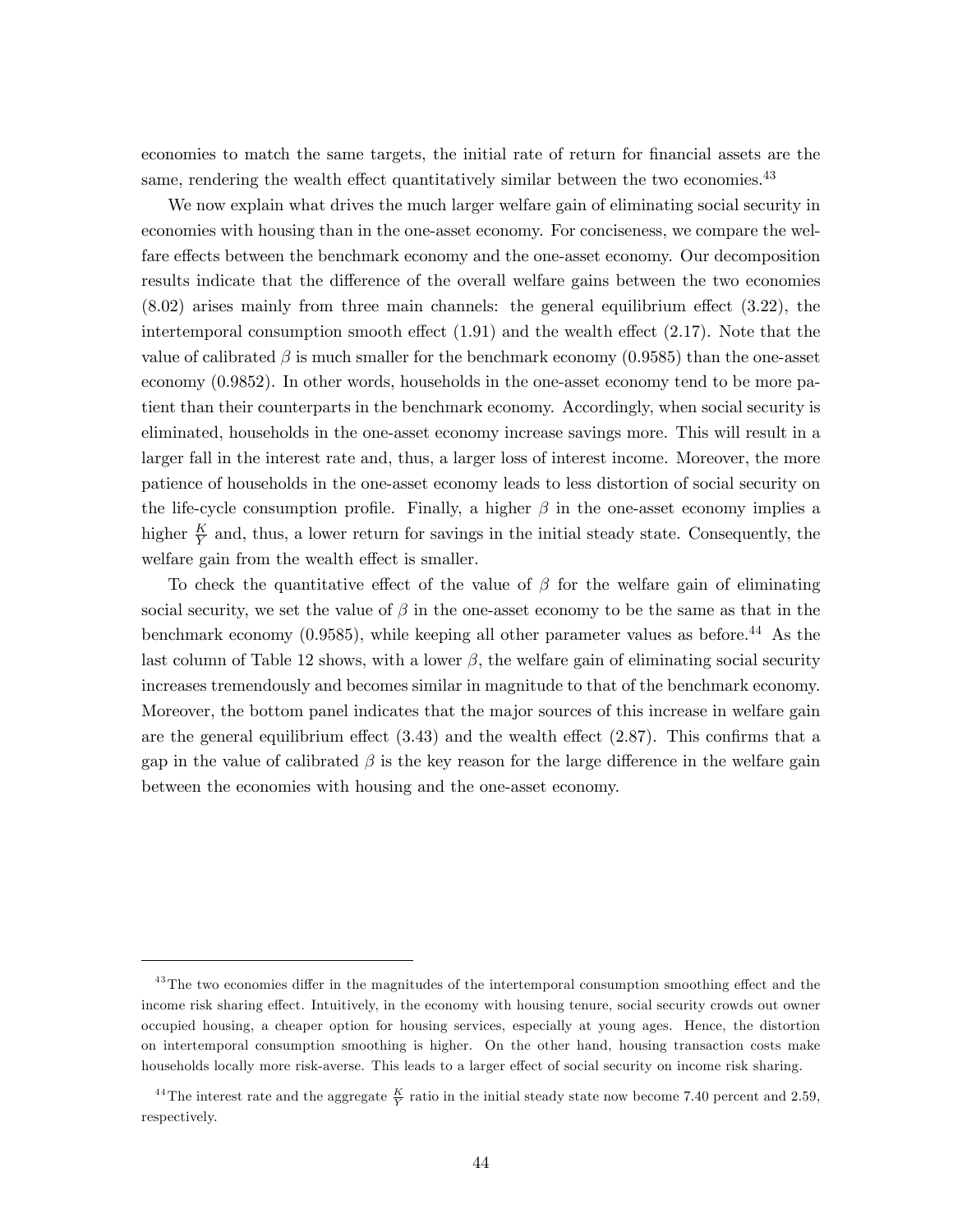# References

- [1] Auerbach, A. J. and L. J. Kotlikoff (1987), "Dynamic Fiscal Policy", New York: Cambridge University Press.
- [2] Bell, F.C. and M.L. Miller (2005), "Life Table for the United States Social Security Area 1900-2100", Office of the Chief Actuary, Socail Security Administration, Actuarial Studies 116
- [3] Bucks, B. A. Kennickell and K. Moore (2006), "Recent Changes in U.S. Family Finances: Evidence from the 2001 and 2004 Survey of Consumer Finances," Federal Reserve Bulletin, March
- [4] Santiago Budría, J. Díaz-Giménez, V. Quadrini, and J.-V. Ríos-Rull (2002), "Updated Facts on the U.S. Distributions of Earning Income and Wealth", Federal Reserve Bank of Minneapolis Quarterly Review, summer, 2-35
- [5] Castles, F.G. (1998), "The really Big Trade-off: Home Onwership and the Welfare State in the New Work and the Old",  $Acta$  Politica,  $33(1)$ ,  $5-19$
- [6] Chambers, M., C. Garriga and D. Schlagenhauf (2007), "Accounting for Changes in Homeownership Rate", forthcoming, *International Economic Review*
- [7] Cocco, J. (2005), "Portfolio Choice in the Presence of Housing," Review of Financial Studies, 18, 535-567.
- [8] Conesa, J. C. and D. Krueger (1999), "Social Security Reform with Heterogeneous Agents," Review of Economic Dynamics, 2, 757-795.
- [9] Conley, D. and Gifford, B. (2006), "Home Ownership, Social Insurance and the Welfare State," Sociological Forum,  $21$  (1),  $55-82$
- $[10]$  Cooley T. F. and E. C. Prescott  $(1995)$ , "Economic Growth and the Business Cycles," in Cooley, T. F. (Ed.), Frontiers of Business Cycle Research, Chapter 1, Princeton: Princeton University Press.
- [11] Davis, M. and J. Heathcote (2005), "Housing and the Business Cycle," *International* Economic Review, 46(3), 751-784.
- [12] Díaz, A. and M. J. Luengo-Prado (2008), "The Wealth Distribution with Durable Goodsî, forthcoming, International Economic Review.
- [13] Feldstein, M. (1985), "The Optimal Level of Social Security Benefits," Quarterly Journal of Economics, C, 302-320.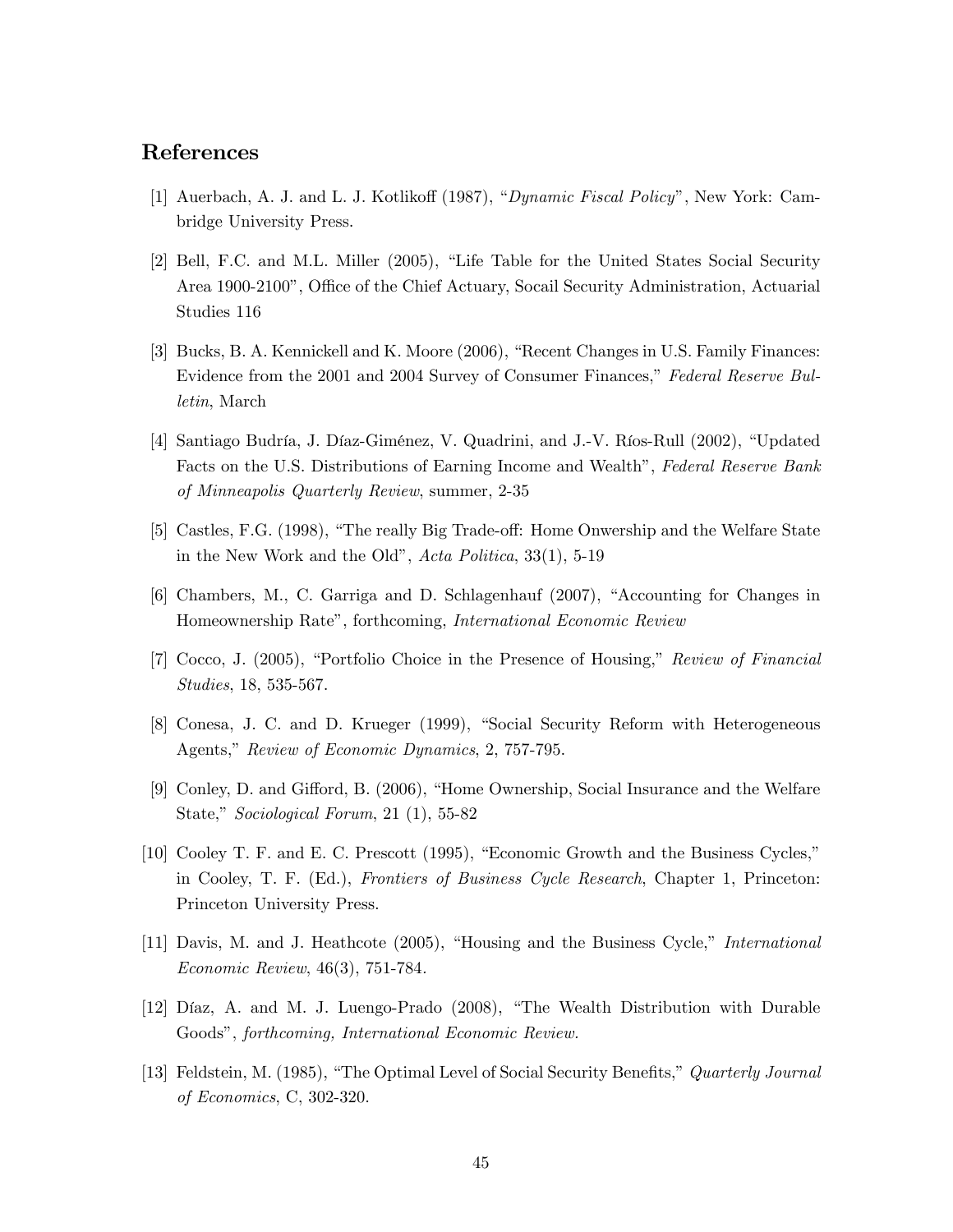- [14] Fernandez-Villaverde, J. and D. Krueger  $(2005)$ , "Consumption and Saving over the Life Cycle; How Important are Consumer Durables?," working paper.
- [15] Fernández-Villaverde, J. and D. Krueger (2006), "Consumption over the Life Cycle: Some Facts from Consumer Expenditure Survey Data," Review of Economics and Statistics,  $89(3)$ ,  $552-565$ .
- [16] Flavin, M. and T. Yamashita (2002), "Owner-Occupied Housing and the Composition of the Household Portfolio," American Economic Review, 79, 345-362.
- [17] Fuster, L., A. Imrohoroğlu, and S. Imrohoroğlu (2003), "A Welfare Analysis of Social Security in a Dynamic Framework," *International Economic Review*, 44, 1247-.
- [18] Gervais, M. (2002), "Housing Taxation and Capital Accumulation," Journal of Monetary Economics, 49, 1461-89.
- [19] Gruber, J.W. and R.M. Martin (2003), "Does Housing Wealth Make Us Less Equal? The Role of Durable Goods in the Distribution of Wealth," Working Paper, Federal Reserve Board.
- [20] Hansen, G. D. (1993), "The Cyclical and Secular Behavior of the Labor Input: Comparing Efficiency Units and Hours Worked," Journal of Applied Econometrics, 8, 71-80.
- $[21]$  Heathcote, J., F. Perri and G. L. Violante  $(2009)$ , "Unequal We Stand: A Empirical Analysis of Economic Inequality in the United States, 1967-2006<sup>*n*</sup>, mimeo
- [22] Hubbard, G. and K. Judd (1987), "Social Security and Individual Welfare: Precautionary Savings, Liquidity Constraints and the Payroll Tax," American Economic Review, 77, 630-646.
- [23] Huggett, M. (1996), "Wealth Distribution in Life-cycle Economies," Journal of Monetary Economies, 38, 469-494
- [24] Huggett, M. and G. Ventura  $(1999)$ , "On the distributional Effects of Social Security Reform," Review of Economic Dynamics, 2, 498-531.
- [25] Imrohoroğlu, A., S. Imrohoroğlu, and D.H. Joines (2003), "Time Inconsistent Preferences and Social Securityî, Quarterly Journal of Economics, 118, 745-784
- [26] Jeske, K. and D. Krueger (2005), "Housing and the Macroeconomy: The Role of Implicit Guarantees for Government Sponsored Enterprises", unpublished manuscript, University of Pennsylvania
- [27] Kiyotaki, N., A. Michaelides and K. Nikolov  $(2007)$ , "Winners and Losers in Housing Market", mimeo